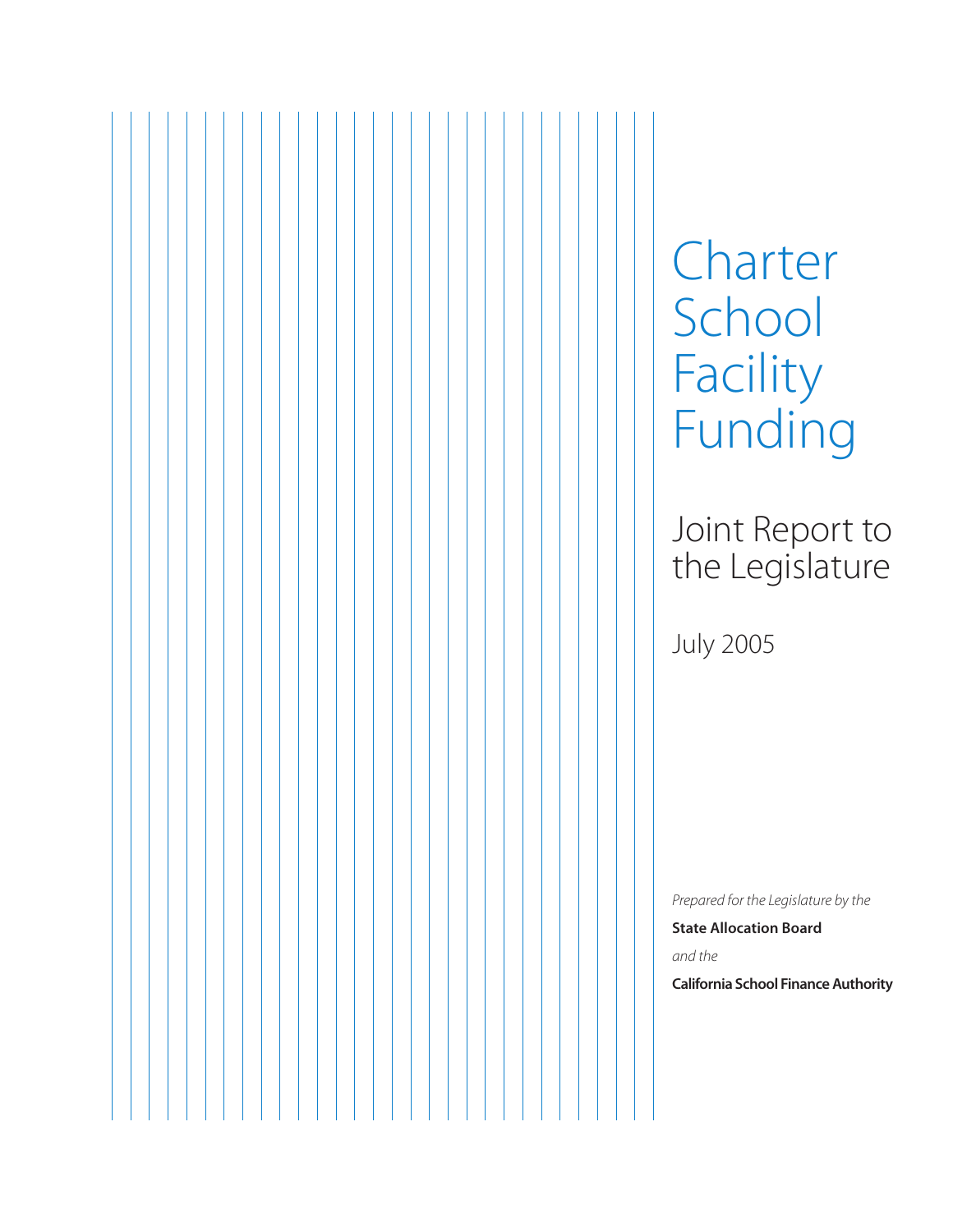## **Office of Public School Construction**

1130 K Street, Suite 400 Sacramento, CA 95814 916.445.3160

www.opsc.dgs.ca.gov

## **California School Finance Authority**

915 Capitol Mall, Room 576 Sacramento, CA 95814 916.653.2995

304 S. Broadway, Suite 550 Los Angeles, CA 90013 213.620.4467

www.treasurer.ca.gov/csfa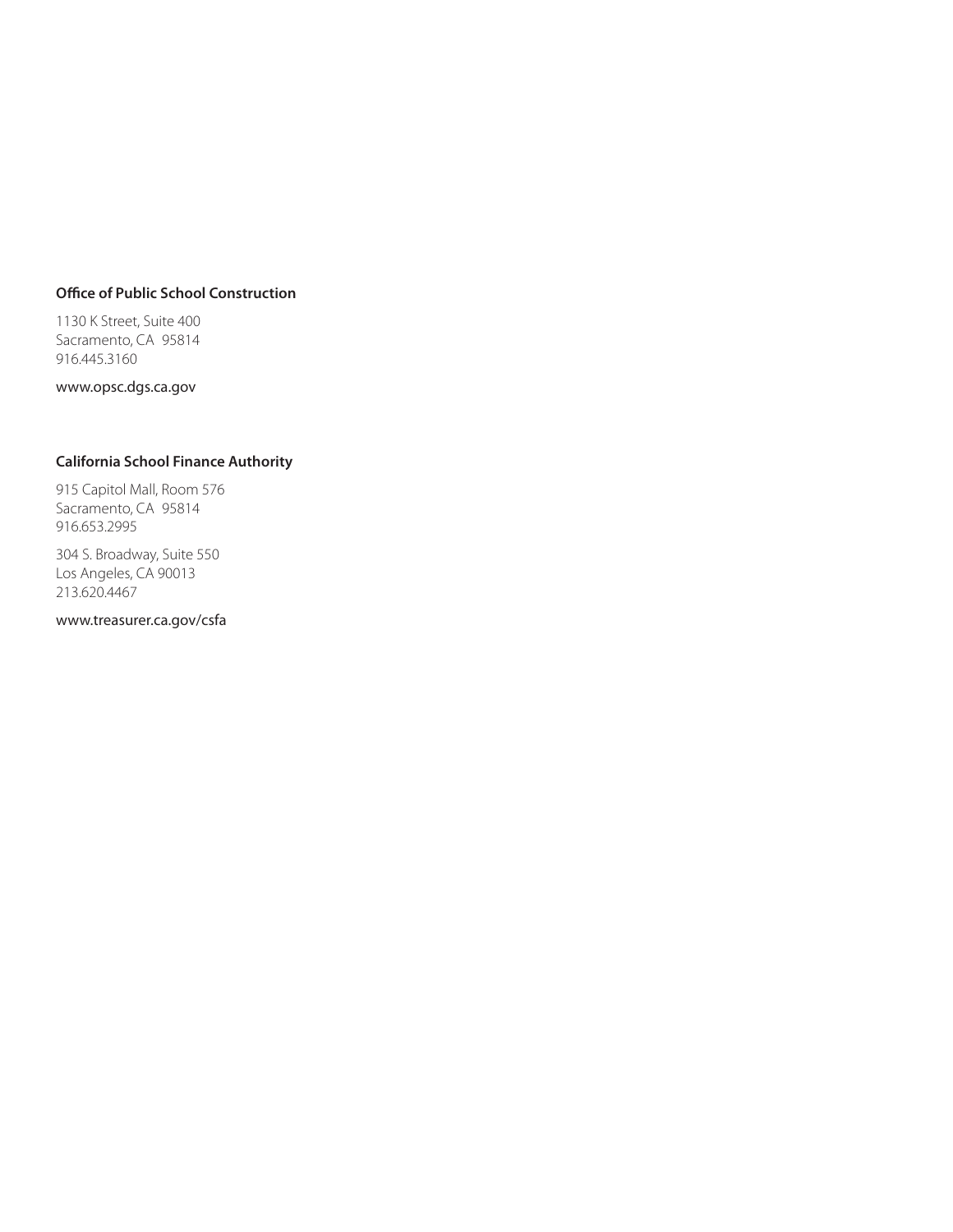# **Contents**

## **Preface**

#### **State Allocation Board and the Office of Public School Construction Part A:**  $\sim$  1

| <b>Section 1:</b> | Implementation of the Changes Required by Senate Bill 15 and<br><b>Description of Projects Funded</b> | $\overline{2}$ |
|-------------------|-------------------------------------------------------------------------------------------------------|----------------|
|                   |                                                                                                       |                |
|                   |                                                                                                       |                |
|                   |                                                                                                       |                |
|                   |                                                                                                       |                |
|                   |                                                                                                       |                |
|                   | Charter School Facility Preliminary Apportionments February 23, 2005 State Allocation Board Meeting 5 |                |
| <b>Section 2:</b> | School Facility Program - Alternative Funding Options for Charter Schools                             | 6              |
|                   |                                                                                                       |                |
|                   |                                                                                                       |                |
|                   |                                                                                                       |                |
|                   |                                                                                                       |                |
|                   |                                                                                                       |                |
| <b>Section 3:</b> | <b>Recommendations for Potential Changes</b>                                                          | 9              |
|                   |                                                                                                       |                |
|                   |                                                                                                       |                |
|                   |                                                                                                       |                |
| <b>Section 4:</b> | <b>Issues Raised by Applicants and Other Public Comments</b>                                          | 11             |
|                   |                                                                                                       |                |
|                   |                                                                                                       |                |
|                   |                                                                                                       |                |
|                   |                                                                                                       |                |

vii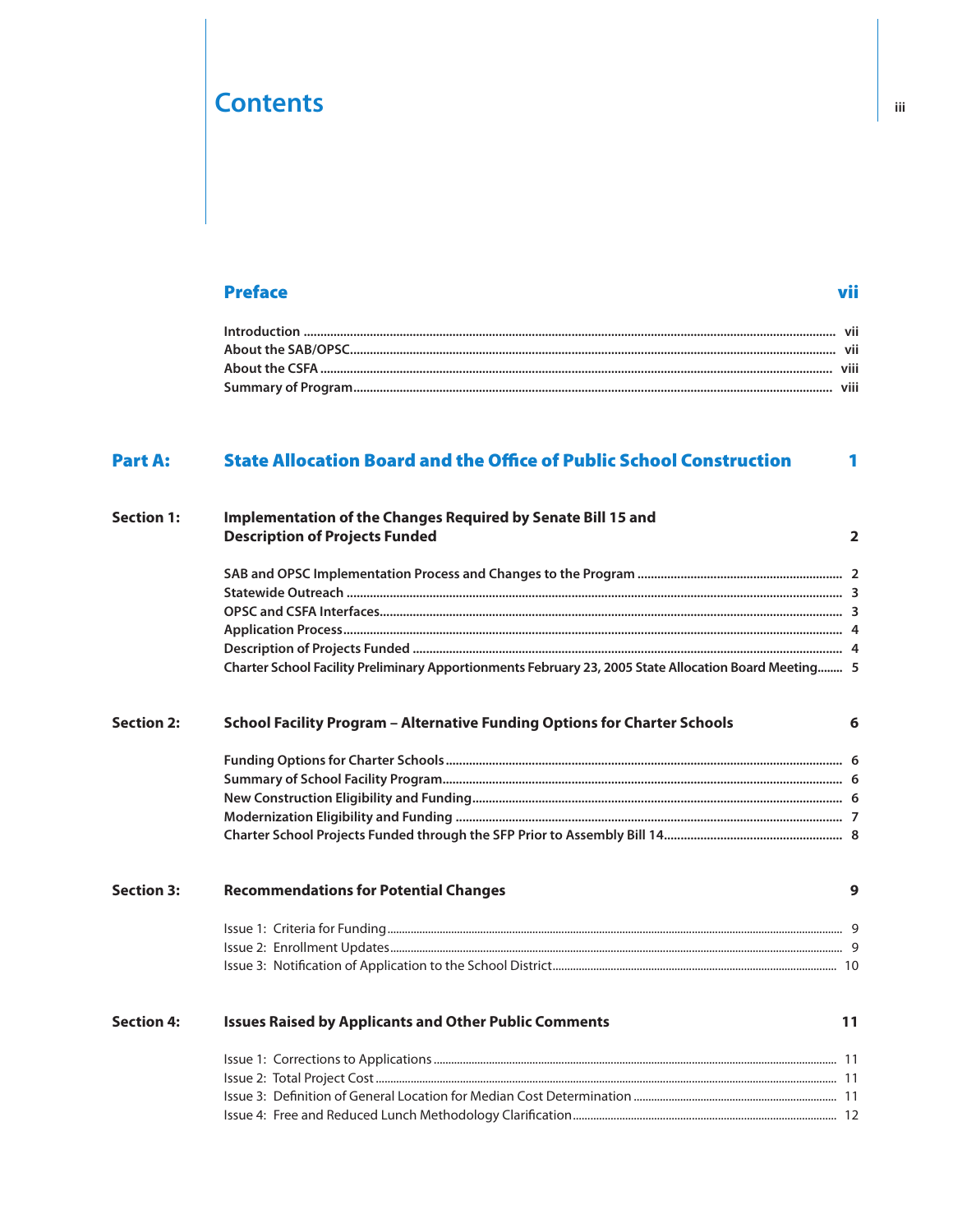## **Section 4 Issues Raised by Applicants and Other Public Comments…**

| <b>Part B:</b>    | <b>California School Finance Authority</b>                                                        | 15 |
|-------------------|---------------------------------------------------------------------------------------------------|----|
| <b>Section 1:</b> | <b>Implementation of the Program</b>                                                              | 16 |
|                   |                                                                                                   |    |
| <b>Section 2:</b> | <b>Recommendations for Statutory Changes</b>                                                      | 23 |
|                   |                                                                                                   |    |
|                   |                                                                                                   |    |
|                   | Issue 3: Requirement that a Grant Agreement Be Executed at the Time of Advance Apportionment 24   |    |
|                   |                                                                                                   |    |
|                   |                                                                                                   |    |
|                   |                                                                                                   |    |
|                   | Issue 1: Authorizing Staff to Institute a Process to Deem Applicants Ineligible for Review Due to |    |
|                   |                                                                                                   |    |
|                   | Issue 2: Authorizing Staff to Deem Applicants Ineligible for Program Participation Based on       |    |
|                   |                                                                                                   |    |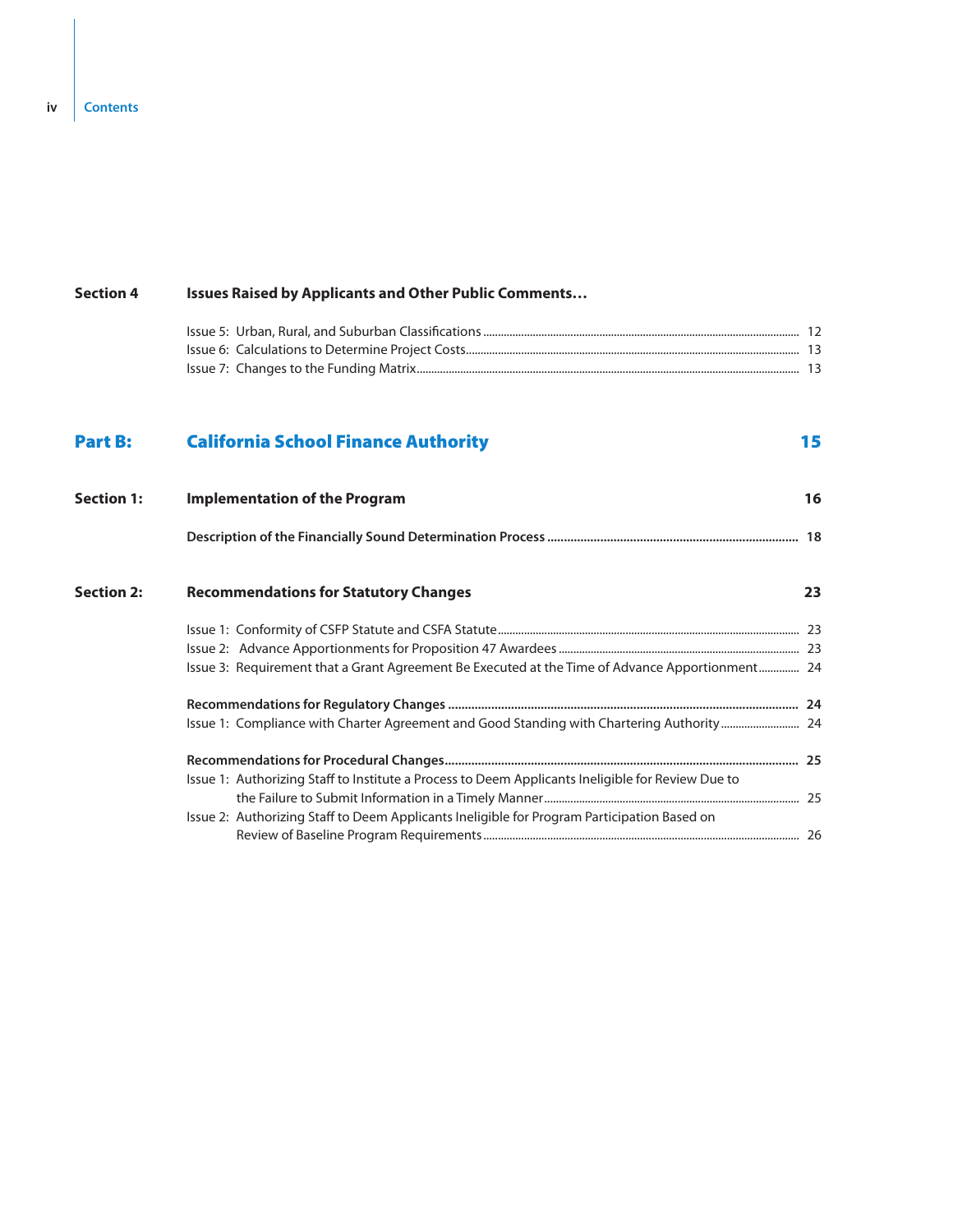|                    | <b>Appendices</b>                                                                                                                       | 27 |
|--------------------|-----------------------------------------------------------------------------------------------------------------------------------------|----|
| <b>Appendix 1:</b> | <b>Charter School Application Filing Status</b>                                                                                         | 28 |
| <b>Appendix 2:</b> | <b>Summary - CSFA's Preliminary Financially Sound Determinations</b>                                                                    | 30 |
| Appendix 3:        | <b>Additional Project Statistics</b>                                                                                                    | 34 |
| <b>Appendix 4:</b> | <b>Summary Descriptions for Applicant's Receiving a Preliminary Apportionment</b><br>under the Charter School Facilities Program (CSFP) | 36 |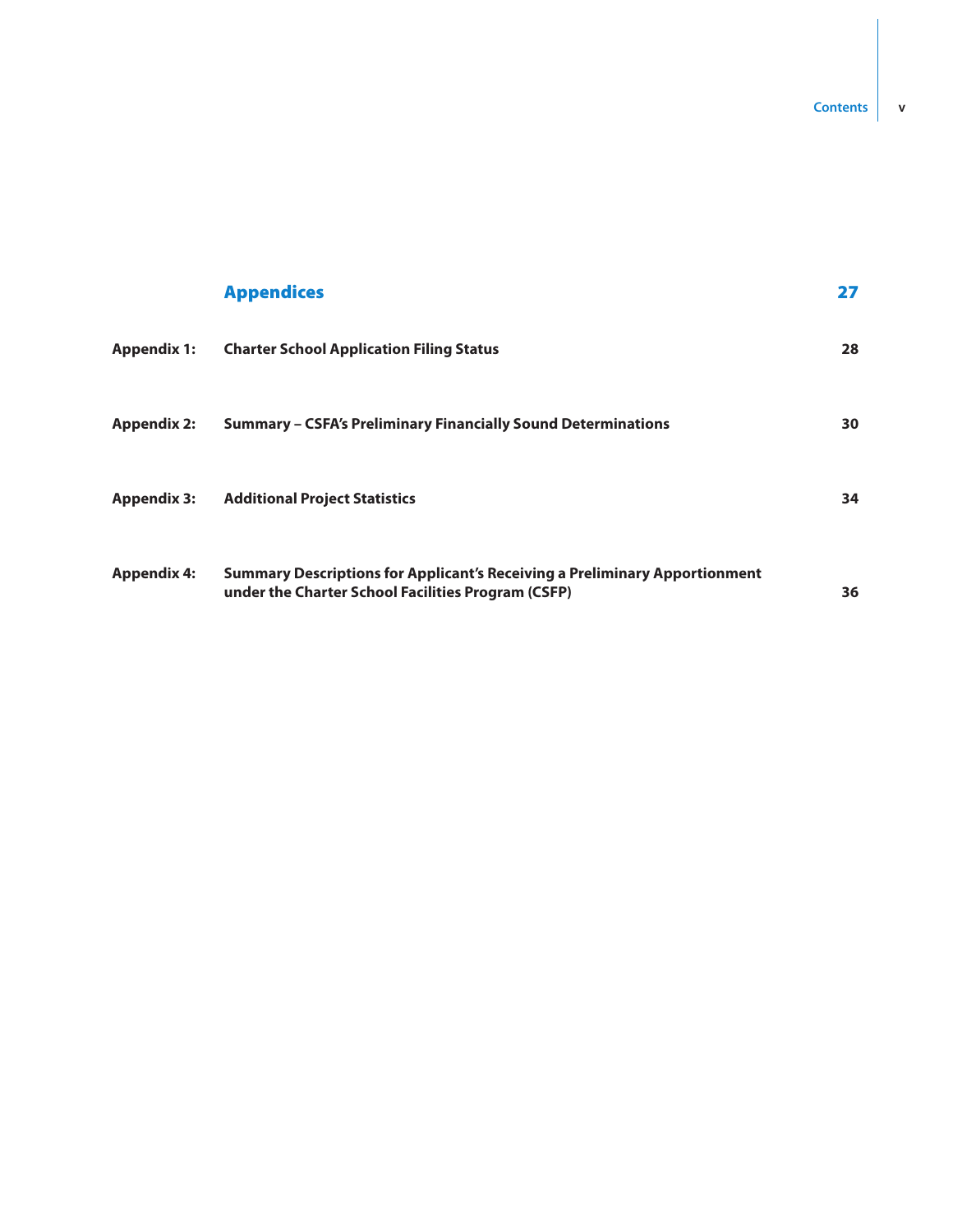This page left blank intentionally.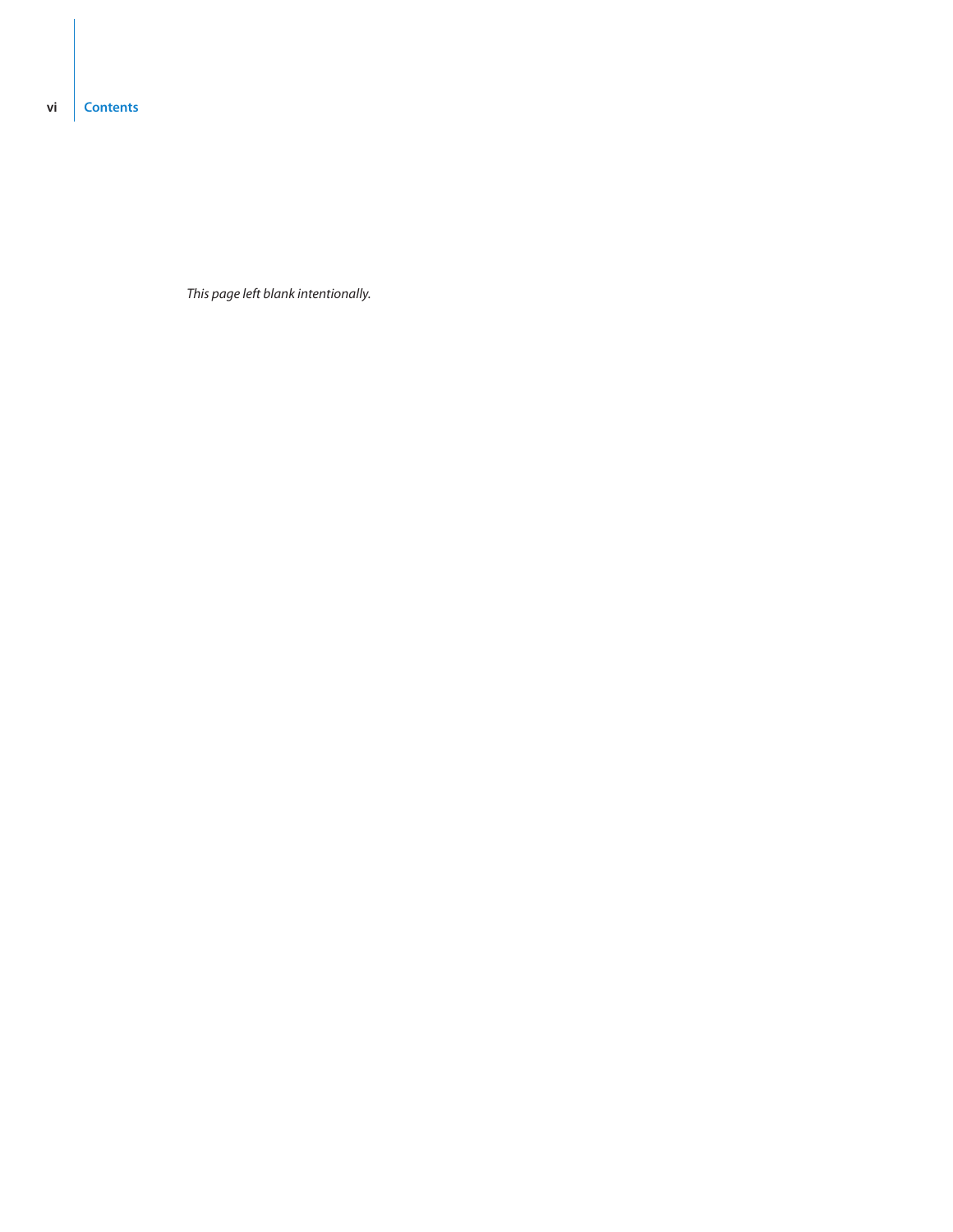# <span id="page-6-0"></span>**Preface** viii

## **Introduction**

Chapter 935, Statutes of 2002, (AB 14-Goldberg) created a pilot program within the existing State School Facility Program (SFP) that allows the State Allocation Board (SAB) to provide funding for the new construction of charter school facilities. Within Proposition 47, approved by the voters in November of 2002, \$100 million was made available for the Charter School Facility Program (CSFP or Program). Senate Bill (Alpert) modified the CSFP to address some of the concerns raised after the first round of funding. With the passage of Proposition 55, in March 2004, an additional \$300 million was made available for the CSFP. This report has been prepared by the Office of Public School Construction (OPSC), on behalf of the SAB, and the California School Finance Authority (CSFA or Authority) in compliance with Education Code (EC) Section 17078.66 to assist the Legislature in determining the best possible way to deliver future facility funding to charter schools. This report contains an explanation of the implementation process for the changes to the CSFP, a description of how the second round of funding through this Program was administered, a description of the projects funded by the SAB, other methods the SAB uses to fund charter schools outside of this Program, and lastly recommendations for statutory changes. The report has been divided into Part A, which was prepared by the OPSC, and Part B, which was prepared by CSFA.

## **About the SAB/OPSC**

#### **SAB**

The SAB is responsible for determining the allocation of State resources (proceeds from General Obligation Bond Issues and other designated State funds) used for the new construction and modernization of public school facilities. The SAB is also charged with the responsibility for the administration of the SFP, the State Relocatable Classroom Program, and the Deferred Maintenance Program. The SAB is the policy level body for the programs administered by the OPSC.

The SAB is comprised of the Director of Finance (the traditional chair), the Director of the Department of General Services, the Superintendent of Public Instruction, three members of the Senate, three members of the Assembly, and one appointee by the Governor.

#### **OPSC**

The OPSC, as staff to the SAB, implements and administers the SFP and other programs of the SAB. The OPSC is charged with the responsibility of verifying that all applicant school districts meet specific criteria based on the type of funding being requested. The OPSC also prepares recommendations for the SAB's review and approval.

It is also incumbent upon the OPSC staff to prepare regulations, policies, and procedures which carry out the mandates of the SAB, and to work with school districts to assist them throughout the application process. The OPSC is responsible for ensuring that funds are disbursed properly and in accordance with the decisions made by the SAB.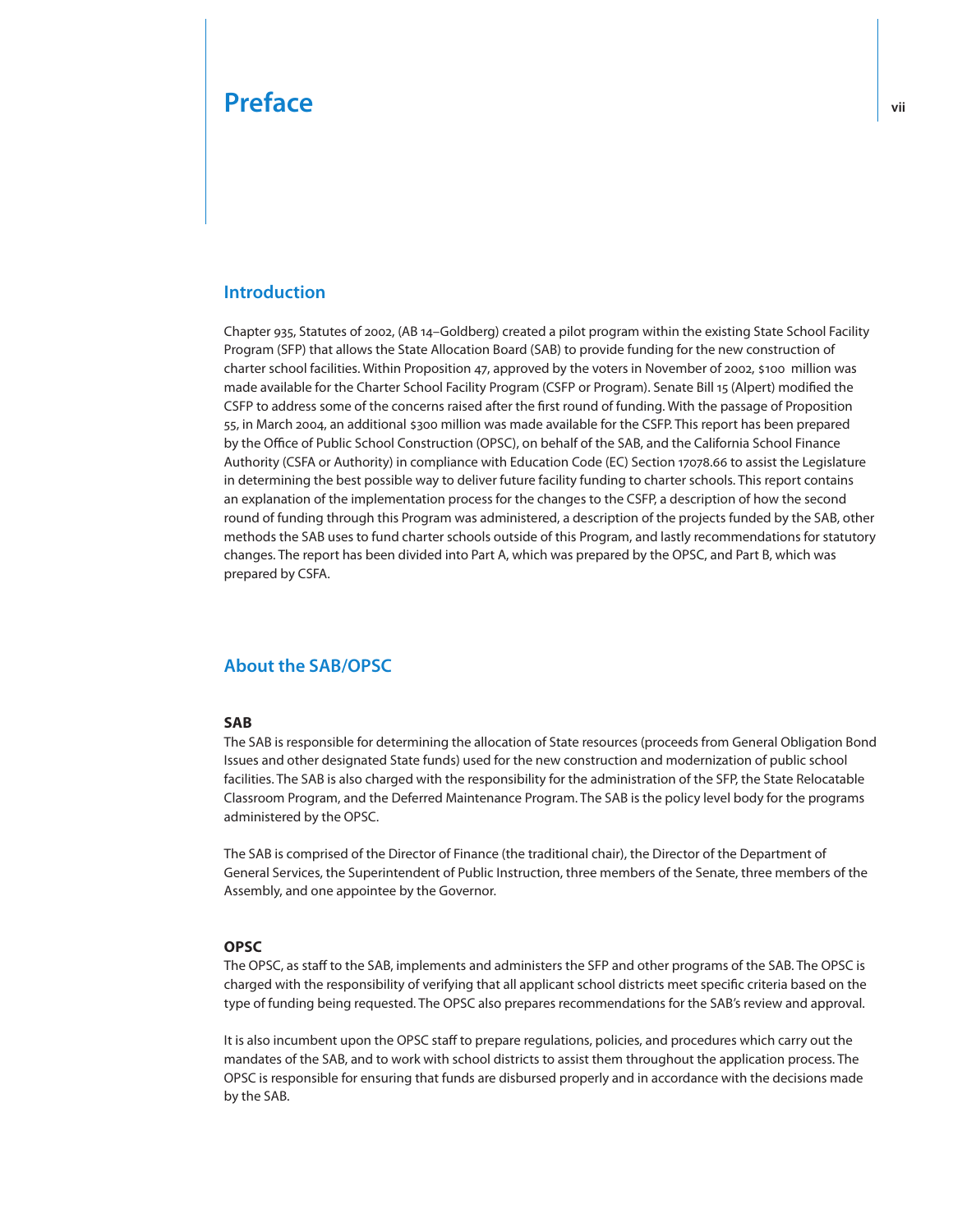## <span id="page-7-0"></span>**About the CSFA**

The CSFA was created in 1985 (Section 17170 through 17199.5 of the EC) to provide tax-exempt, low cost financing to school districts and community colleges for the use in the repair and construction of school facilities, as well as for working capital purposes. The CSFA has offices in Sacramento and Los Angeles, and is comprised of the following members: the State Treasurer (who serves as chair), the Superintendent of Public Instruction, and the Director of Finance.

## **Summary of Program**

The CSFP allows charter schools to access new construction State facility funding directly or through the school district where the charter school is physically located. The pupils attending the charter school must be classroom-based and not independent study, internet-based, or home school. In addition, the school district where the charter school is physically located must have demonstrated to the SAB that pupils are "unhoused" and, thus, the district is eligible for new construction funding. The new construction funding to be provided consists of a 50 percent State grant amount and a 50 percent local matching share amount. The charter school has the option to meet the 50 percent local matching share requirement by entering into a lease agreement with the State for a period of up to 30 years. Prior to the SAB providing any funding for the project, the CSFA must determine whether the charter school is financially sound, or simply, if the applicant charter school has demonstrated financial and operational capability in running a charter school that will allow them to commit to and fulfill the 50 percent local matching share contribution requirement.

At the point the initial application is filed with the OPSC and CSFA, the charter school more than likely has not designed the school, selected or acquired a school site, etc. Therefore, the Program is set up to provide charter schools with a reservation of funding known as a Preliminary Apportionment, which is an estimation of the funds that will be needed to build the project. This approval allows a charter school time to receive the necessary approvals from other State entities (California Department of Education (CDE), Division of the State Architect (DSA), and Department of Toxic Substance Control (DTSC)) that are required prior to converting the project to a Final Apportionment and, ultimately, to construct the facility. The charter school will have four years to design the project, acquire a site, and convert the Preliminary Apportionment to a Final Apportionment. Advance fund releases are available to the charter school to assist with the costs associated with designing the project and acquiring a site. The Final Apportionment provided by the SAB will be based on actual eligible project costs as defined in the SFP regulations. The CSFA must determine whether the applicant is financially sound at the Preliminary Apportionment Stage, at the time of any advance releases of funds, and at the Final Apportionment Stage.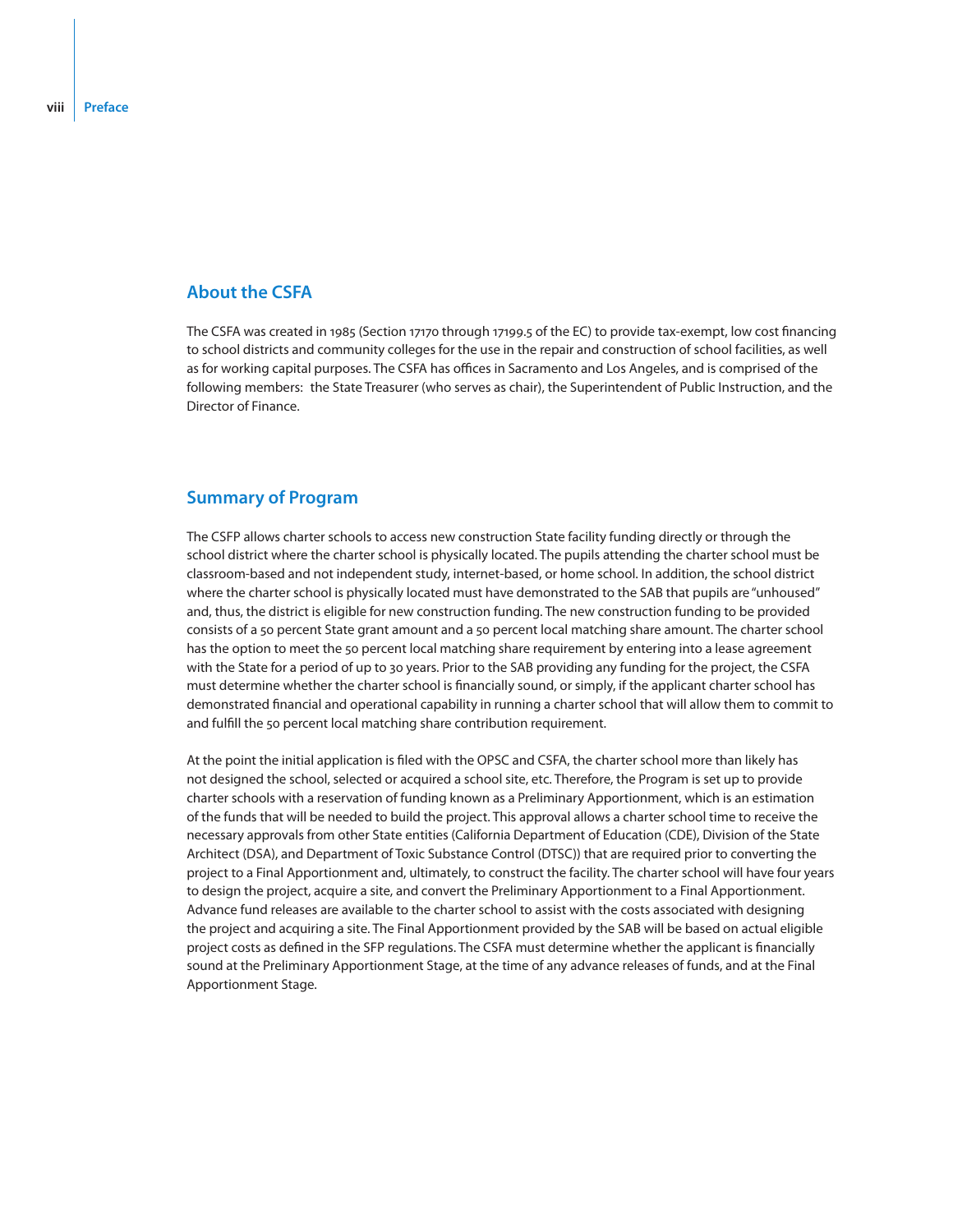# <span id="page-8-0"></span>**Part A:** State Allocation Board and the 11 12 **Office of Public School Construction**

## **SAB Members**

- **Mr. Tom Campbell**, Director, Department of Finance
- **Mr. Ron Joseph**, Director, Department of General Services
- **Mr. Jack O'Connell**, State Superintendent of Public Instruction, Department of Education
- **Senator Bob Margett**
- **Senator Alan Lowenthal**
- **Senator Jack Scott**
- **Assembly Member Jackie Goldberg**
- **Assembly Member Lynn Daucher**
- **Assembly Member Joe Coto**
- **Ms. Rosario Girard**, Governor Appointee

## **Staff**

- **Ms. Luisa M. Park**, Executive Officer, State Allocation Board/Office of Public School Construction
- **Ms. Mavonne Garrity**, Assistant Executive Officer, State Allocation Board
- **Ms. Lori Morgan**, Deputy Executive Officer, Office of Public School Construction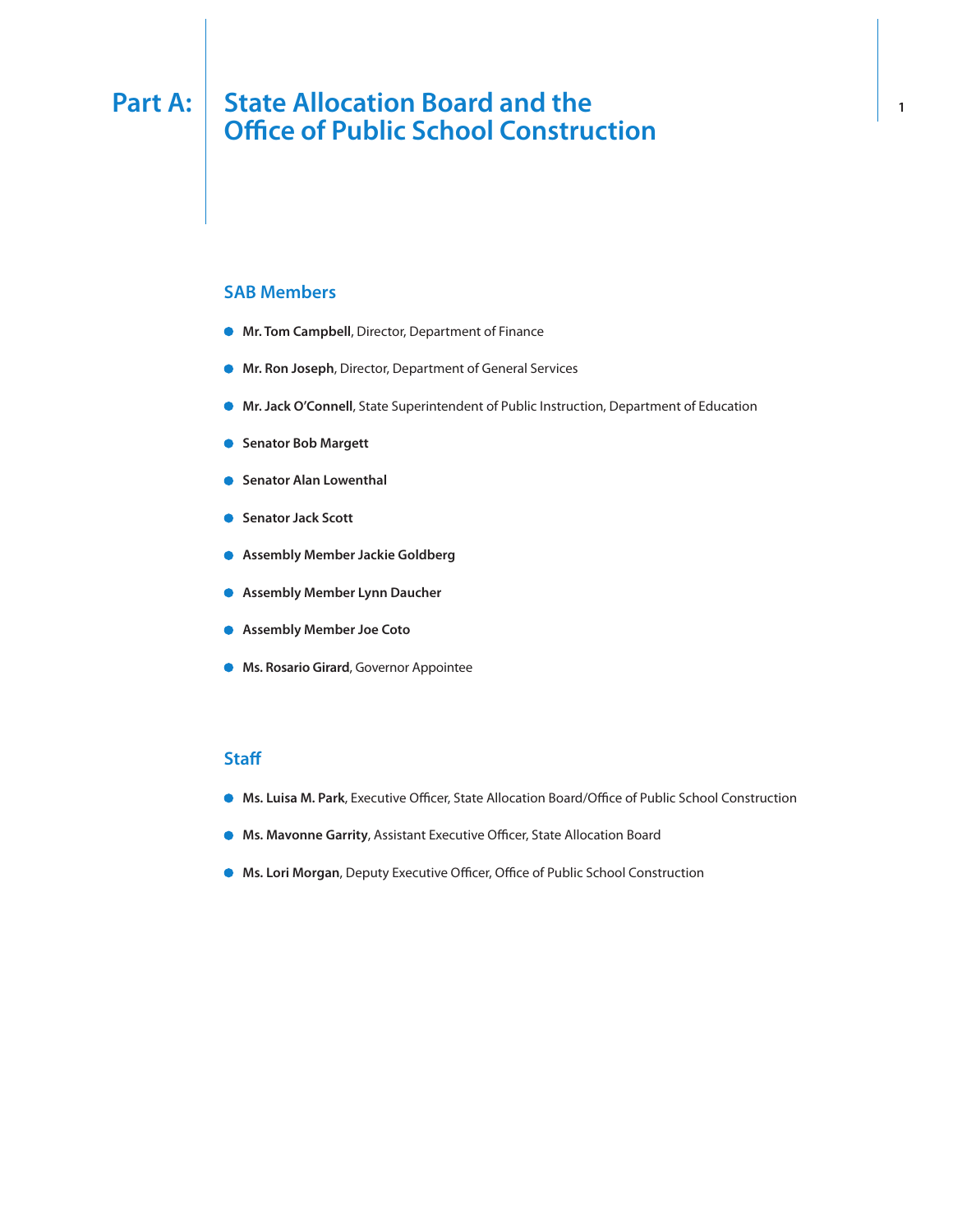## <span id="page-9-0"></span>**Section 1: Implementation of the Changes Required by Senate Bill 15 and Description of Projects Funded**

## **SAB and OPSC Implementation Process and Changes to the Program**

AB 14 established the CSFP as a pilot program. After the first round of funding was completed, the Program was evaluated for areas that needed to be modified to provide the best process for allocating the \$300 million made available through the passage of Proposition 55. Suggestions for change came from several venues, including input from the charter school community, school districts, and suggestions for statutory change made in the July 23, 2003, Joint Report to the Legislature by the OPSC and CSFA. Some of the suggested statutory changes were contained in SB 15.

The implementation of SB 15 for the OPSC began in early October 2003. A major aspect of the process was the presentation of working papers and proposed regulations to the SAB Implementation Committee. The Implementation Committee is an informal advisory body established by the SAB to assist the Board and the OPSC with policy and legislation implementation (committee membership is comprised of organizations representing the school facilities community). The proposed changes to the Program were discussed at multiple public committee meetings; by January 2004, the revised Program requirements and application began to take shape. In addition to the public meetings, the OPSC had several individual meetings with CSFA and charter school advocates to address specific issues. With valuable input from committee members, charter school advocates, and other interested parties, a consensus was reached and program changes were implemented to better meet the needs of both the school district and charter school communities.

On February 25, 2004, the SAB adopted the proposed amended regulations for the Program and authorized the Executive Officer to file the regulations with the Office of Administrative Law (OAL) on an emergency basis. Upon OAL approval, the emergency regulations became effective on June 1, 2004. The application filing period began June 1, 2004, and closed July 29, 2004.

One of the main goals in modifying the Program was to try to fund the maximum number of projects with the limited funding available. With the  $\frac{1}{2}$  oo million available under Proposition 47, the SAB was only able to provide funding to six out of 17 eligible projects (35 percent). In order to maximize the number of projects funded in the second round, the CSFP regulations were revised to include limits on certain things that could be requested within a funding application. The revised regulations limited the number of pupil grants that could be requested, the amount of acreage allowed for site acquisition, and the total project construction cost as a whole. In addition, the per-pupil grant amount was made static, not to change with future construction cost index increases and no inflation factor was added to the projects. In order to cover possible expenses for hazardous material clean up, DTSC expenses, and relocation costs, separate funding pools were set aside for applicants to access if they encountered these expenses upon final conversion of the project. The pools are exclusive of the caps, but the limited amount of funding made available for the pools should encourage applicants to carefully consider sites that require extensive clean up or relocation. The funding caps resulted in the ability of the SAB to fund 28 out of 34 eligible projects (82 percent).

Another change to the Program involved modifications to the definitions of small, medium, and large charter schools. This was due to the fact that there was not enough of a distinction in these funding categories during the first round of funding. The range within each category was increased to allow for more variance.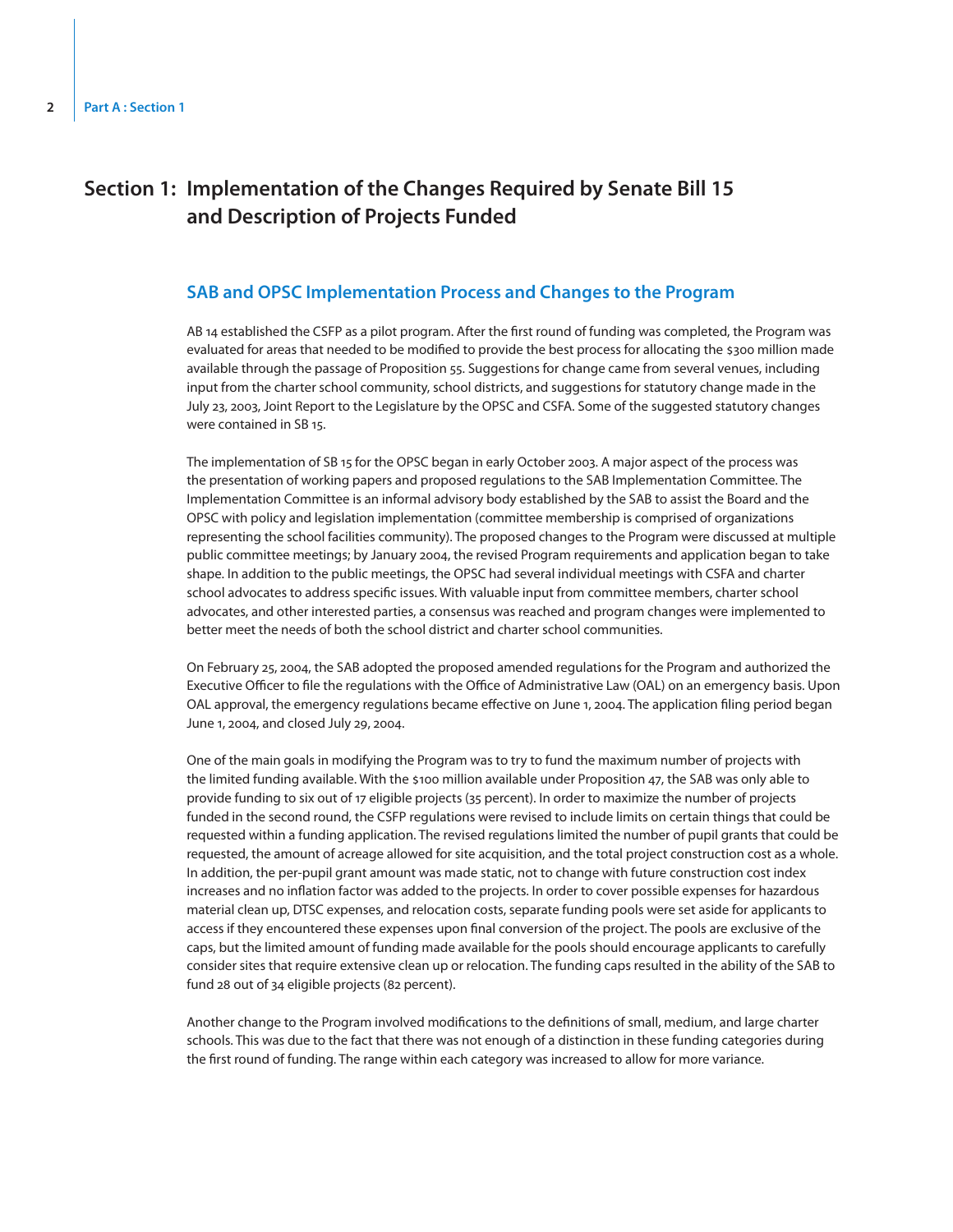<span id="page-10-0"></span>In addition, the preference points assigned to the various percentages for free and reduced lunch and overcrowded districts were modified. With the first round of funding, there was not enough variance within these categories, resulting in applicants receiving the same number of preference points. The scales were adjusted to allow more ranges of preference points to increase the variance within the categories.

One of the most exciting changes for the CSFP applicants with the second round of funding was the ability to receive an advance release of funds to assist with the costs of designing a project and purchasing a site. Many of the charter schools did not have the ability to cover these expenses up front. The introduction of the advance fund releases should make it easier for the recipients of the Preliminary Apportionments to successfully convert their projects to Final Apportionments in a timely manner.

## **Statewide Outreach**

After the changes to the Program were finalized and the new regulations were approved by the OAL, the focus shifted to spreading the word throughout the charter school community of the availability of Proposition 55 funds and to inform applicants of the changes to the Program.

The OPSC, CSFA, CDE, DSA, and DTSC conducted a series of Statewide workshops held in Sacramento, Fresno, Los Angeles, and San Diego, to inform both school districts and charters schools about the revised CSFP. The OPSC and CSFA also conducted another workshop in Oakland. Attendees of the workshops received information about the eligibility requirements, application, and SAB approval process as well as being introduced to the other State entities involved in school construction. Participation and attendance at all locations was good and overall the message was well received by the attendees.

## **OPSC and CSFA Interfaces**

As with the first round, both agencies worked closely throughout this entire process to ensure that the lines of communication were kept open with the applicants and that the necessary documents from the applicants were received to allow the projects to move forward. The OPSC was responsible for determining if the school district where the charter school is or will be physically located has new construction eligibility and also for determining the preliminary apportionment amount. The CSFA was responsible for determining if the charter school is financially sound.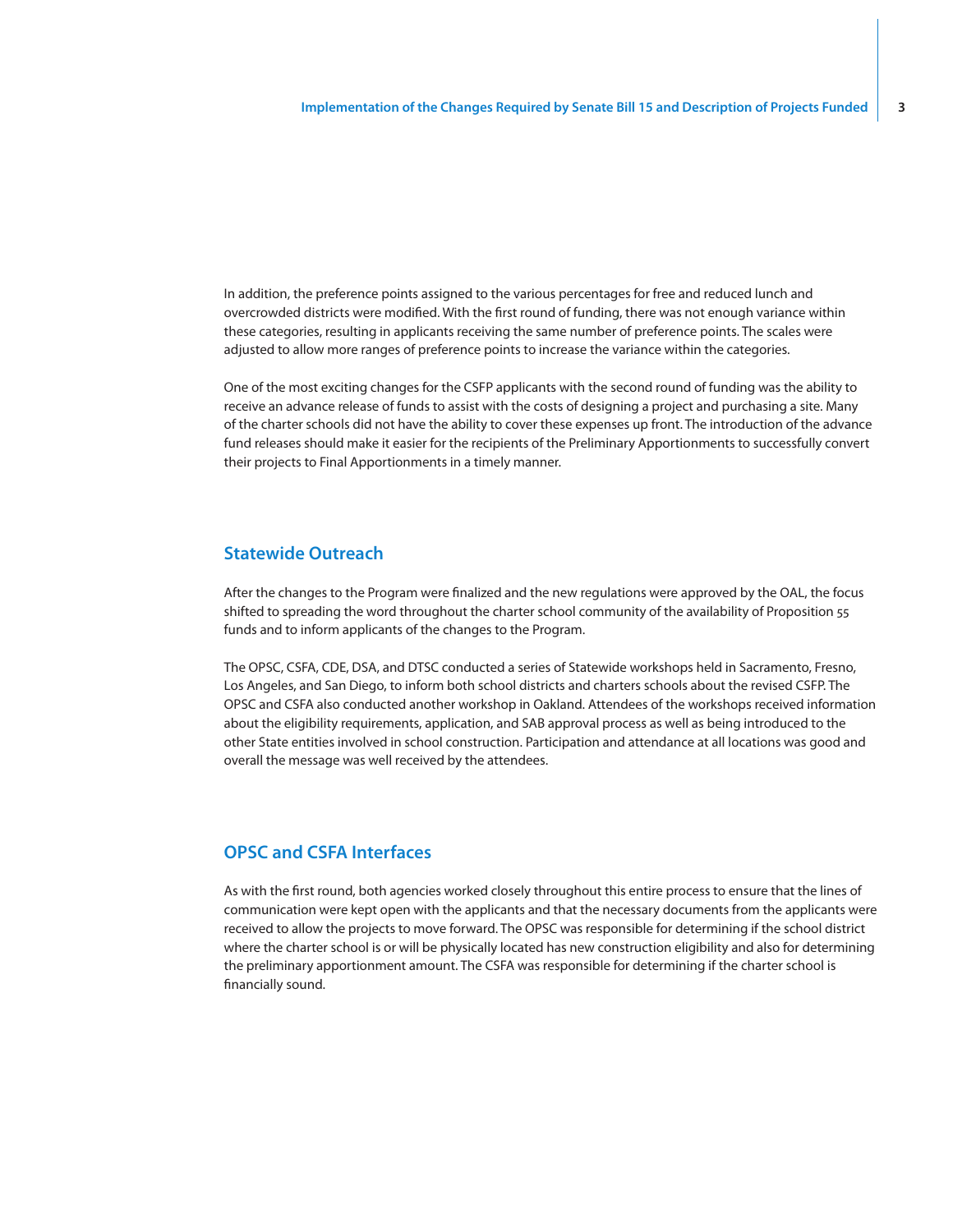## <span id="page-11-0"></span>**Application Process**

Although two agencies are involved in the approval process and both have a separate application to request a preliminary apportionment, the OPSC and CSFA agreed in the first round that all applications would be submitted to one office to make it a seamless process for the applicants. As this system was effective for the first round, it was structured the same way for the second round. The OPSC reviewed applications for completeness and eligibility. The CSFA received its copy of the CSFP applications directly from OPSC and the OPSC notified CSFA of any applicants that were ineligible. The application filing period for the second round of funding concluded on July 29, 2004. The OPSC and CSFA accepted applications from 50 applicants. For a complete listing of applications, please refer to Appendix 1.

## **Description of Projects Funded**

On February 23, 2005, the SAB provided preliminary apportionments to applicants that met the funding criteria. The total value of applications received in the second round of funding exceeded the available funds by \$43,786,667. Therefore, to provide preliminary apportionments, the SAB utilized a process that categorized the applications into four different criteria to assure the funds were allocated in different areas of the State, locality (e.g. urban, rural, suburban areas of the State), different size charter schools, and charter schools that serve different grade levels. In addition to categorizing the applications, preference was given to applicants that met the criteria of being overcrowded, low-income, and non-profit as defined in regulation.

The following table provides an overview of the projects that received a preliminary apportionment (reservation of funding) from the Proposition 55 funds. All of the charter schools receiving a preliminary apportionment first were deemed to be financially sound by CSFA. Most selected the lease option to satisfy the 50 percent local share requirement. These applicants will have four years to design the project, acquire a site, receive approvals from the necessary agencies, and file a funding application with the OPSC to convert the preliminary apportionment to a final apportionment.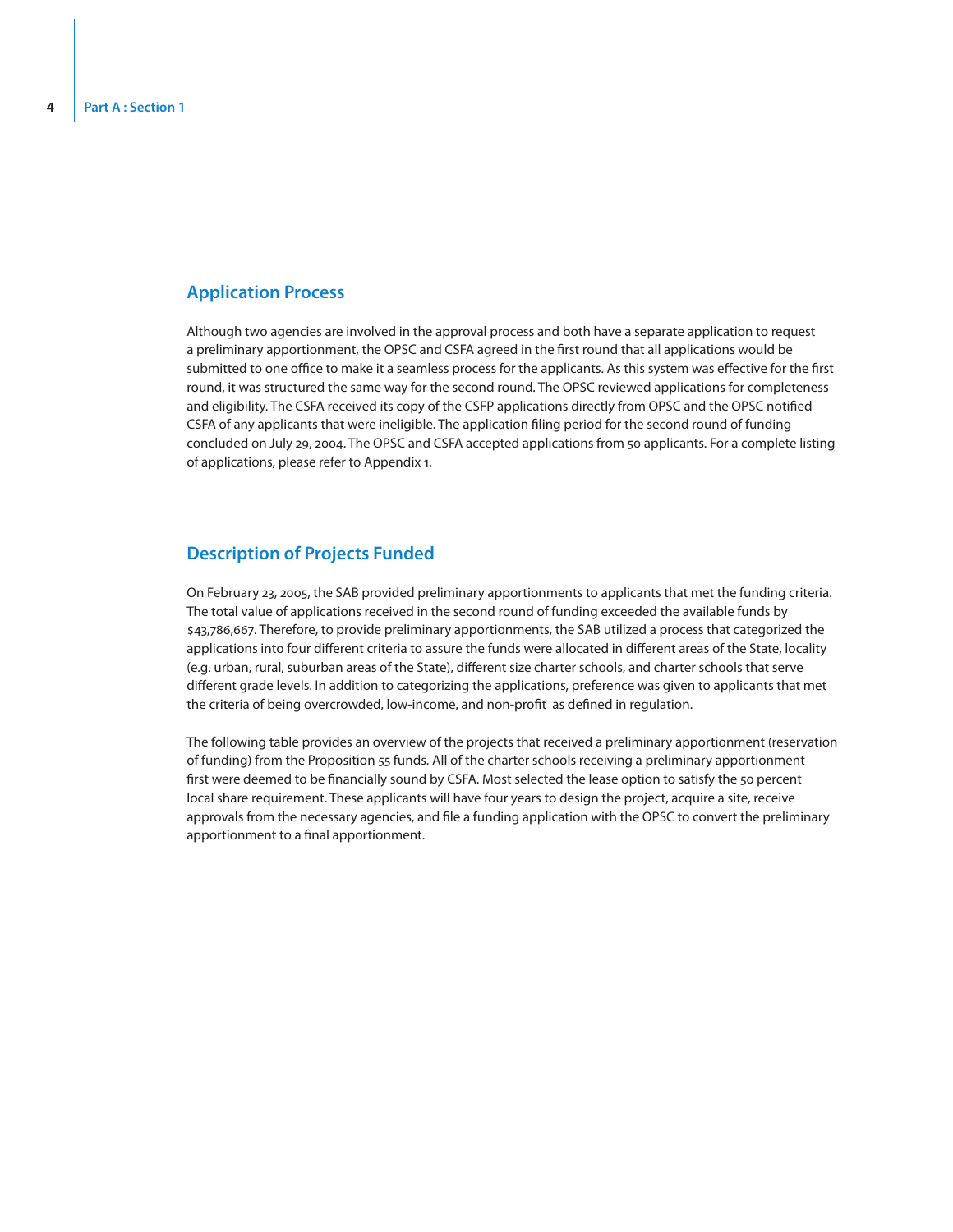## <span id="page-12-0"></span>**Charter School Facility Preliminary Apportionments**

February 23, 2005 State Allocation Board Meeting

| <b>APPLICATION NO. DISTRICT</b> |                                 | <b>COUNTY</b>  | <b>CHARTER SCHOOL</b>                            | <b>TOTAL PREFERENCE POINTS</b> | REGION                  | URBAN/RURAL/SUBURBAN | LARGE/MEDIUM/SMALL | <b>GRADE LEVEL</b> | NUMBER OF PUPIL<br>GRANTS REQUESTED | ESTIMATED STATE SHARE<br>(INCLUDING LEASE AND/OR<br>CASH CONTRIBUTION) | TOTAL PROJECT COST |  |
|---------------------------------|---------------------------------|----------------|--------------------------------------------------|--------------------------------|-------------------------|----------------------|--------------------|--------------------|-------------------------------------|------------------------------------------------------------------------|--------------------|--|
| 54/67314-00-003                 | Elk Grove Unified               | Sacramento     | California Montessori Project - Elk Grove Campus | 68                             | $\mathbf{1}$            | Suburban             | Medium             | $7 - 8$            | 300                                 | \$11,834,282.00                                                        | \$11,834,282.00    |  |
| 54/62166-00-001                 | <b>Fresno Unified</b>           | Fresno         | University High (New Charter School)             | 64                             | $\overline{2}$          | <b>Urban</b>         | Large              | $9 - 12$           | 400                                 | 10.903.850.00                                                          | 11,603,850.00      |  |
| 54/75044-00-001                 | Hesperia Unified                | San Bernardino | Crosswalk Charter School                         | 88                             | 3                       | Suburban             | Small              | $9 - 12$           | 385                                 | 6,556,218.00                                                           | 6,556,218.00       |  |
| 54/75192-00-001                 | Temecula Valley Unified         | Riverside      | <b>Temecula Preparatory School</b>               | 28                             | $\overline{4}$          | Rural                | Medium             | $7 - 8$            | 329                                 | 2,334,590.00                                                           | 4,669,180.00       |  |
| 54/64733-00-013                 | Los Angeles Unified             | Los Angeles    | Vaughn Elementary Language Academy               | 64                             | $\overline{\mathbf{3}}$ | Urban                | Medium             | $K-6$              | 350                                 | 8,335,663.00                                                           | 11,344,418.00      |  |
| 54/61838-00-001                 | <b>Buckeye Union Elementary</b> | El Dorado      | California Montessori Project - Shingle Springs  | 36                             | $\overline{1}$          | Rural                | Medium             | $7 - 8$            | 350                                 | 5,310,746.00                                                           | 5,310,746.00       |  |
| 54/64352-00-002                 | Centinela Valley Union High     | Los Angeles    | <b>Environmental Charter</b>                     | 80                             | 3                       | Suburban             | Medium             | $9 - 12$           | 405                                 | 13,914,378.00                                                          | 13,914,378.00      |  |
| 54/64733-00-011                 | Los Angeles Unified             | Los Angeles    | Camino Nuevo Charter Academy                     | 56                             | $\overline{\mathbf{3}}$ | <b>Urban</b>         | Large              | $7 - 8$            | 450                                 | 10,964,168.00                                                          | 10,964,168.00      |  |
| 54/64634-00-002                 | Inglewood Unified               | Los Angeles    | Animo Inglewood Charter High                     | 76                             | $\overline{3}$          | Suburban             | Medium             | $9 - 12$           | 301                                 | 12,268,618.00                                                          | 12,268,618.00      |  |
| 54/64733-00-014                 | Los Angeles Unified             | Los Angeles    | Vaughn High School Academy                       | 64                             | $\overline{\mathbf{3}}$ | Urban                | Small              | $9 - 12$           | 469                                 | 14,521,483.00                                                          | 19,689,644.00      |  |
| 54/64634-00-003                 | Inglewood Unified               | Los Angeles    | Today's Fresh Start Charter                      | 68                             | $\overline{\mathbf{3}}$ | Suburban             | Medium             | $K-6$              | 338                                 | 12,605,650.00                                                          | 12,605,650.00      |  |
| 54/62166-00-002                 | <b>Fresno Unified</b>           | Fresno         | Kipp Academy Fresno                              | 64                             | $\overline{2}$          | Urban                | Small              | $7 - 8$            | 280                                 | 4,156,628.00                                                           | 4,156,628.00       |  |
| 54/64733-00-016                 | Los Angeles Unified             | Los Angeles    | Oscar De La Hoya Animo Charter High School       | 62                             | $\overline{\mathbf{3}}$ | Urban                | Medium             | $9 - 12$           | 321                                 | 11,816,346.00                                                          | 11,816,346.00      |  |
| 54/67314-00-002                 | <b>Elk Grove Unified</b>        | Sacramento     | <b>Elk Grove Charter</b>                         | 48                             | $\overline{1}$          | Urban                | Medium             | $9 - 12$           | 189                                 | 3,547,830.00                                                           | 3,547,830.00       |  |
| 54/61259-11-001                 | Oakland Unified                 | Alameda        | Oakland School of the Arts                       | 52                             | $\overline{2}$          | Urban                | Medium             | $9 - 12$           | 275                                 | 4,983,922.00                                                           | 9,967,844.00       |  |
| 54/64733-00-010                 | Los Angeles Unified             | Los Angeles    | Leadership Academy                               | 60                             | $\overline{\mathbf{3}}$ | Urban                | Medium             | $9 - 12$           | 455                                 | 18,166,664.00                                                          | 18,166,664.00      |  |
| 54/75192-00-002                 | <b>Temecula Valley Unified</b>  | Riverside      | <b>French Valley Charter</b>                     | 28                             | $\overline{4}$          | Rural                | Medium             | $7 - 8$            | 285                                 | 2,028,869.00                                                           | 4,057,738.00       |  |
| 54/64733-00-015                 | Los Angeles Unified             | Los Angeles    | Academia Semillas Del Pueblo                     | 60                             | $\overline{\mathbf{3}}$ | Urban                | Medium             | $7 - 8$            | 444                                 | 13,557,546.00                                                          | 13,557,546.00      |  |
| 54/62893-00-002                 | Jacoby Creek Elementary         | Humboldt       | Jacoby Creek Elementary                          | 20                             | $\overline{1}$          | Rural                | Large              | $7 - 8$            | 81                                  | 1,362,964.00                                                           | 1,362,964.00       |  |
| 54/64733-00-018                 | Los Angeles Unified             | Los Angeles    | Animo South Los Angeles Charter High             | 56                             | $\overline{3}$          | Suburban             | Small              | $9 - 12$           | 353                                 | 12,457,476.00                                                          | 12,457,476.00      |  |
| 54/64733-00-026                 | Los Angeles Unified             | Los Angeles    | Los Angeles 6-12 Charter                         | 56                             | 3                       | Suburban             | Large              | $9 - 12$           | 400                                 | 19,669,826.00                                                          | 19,669,826.00      |  |
| 54/64733-00-020                 | Los Angeles Unified             | Los Angeles    | Port of Los Angeles High School                  | 56                             | $\overline{\mathbf{3}}$ | Urban                | Medium             | $9 - 12$           | 420                                 | 16,335,234.00                                                          | 16,335,234.00      |  |
| 54/64733-00-019                 | Los Angeles Unified             | Los Angeles    | Animo Venice Charter High                        | 56                             | $\overline{\mathbf{3}}$ | Urban                | Small              | $9 - 12$           | 337                                 | 12,328,892.00                                                          | 12,328,892.00      |  |
| 54/64733-00-012                 | Los Angeles Unified             | Los Angeles    | Accelerated Charter Elementary School            | 56                             | $\overline{\mathbf{3}}$ | <b>Urban</b>         | Small              | $K-6$              | 350                                 | 11,756,256.00                                                          | 11,756,256.00      |  |
| 54/64733-00-025                 | Los Angeles Unified             | Los Angeles    | <b>Chime Charter Middle</b>                      | 56                             | 3                       | Urban                | Small              | $7 - 8$            | 237                                 | 3,264,680.00                                                           | 3,264,680.00       |  |
| 54/64733-00-017                 | Los Angeles Unified             | Los Angeles    | Animo Downtown Charter High                      | 56                             | $\overline{\mathbf{3}}$ | Urban                | Small              | $9 - 12$           | 258                                 | 12,142,552.00                                                          | 12,142,552.00      |  |
| 54/75085-00-001                 | Rocklin Unified                 | Placer         | Maria Montessori Charter Academy                 | 40                             | -1                      | Suburban             | Small              | $7 - 8$            | 270                                 | 5,560,948.00                                                           | 5,560,948.00       |  |
| 54/68478-28-001                 | San Francisco Unified           | San Francisco  | City Arts and Tech High                          | 48                             | $\overline{2}$          | Urban                | Small              | $9 - 12$           | 420                                 | 14,124,484.00                                                          | 14,124,484.00      |  |

**NEW CONSTRUCTION FUNDING TOTALS: \$276,810,763.00 \$295,035,060.00**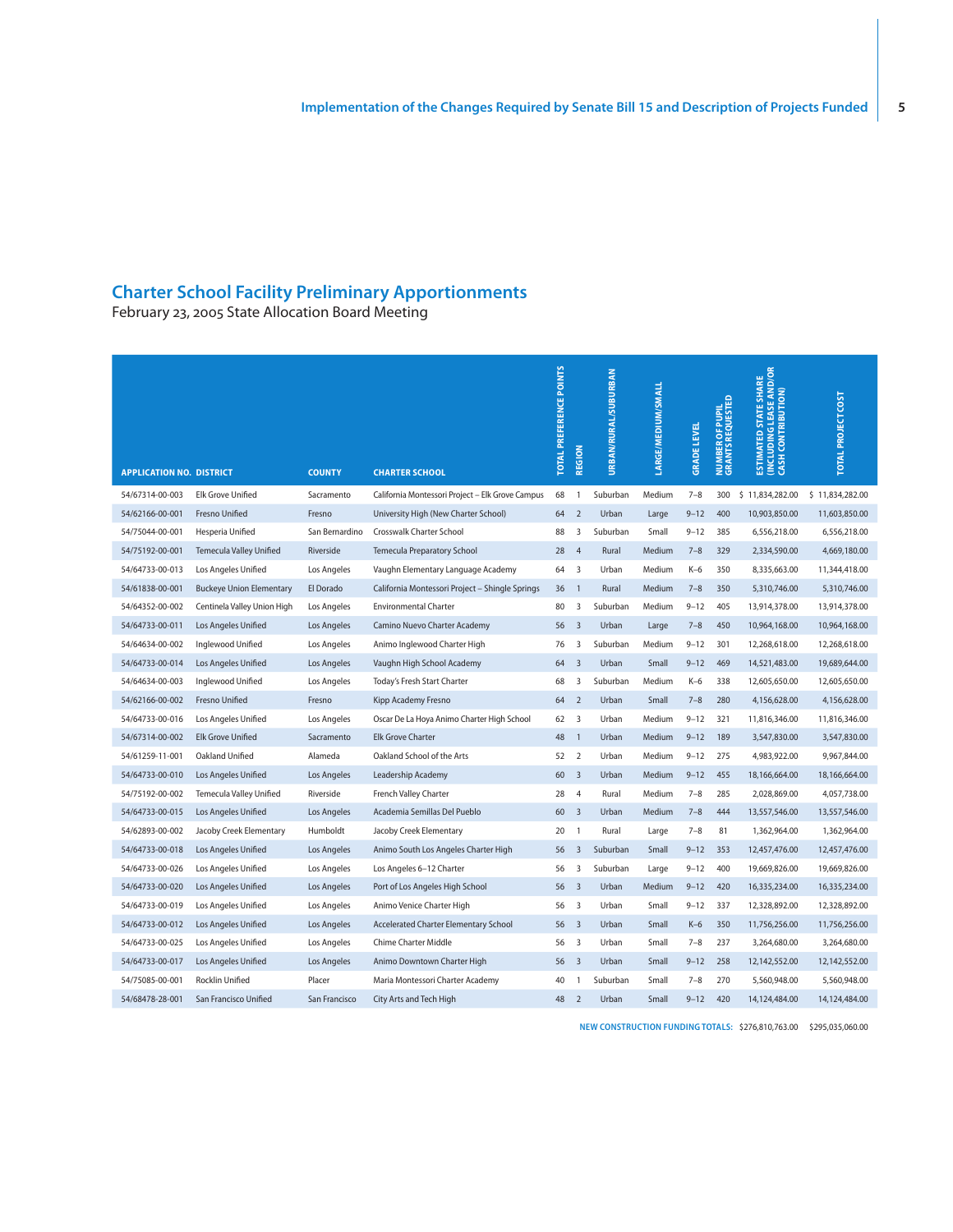## <span id="page-13-0"></span>**Section 2: School Facility Program – Alternative Funding Options for Charter Schools**

## **Funding Options for Charter Schools**

The SAB may provide new construction and modernization grants, as described below, to charter schools; however, the applications would need to be submitted to the OPSC by the school district filing for the charter. Outside of the access provided through the passage of AB 14, charter schools are not able to access SFP new construction and modernization funding directly. It is only under AB 14 and the subsequent SB 15 in which a charter school can apply for new construction funding directly; no such option has been provided for modernization funding. At the conclusion of this section is a listing of known charter school projects completed under the SFP.

## **Summary of School Facility Program**

The SFP provides funding in the form of grants for school districts to acquire school sites, construct new school facilities, or modernize existing school facilities. The two major funding types available are "new construction" and "modernization". The new construction grant provides funding on a 50/50 State and local match basis. The modernization grant provides funding on a 60/40 basis. The process for accessing the State assistance for this funding is divided into two steps: an application for eligibility and an application for funding. Applications for eligibility are approved by the SAB and this approval establishes that a school district or county office of education meets the criteria under law to receive assistance for new construction or modernization. Eligibility applications do not result in State funding. In order to receive funding for an eligible project, the district must file a funding application, including DSA approved building plans, with the OPSC for approval by the SAB.

Applications for eligibility may be filed in advance of an application for funding, or the eligibility and funding requests may be filed concurrently at the preference of the district. In either case, an application for eligibility is the first step toward funding assistance through the SFP. The eligibility process is done only once. Thereafter, the district need only update the eligibility information if additional new construction and modernization funding applications are submitted.

## **New Construction Eligibility and Funding**

#### **Eligibility**

The underlying concept behind eligibility for new construction is straightforward. A district must demonstrate that existing seating capacity is insufficient to house the pupils existing and anticipated in the district using a five-year projection of enrollment. Once the new construction eligibility is determined, a "baseline" is created that remains in place as the basis of all future applications. Districts generally establish eligibility for new construction funding on a district-wide basis. However, under certain circumstances, the district may have more eligibility if the applications are made on a High School Attendance Area (HSAA) basis using one or several attendance areas. This circumstance occurs when the building capacity in one HSAA prevents another from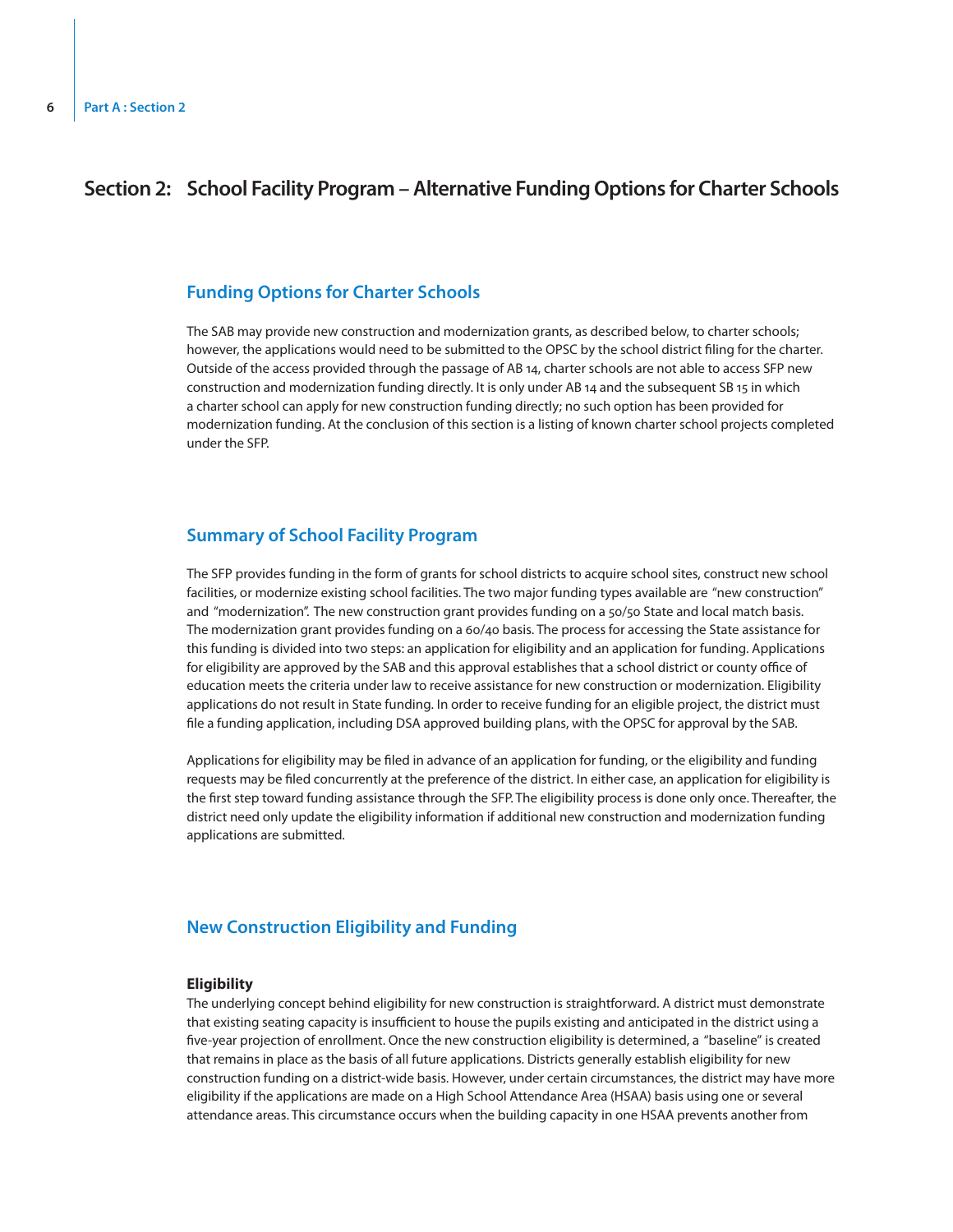<span id="page-14-0"></span>receiving maximum eligibility. For example, one attendance area may have surplus classroom capacity while another does not have the needed seats to meet the current and projected student enrollment. If the district were to file on a district-wide basis, there might be little or no overall eligibility, even though the students in one attendance area are "unhoused" by the definitions established in the SFP. In this case, by filing on a HSAA, the eligibility would increase to allow construction of adequate facilities for the unhoused students.

#### **Funding**

After a district has established eligibility for a project, the district may request funding for the design and construction of the facility. In most circumstances, the funding is approved after the district has acquired or identified a site for the project and after the plans for construction are approved by the DSA and the CDE. The funding for new construction projects is provided in the form of grants. The grants are made up of a new construction grant (pupil grant) and a number of supplemental grants. A brief description follows:

**New Construction Grant**—intended to fund design, construction, testing, inspection, furniture and equipment, and other costs closely related to the actual construction of the school buildings. This amount is specified in law based on the grade level of the pupils served.

**Supplemental Grants**—additional special grants are provided to recognize unique types of projects, geographic locations, and special project needs. These grants are based on program requirements, or formulas set forth in the SFP Regulations.

## **Modernization Eligibility and Funding**

#### **Eligibility**

Establishing eligibility for modernization in the SFP is more simplified than new construction. Applications are submitted on a site-by-site basis, rather than district-wide or HSAA, as is the case for new construction. To be eligible, a permanent building must be at least 25 years old and a relocatable building must be at least 20 years old, and within that time must not have been previously modernized with State funding. The district must also show that there are pupils assigned to the site who will use the facilities to be modernized.

It is also possible for a building to receive a second modernization apportionment. This would apply in cases where the building had previously been modernized using State funding. A permanent building is eligible for a second modernization apportionment 25 years after the date of its previous modernization apportionment. Portable buildings are eligible for a second modernization apportionment 20 years after the date of the first apportionment, provided that the modernization funds are used to replace the portable classroom.

#### **Funding**

After a district has established eligibility for a project, the district may request funding for renovation of the facility. In most circumstances, the funding is approved after the plans for construction are approved by the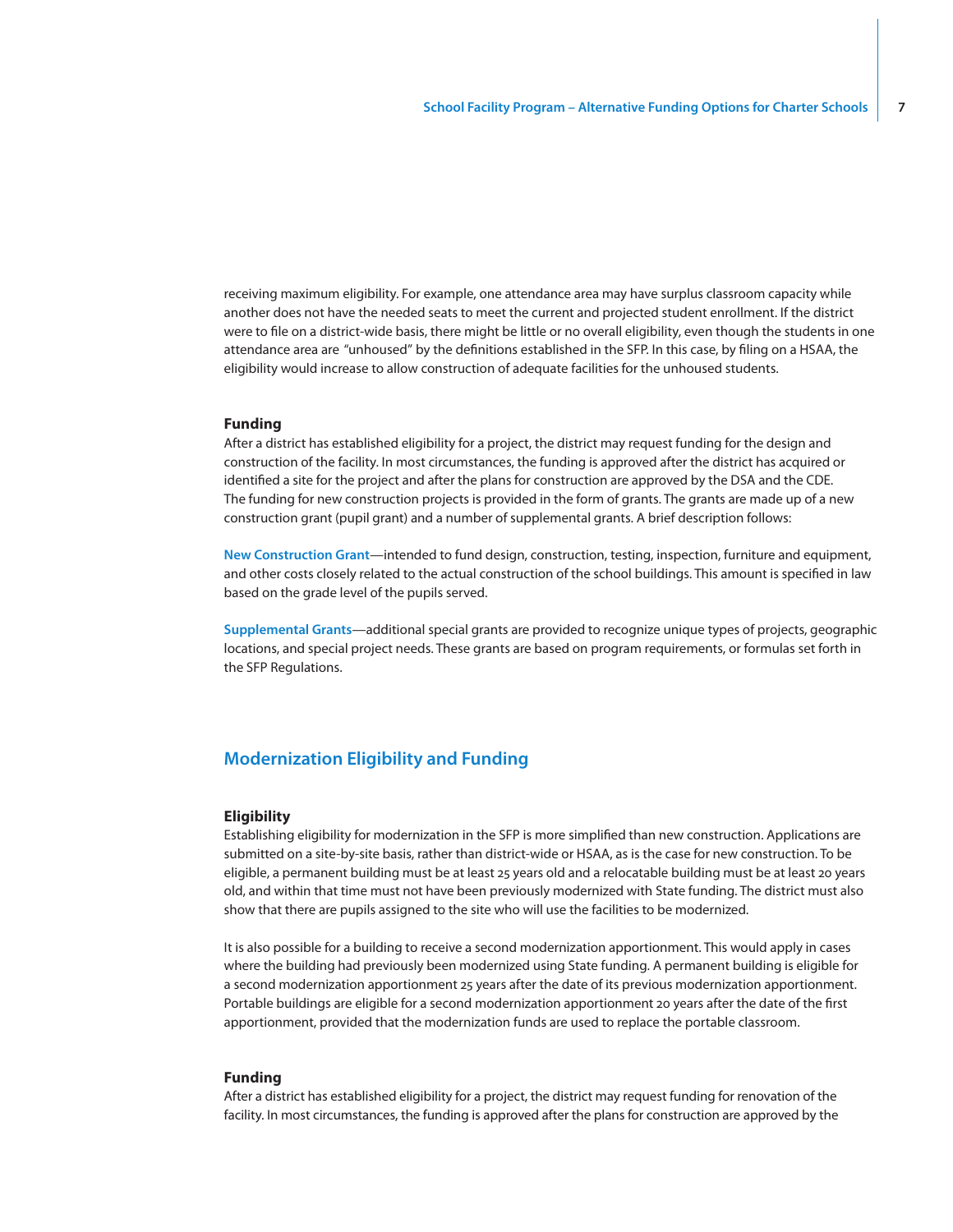<span id="page-15-0"></span>DSA and the CDE. The funding for modernization projects is provided in the form of grants. The grant amount is increased and funding for specific utility upgrades is allowed if permanent buildings to be modernized are 50 years old or over. The modernization grant (pupil grant) amount is set in law and is based on the number of students housed in the over-age facilities. In addition to the basic grant amount, a district may be eligible for supplemental grants depending on the type and location of the project. The modernization grant can be used to fund a large variety of work at an eligible school site. Replacing doors, windows, flooring, lighting, air conditioning, insulation, roof replacement, as well as the purchase of new furniture and equipment are just a few of the eligible expenditures of modernization grants. A district may even use the grants to demolish and replace existing facilities of like kind. However, modernization funding may not be spent for construction of a new facility, except in very limited cases, generally related to universal design compliance issues or site development.

The following chart provides a list of charter school projects that received an apportionment for new construction or modernization funding under the SFP:

## **Charter School Projects Funded through the SFP**

Prior to Assembly Bill 14

| <b>DISTRICT</b>        | <b>SITE</b>                            | <b>GRADE LEVEL</b> | <b>STATE SHARE</b> | <b>TOTAL PROJECT COST</b> |
|------------------------|----------------------------------------|--------------------|--------------------|---------------------------|
| Chula Vista Elementary | Chula Vista Learning Community Charter | $K-6$              | 6,482,072,00       | \$12,964,144.00           |
| Los Angeles Unified    | <b>Accelerated Charter</b>             | $K-12$             | 12,587,830.00      | 25,175,660.00             |
| Los Angeles Unified    | Fenton Avenue Charter School           | $K-6$              | 2,189,933,00       | 4,379,866.00              |
| <b>Natomas Unified</b> | <b>Natomas Charter</b>                 | $7 - 8$            | 263,417.00         | 526,834.00                |
| Natomas Unified        | Natomas Charter                        | $9 - 12$           | 7,526,232.00       | 15,052,464.00             |
| <b>Vista Unified</b>   | Guajome Park Academy Charter           | $K-12$             | \$19,473,884.00    | \$39,195,568.00           |

#### **New Construction Projects**

#### **Modernization Projects**

| <b>DISTRICT</b>            | <b>SITE</b>                          | <b>GRADE LEVEL</b> | <b>STATE SHARE</b> | <b>TOTAL PROJECT COST</b> |
|----------------------------|--------------------------------------|--------------------|--------------------|---------------------------|
| Los Angeles Unified        | Palisades Charter High               | $9 - 12$           | 3,766,811.00       | 4,708,514.00              |
| Los Angeles Unified        | Palisades Charter High               | $9 - 12$           | 3,766,811.00       | 4,708,514.00              |
| Los Angeles Unified        | Palisades Charter High               | $9 - 12$           | 3,766,811.00       | 4,708,514.00              |
| Ravenswood City Elementary | East Palo Alto Charter               | $K-6$              | 251,493.00         | 314,366.00                |
| Ravenswood City Elementary | East Palo Alto Charter               | $K-8$              | 251,493.00         | 314,366.00                |
| <b>Redding Elementary</b>  | <b>Cedar Meadows/Stellar Charter</b> | $K-6$              | 909,542.00         | 1,136,928.00              |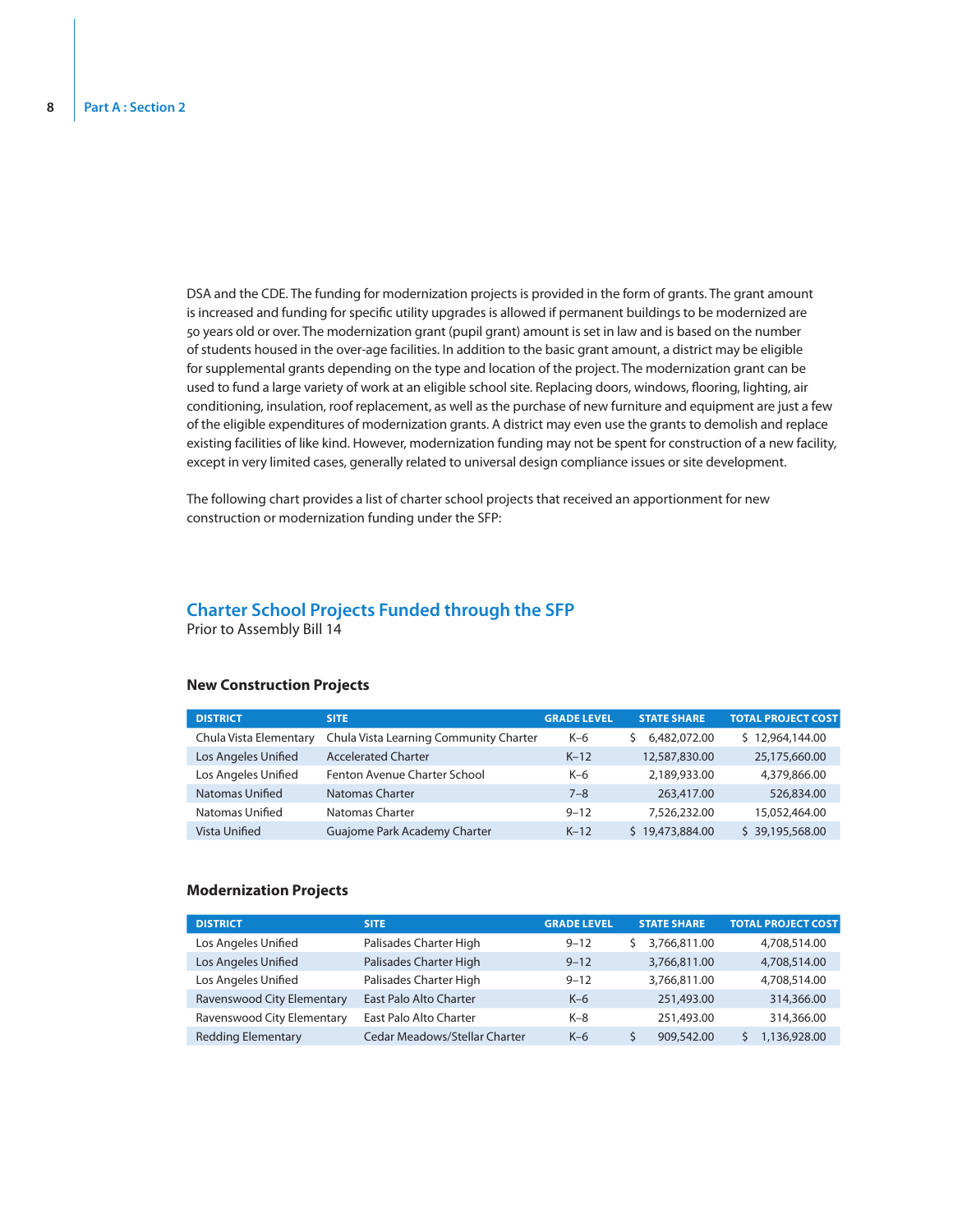## <span id="page-16-0"></span>**Section 3: Recommendations for Potential Changes**

### **Issue 1: Criteria for Funding**

EC Sections 17078.56 (a) and (b) state that the Board shall make preliminary apportionments only to financially sound applicants while ensuring that there is a fair representation of the various geographic regions of the State, of urban, rural, suburban regions of the State, of large, medium, and small charter schools throughout the State, and of the various grade levels of pupils served by charter school applicants throughout the State. Within each of the above criteria, we were to give preference to charter schools in overcrowded school districts, charter schools in low-income areas, and charter schools operated by not-for-profit entities.

In the first round of funding, the OPSC used the above criteria to develop preference points for each application and to place each of these applications in one of the above categories. This method was repeated for the second funding round. Once preference points were calculated for each, the applications were looked at to ensure that the various regions of the State were covered before we moved on to funding applications in the next category of urban, rural or suburban regions of the State and so on. The recommendations presented to the SAB for preliminary apportionments within each category were based on the order the categories appeared in law. This issue was addressed by the OPSC in the previous Joint Report to the Legislature and no statutory changes were implemented. However, with the second round of funding, it became evident that some members of the Legislature felt that the law behind this method of establishing the criteria for funding may need to be revisited.

#### **Recommendation**

The Legislature should review the EC to ensure that the current funding criteria and categories receiving preference are the most appropriate and are in the desired order of importance. If the Legislature envisioned another method for ranking and providing preliminary apportionments, other than those set out by the OPSC, clarifying language should be added to the EC.

## **Issue 2: Enrollment Updates**

Currently school districts through the regular SFP are required to update their enrollment prior to the submittal of their next new construction funding application. The reason for the requirement is because the enrollment has a direct effect on the available new construction eligibility. Each charter school application for preliminary apportionment is considered a funding application and for those districts that have applied on behalf of charter schools, the school districts have updated their enrollment because they have this information available. However, for those charter schools that applied on their own behalf, there was difficulty acquiring the updated enrollment numbers from the school districts. This information is not readily available to the charters and the charter schools are not permitted to submit updated enrollment numbers on behalf of the district. There is little incentive for districts to submit this information. Gathering the information can be time consuming and some districts are reluctant to provide the information for purposes of the CSFP, as doing so possibly enables a charter school project to utilize eligibility that may be necessary to construct other district projects. As obtaining the updates from school districts also resulted in delays during the second round of funding, the OPSC suggests that the Legislature again consider recommendations to resolve this issue.

#### **Recommendation**

Require school districts to submit updated enrollment to OPSC within 30 days of OPSC notification that a charter school application has been accepted for processing by the OPSC regardless of the entity that filed the application.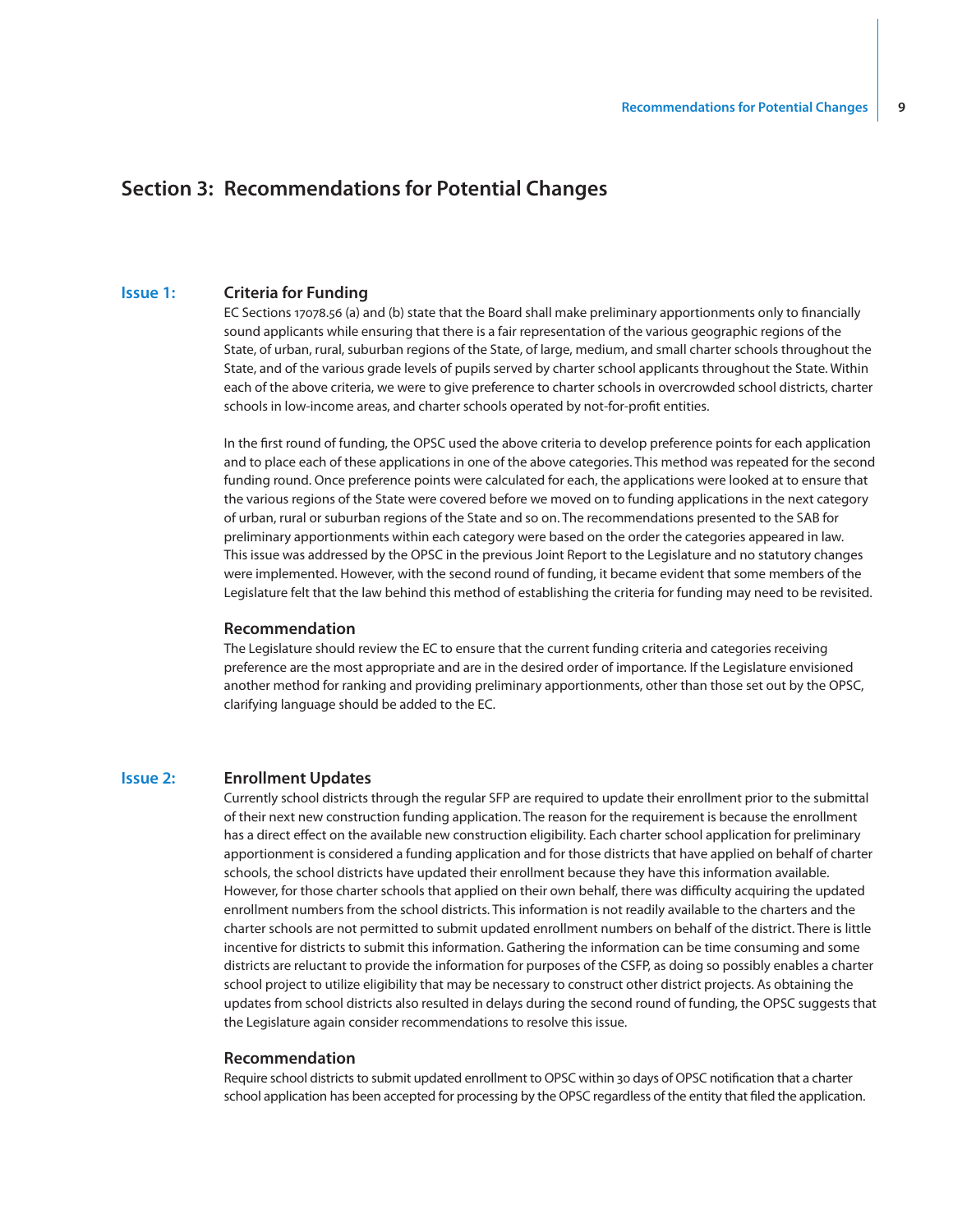## <span id="page-17-0"></span>**Issue 3: Notification of Application to the School District**

EC Section 17078.53(c)(2) states that applications may be submitted by a charter school on its own behalf "if the charter school has notified both the superintendent and the governing board of the school district in which it is physically located of its intent to do so in writing at least 30 days prior to submission of the preliminary application." During the second round of funding several applications were rejected because the charter school had not complied with this requirement. Charter schools, school districts, and SAB members expressed concern that the intent of the law was to give school districts sufficient notice that an application was to be filed. However, there was some discussion that verbal conversations with the school district may also serve the same purpose in providing notification to the district.

Arguments were made requesting that the SAB allow an application to go forward without the 30-day written notification if the school district would confirm that they had received adequate notice through another means; or if the school district had not received notice but was supportive of the application. This would provide charter schools with an option to inform districts. This flexibility would avoid unnecessarily penalizing an applicant who failed to send written notification, but has the support of the school district in regards to filing the application. The EC and regulations could be broadened to specify that eligible applicants must have provided adequate notice to the school district. Adequate notice may be defined as either proof of written notification to the superintendent and governing board 30 days prior to the application submittal or a letter of support for the application signed by the district superintendent which acknowledges that the district is supportive of the application (regardless of when or how they learned about it).

#### **Recommendation**

If the Legislature agrees that this notification requirement should be broadened, clarifying language should be added to the EC.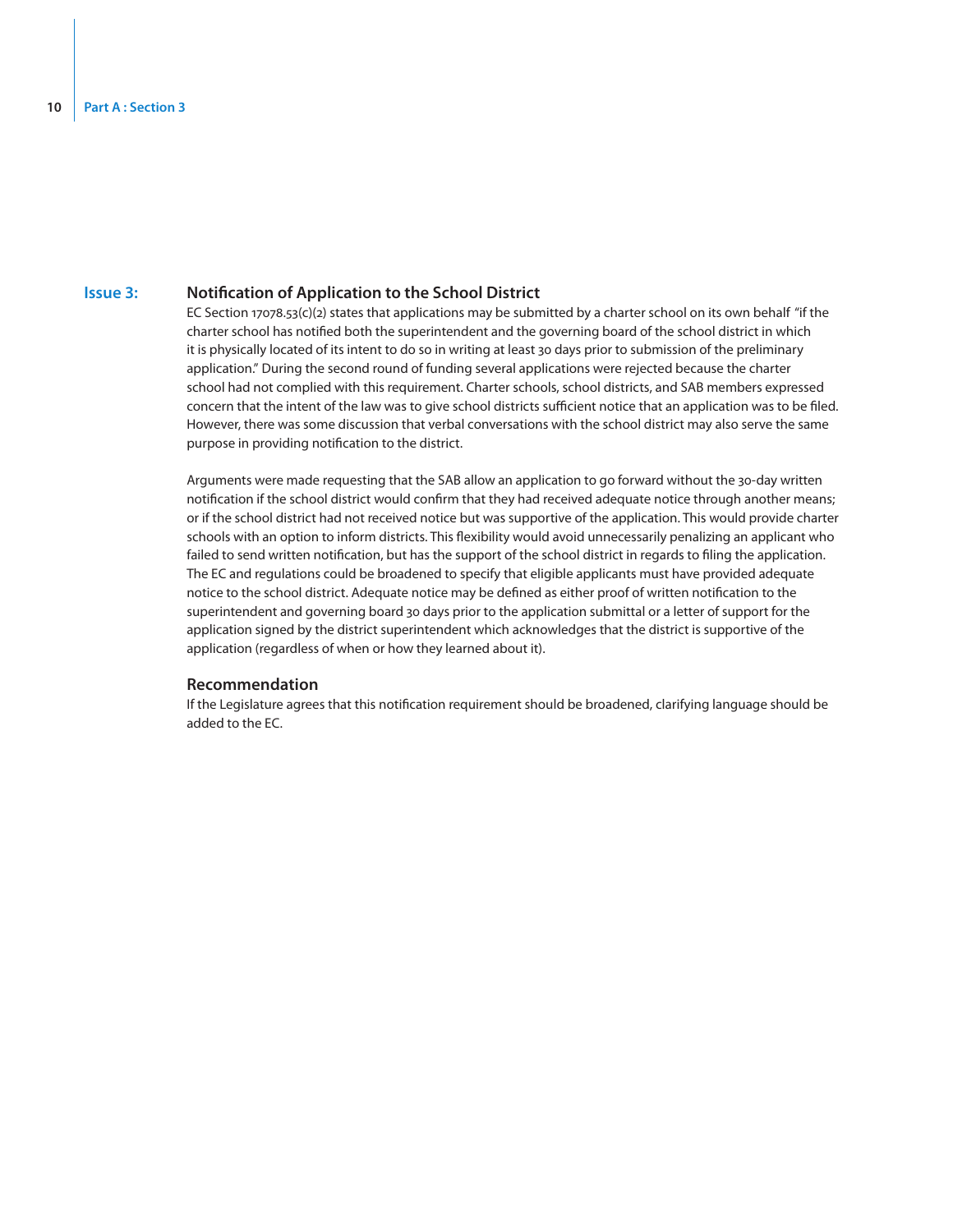## <span id="page-18-0"></span>**Section 4: Issues Raised by Applicants and Other Public Comments**

In order to make certain that all issues of concern were addressed, the OPSC and the CSFA asked representatives from the various charter school organizations and from some applicants themselves what changes they felt were necessary to improve the CSFP application process. Few responses were received, but below are the comments that were made:

## **Issue 1: Corrections to Applications**

The OPSC should be more flexible and make minor corrections to applications rather than having the charter school fix it and send in a new application form.

#### **Recommendation**

No change. While the OPSC recognizes that making minor corrections to application documents can be time consuming and burdensome for applicants, we feel that it is inappropriate for the OPSC staff to make any changes to an application once received by our office. Even something as simple as rounding numbers can have an impact on the amount of funding a project receives. The OPSC feels that all necessary changes to the documents should be made by the applicant with a new signature on the forms indicating that the change has been approved by the authorized charter school representative.

## **Issue 2: Total Project Cost**

The OPSC should present total project cost figures to charter schools as early in the process as possible.

#### **Recommendation**

In the future, the OPSC will more clearly provide the total project cost figure to applicants during the application processing time period to make certain that the resulting project cost matches the amount of funding that the applicant intended to apply for.

## **Issue 3: Definition of General Location for Median Cost Determination**

Current CSFP definitions identify the Charter School General Location as "a three mile radius from the present or proposed location of the Charter School project as identified in the chartering agreement." During the second round of funding many applicants felt that it was too difficult to obtain a three mile radius or felt that three miles did not truly reflect the area in which they intended to build. Most applicants expressed a preference for a one mile radius.

### **Recommendation**

Amend the definition of the Charter School General Location to a minimum of one mile radius to a maximum of three mile radius.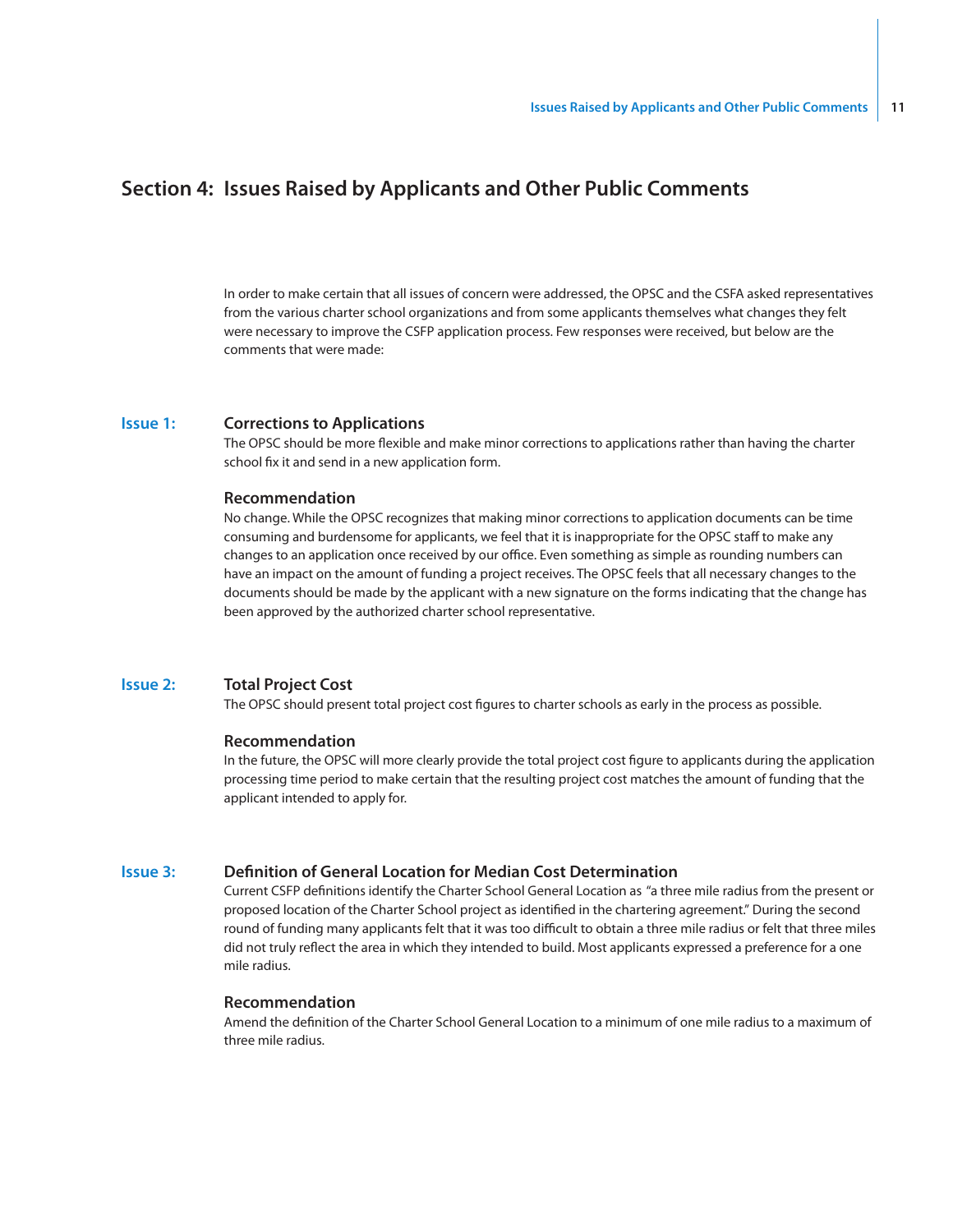## <span id="page-19-0"></span>**Issue 4: Free and Reduced Lunch Methodology Clarification**

The method for determining the percentage of students receiving free and reduced lunch at a particular charter school and/or school district used during both rounds of CSFP funding used the most recent numbers on file with the CDE. The numbers on file with CDE are based on information collected during the month of October. Applicants were concerned that the percentage of free/reduced lunch changes over the school year.

#### **Recommendation**

Amend the CSFP regulations to describe the timeframe in which the information is collected and put on file with the CDE. While we feel the current method is the most equitable and accurate and do not recommend changes to the process, it would be advisable to clarify the process for the applicants so that they do not feel it is an arbitrary number.

## **Issue 5: Urban, Rural, and Suburban Classifications**

During the second round of funding some applicants disagreed with their designation of being located in a rural, suburban, or urban area. When first implementing the CSFP, the OPSC searched for an equitable and unbiased methodology to use when assigning the locality types. The methodology selected was the use of federally derived locale codes.

The Locale codes, also known as the Johnson codes, were developed in the early 1980s by the U.S. Bureau of the Census. This coding system is based on both the proximity to metropolitan areas and on population size and density. These codes are assigned based on the addresses of the individual schools and are assigned at the school level. Thus, it is possible to identify areas within school districts as being different types of localities. A locale code of 1 identified the project as being in an urban area. Locale codes 2, 3, 4, or 5 identified a project as being in a suburban area and locale codes of 6, 7, or 8 identified a project as being in a rural area.

The locale codes assigned to each category were decided upon through the SAB Implementation Committee process, with input from charter school advocates and were approved by the SAB as part of the CSFP regulations in January 2003. The SAB Implementation Committee is an informal advisory body established by the SAB to assist the SAB and the OPSC with policy and legislation implementation.

For the CSFP, applicants were asked to identify the school site closest to the location of their proposed project and report the locale code for that site on the Application for Preliminary Apportionment (Form SAB 50-09).

#### **Recommendation**

No change. However, prior to the next round of funding for the CSFP, the OPSC proposes taking the issue of defining urban, suburban, and rural areas back through the implementation committee process for further public discussion and possible change to the methodology. Should it be decided at the implementation committee that a change is necessary, the regulations for the CSFP will need to be adjusted accordingly.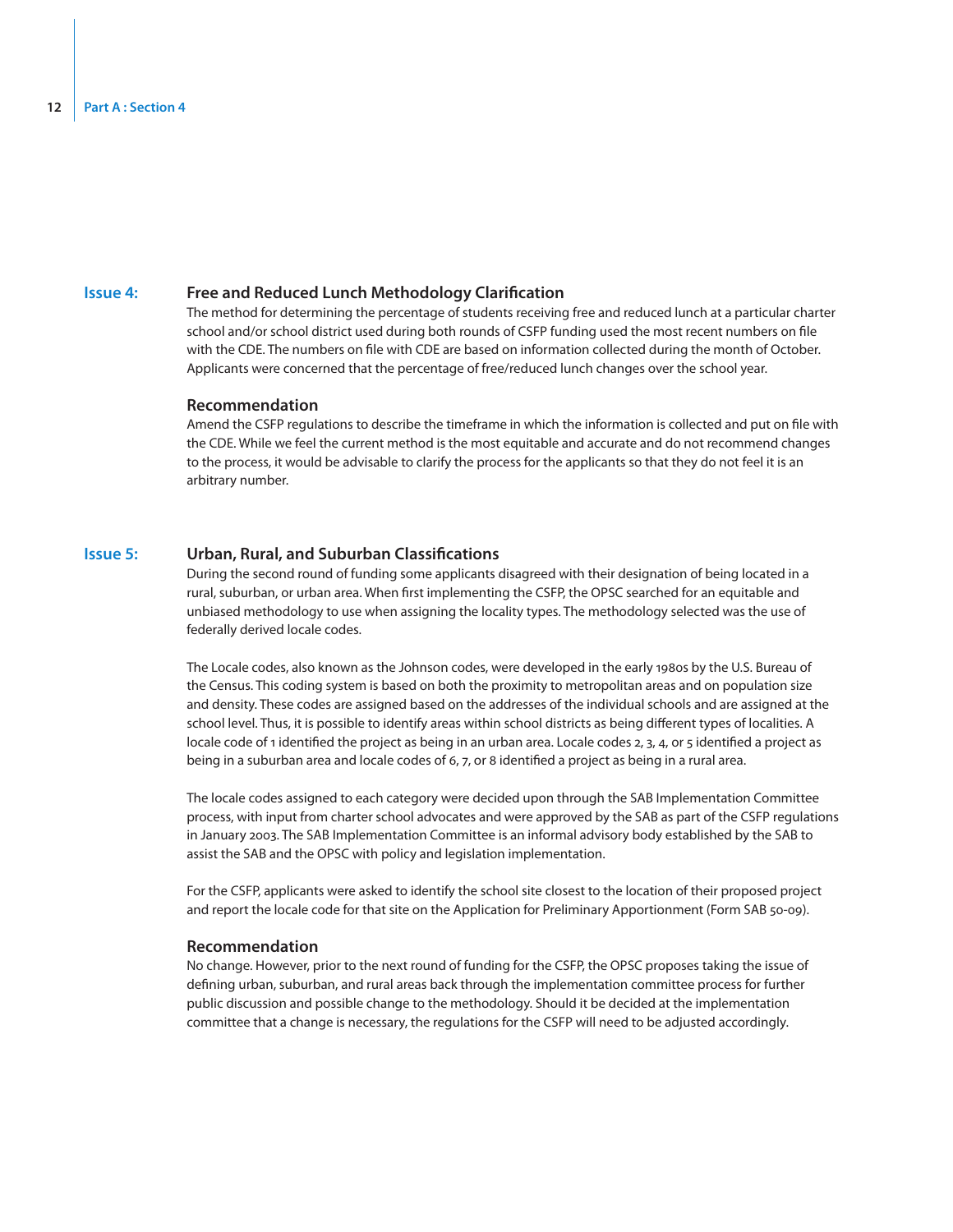## <span id="page-20-0"></span>**Issue 6: Calculations to Determine Project Costs**

One applicant felt that the total project cost generated by the requested number of pupil grants and supplemental grants was too high by 20-40 percent. Asking for fewer dollars can sometimes lead to asking to build fewer classrooms and house fewer students.

#### **Recommendation**

As the majority of applicants felt that the grant amounts were too low, it is recommended to wait and see how many projects convert successfully before altering the method of calculating project costs. In addition, this calculation in the Program is another area that was discussed through the implementation committee and agreed upon by districts, charter schools, and charter school advocates alike.

## **Issue 7: Changes to the Funding Matrix**

An applicant suggested that the Legislature look at the criteria used in allocating funding to address what may be shortfalls in the current process. The applicant felt that more emphasis should be placed on funding schools that served underprivileged children (this is captured partially through preference points). The applicant also felt that the process of funding the various categories was arbitrary. The applicant proposed the following changes to resolve these issues:

{For clarity, the funding categories are: – Region; – Locality (urban, rural, suburban); – Size of School (large, medium, small); and  $4$  – Grade Level.}

- . Allocate all funds based on preference points alone.
- . Allocate all funds based on preference points alone. Give the SAB the option to make adjustments to the list if a Region is left out entirely.
- . Allocate funds to the highest preference point scoring school in each Region and, thereafter, use only preference points for the rest of the funding. Categories 2, 3 and 4 would not be used.
- . Use percentages rather than absolutes. Fund an equal percentage of applications in each group in Categories 1 and 2. Remove Categories 3 and 4 from the allocation criteria.
- . Allocate the first two-thirds of the funds based on preference points alone. Then allocate funds to any Regional Group (1, 2, 3, or 4) or Urban/Suburban/Rural Group that may have been left out. Resume allocating funds based on preference points if funds remain.
- 6. Keep the current method, but insert the following rule: No school that has 85 percent or fewer of the preference points of another school may be funded until the higher scoring school is funded.

## **Recommendation**

No changes. If the Legislature envisioned a different method for allocating funds, the above suggestions might be considered when making changes to the EC regarding the order in which funds are to be allocated.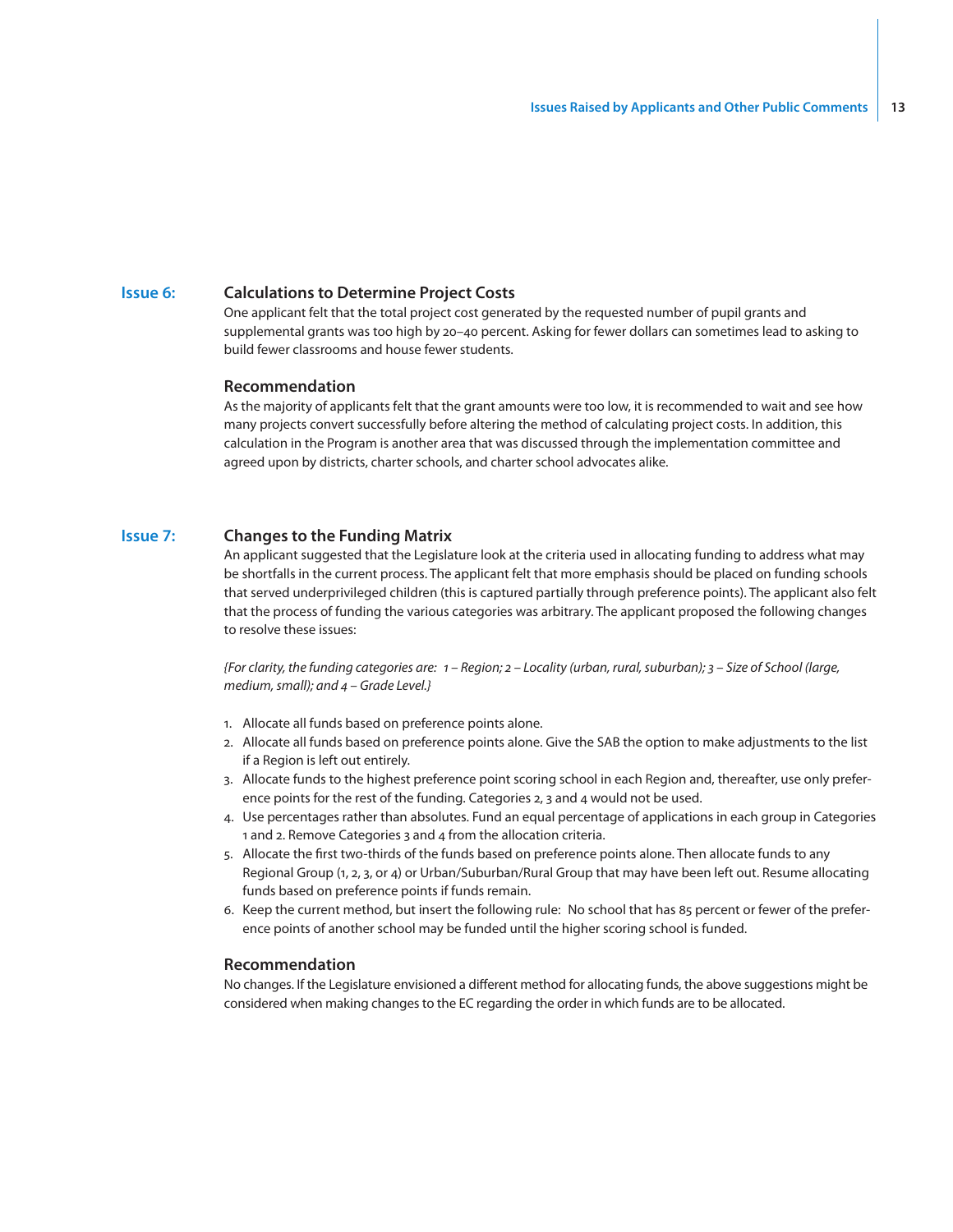This page left blank intentionally.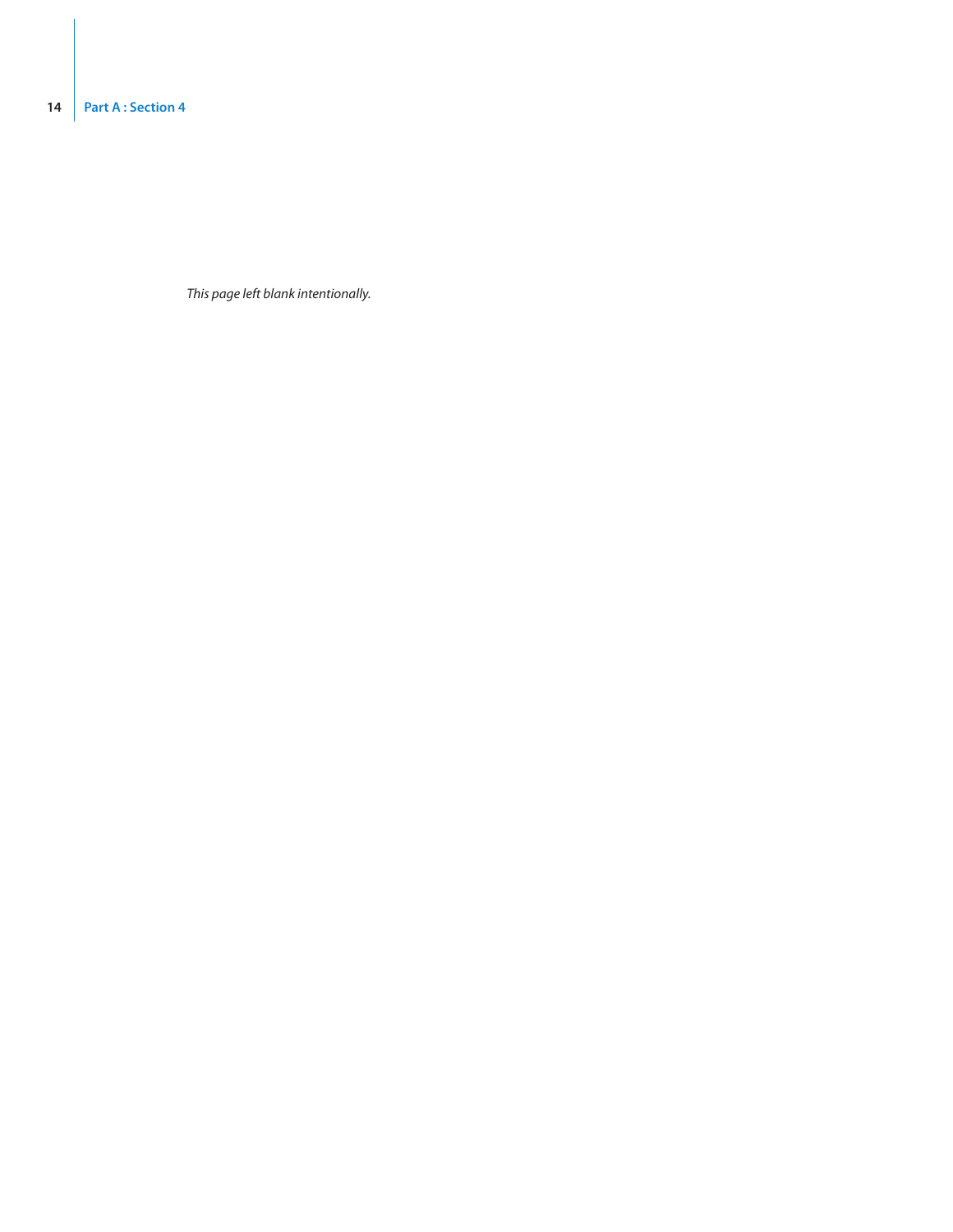# <span id="page-22-0"></span>**Part B: California School Finance Authority 15**

## **CSFA Members**

- **Mr. Phil Angelides**, State Treasurer
- **Mr. Tom Campbell**, Director, Department of Finance
- **Mr. Jack O'Connell**, State Superintendent of Public Instruction, Department of Education

## **Staff**

**Ms. Katrina Johantgen**, Executive Director, California School Finance Authority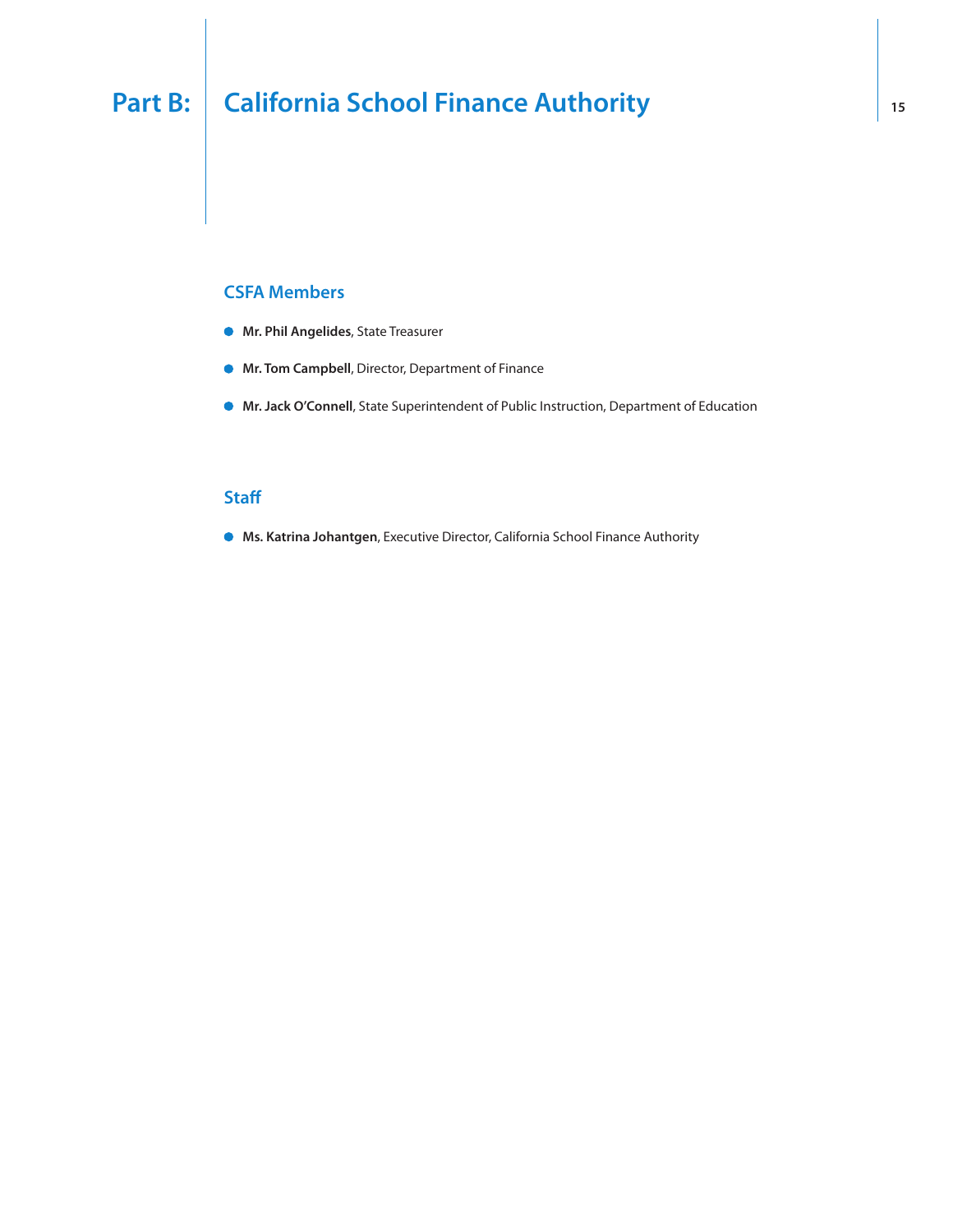## <span id="page-23-0"></span>**Section 1: Implementation of the Program**

The following sections are presented to the Legislature pursuant to Section 17078.66(a) of the EC. Part B of this report has been prepared by CSFA staff, and approved by Authority members on June 22, 2005, for submission to the Legislature by the July 1, 2005 submission date.

#### **Senate Bill 15**

In 2003, the SAB made preliminary apportionments of funding to six charter schools totaling approximately \$100 million. The awards for new facilities ranged in size from \$2.6 million allocated to a high school serving 56 students to \$28 million allocated to a high school expected to serve 1,156 students. Following this funding round, there was broad concern in the charter school community about the limited number of projects funded through the Program.

In response to this issue, Senate Bill 15 (Alpert, Chapter 587) was passed which, among other things, set out to maximize the number of projects funded in subsequent rounds of Program funding. This bill states that "the board, in conjunction with the California School Finance Authority, shall maximize the number of projects that may be approved by adopting total per project funding caps" and requires that the board "adopt other funding limits including, but not limited to, limits on the amount of acreage and construction funding for each project." In order to implement these changes to the Program, SB 15 "permit[s] the board to adopt, amend, or repeal rules and regulations pursuant to this chapter as emergency regulations."

Pursuant to SB 15, the board concurred with the funding cap proposal developed by OPSC at the Authority's February 24, 2004 meeting (see Part A, Section 1). SB 15 also included amendments to the Program which necessitated changes to the Authority's Program regulations.

#### **Rulemaking Process to Implement Changes to the Program**

Pursuant to the passage of SB 15, CSFA staff and counsel developed revised Program regulations which integrated the changes prescribed by the bill. Additional changes were recommended that clarify and refine the Authority's existing regulations. These changes to the Program regulations will:

- . Permit charter school management to receive credit for experience gained at other charter schools in California towards satisfying the Program's two academic year requirement.
- . Consider school districts or county offices of education applying on behalf of a charter school to have satisfied the Program's two academic year requirement.
- . Specify the financial and operational information to be provided to the Authority on a regular basis by schools having been awarded a preliminary apportionment, including such information relevant to the financial stability of any guarantor.
- . Require the Authority's review of the financially sound status of any school applying for an Advance Apportionment of funds.

Consistent with the requirements of EC, Section 17078.57, CSFA promulgated emergency regulations that were approved by OAL on March 29, 2004. The permanent regulations were approved in October 2004, and can be found in Title 4, Division 15, Article 1, commencing with Section 10151.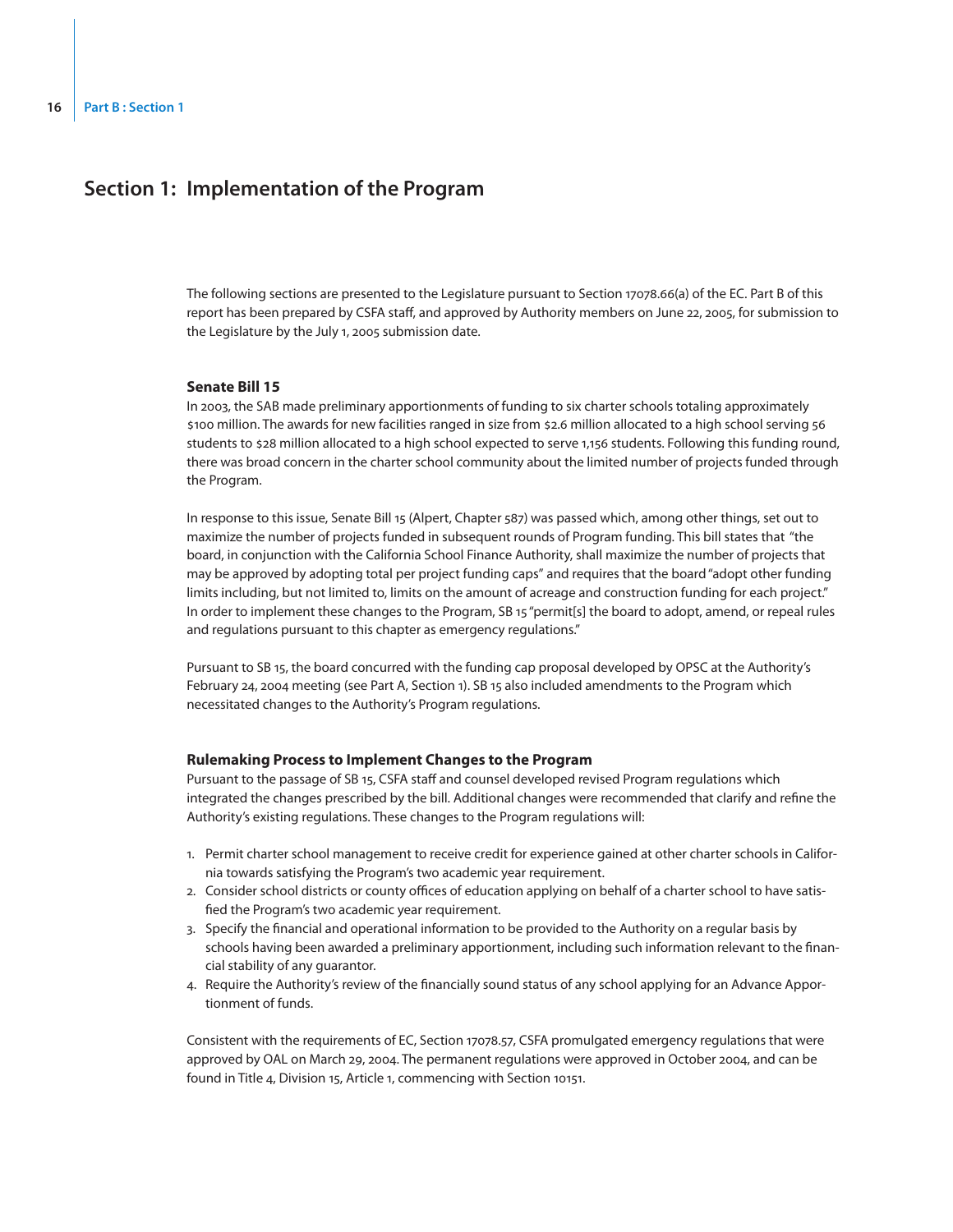#### **Additional Procedural Changes to the Application and Review Process**

With the experience and insight gained from the first funding round of the Program, CSFA staff set out to refine the application and financial soundness determination process for applicants. The procedural changes described below were implemented to assist applicants.

- . **Increased Statewide Outreach and Technical Support**: CSFA and OPSC worked diligently to develop statewide workshops presenting interested charter schools with Program guidance, eligibility criteria and selection parameters to better prepare the schools to submit thorough and complete applications. For charter schools that were unable to attend the workshops, both agencies provided access to all Program-related materials via their respective websites. CSFA and OPSC staff remained available to answer questions and provide technical assistance to applicants throughout the application and funding determination processes.
- . **Financial and Operational Information Standardized**: During the first funding round, applicants sent numerous financial documents to staff for evaluation and input into a financial model. This method of processing operating and financial information proved to be extremely time consuming due to the high level of correspondence between staff and applicants necessary to ensure the accuracy of the submissions. For the Proposition 55 funding round, staff developed a four-page Microsoft Excel workbook into which applicants were required to input student performance data as well as historic and projected enrollment figures and financial information. This workbook was accompanied by detailed written instructions, and staff remained accessible to applicants throughout the process.
- . **Applicants Permitted to Review Staff Reports In Advance of Board Action**: Prior to submission to the board for consideration, each applicant was provided with a draft of the staff report containing detailed information about the school's operational and financial indicators, and staff's recommendation regarding the school's financial soundness.

#### **OPSC and CSFA Interfaces**

Pursuant to the Assembly Bill 14, CSFA and SAB (staffed by OPSC personnel) jointly administer the Program. Building on the relationship developed during the creation of the Program and the first funding round, CSFA and OPSC staff are able to rely on their counterparts to quickly and effectively address any questions or requests for information to ensure the Program's continued success.

To highlight, OPSC is primarily responsible for determining the CSFP eligibility of the applicant based on the availability of new construction grants in the relevant school district. OPSC categorizes applicants using the following prioritized criteria: (1) geographical location within the State; (2) location within areas considered urban, suburban, or rural; (3) size of charter school (small, medium or large); and (4) grade levels of pupils served. Within each category, OPSC assigns preference points to charter schools in overcrowded school districts, to charter schools in low-income areas and to charters operated by not-for-profit entities. The preference points are used to rank applicants when Program funds are over-subscribed.

CSFA's primary responsibilities include: (1) making a "financially sound" determination for all applicants at the time of Preliminary, Advance and Final Apportionment; (2) conducting ongoing monitoring and due diligence of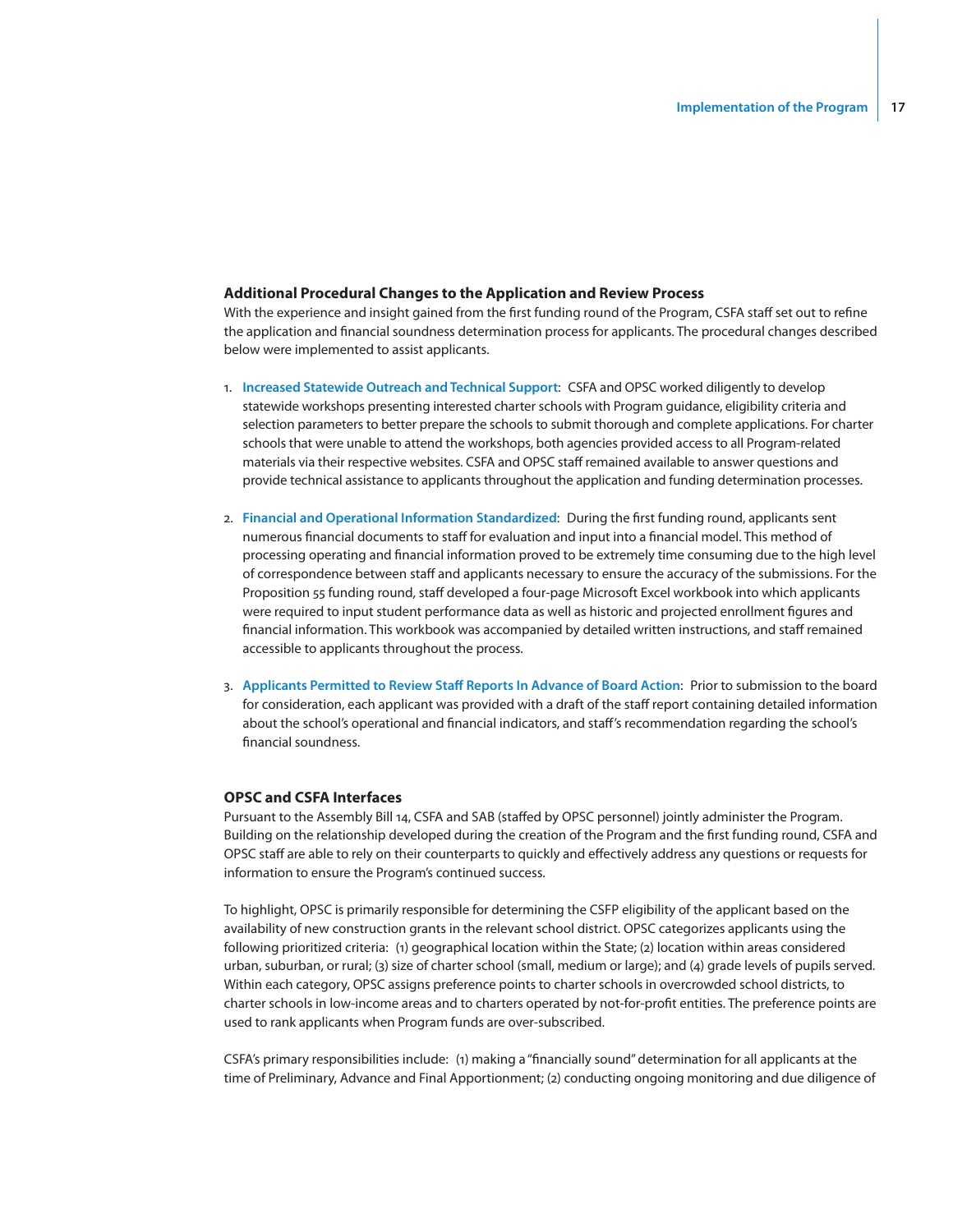<span id="page-25-0"></span>each approved applicant's financial soundness; (3) carrying out due diligence on guarantors; and (4) developing a quaranty and lease agreement. Pursuant to Program regulations Section 10156, CSFA relies on OPSC's determinations regarding each applicant's project eligibility and cost.

## **Description of the Financially Sound Determination Process**

Applications for the 2004 funding round were due by July 29, 2004. In order to streamline the application delivery process, applicants were required to complete and deliver the CSFA application (Form CSFA 03-01), along with the SAB application (Form SAB 05-09), to the OPSC.

OPSC and CSFA received applications for 50 charter school projects totaling over \$570 million, which exceeded the \$300 million in available Proposition 55 funds. The applicant schools ranged from a small independent stand-alone charter school, to a district-run, operated and funded charter, to a large, national educational management organization applying for funding at four separate campuses. Appendix One contains a complete list of the applicants.

#### **Financially Sound Determination**

Program regulations direct the Authority to consider certain factors when determining the financial soundness of applicants to the Program. To this end, the 12-page CSFA application requested information about each charter school's chartering authority, organizational structure, management experience, business plan, curriculum, student performance, historical and projected financial performance, material contracts, anticipated capital project, legal history, and guarantor information (if applicable).

CSFA's Program regulations include a threshold requirement that the charter school and/or the relevant organization has provided instructional operations at a California charter school for at least two academic years in order to be considered financially sound. This requirement is designed to ensure that an applicant's 24-months of operating as a financially capable concern included the actual operation of a charter school.

Pursuant to statute and Program regulations, the information received from applicants was evaluated in as comprehensive and uniform a manner as possible. CSFA developed a set of "financial indicators" and "operational indicators," as summarized below, which were utilized to evaluate the factors specified in statute and regulations.

CSFA also reviewed additional information obtained from applicants, including curriculum, project descriptions, business plans, staffing plans, material contracts and other matters relevant to the Program.

#### **Assessment of Financial Soundness**

Every Program applicant underwent a rigorous evaluation of its willingness and ability to provide for 50 percent of project costs through the required Local Matching Share, a commitment which can take the form of either a lump sum payment at the time of Final Apportionment or payments due on a lease obligation (net of any lump sum payment) for a term of up to  $30$  years. For the  $2004$  funding round, approximately  $5$  out of  $40$  (eligible)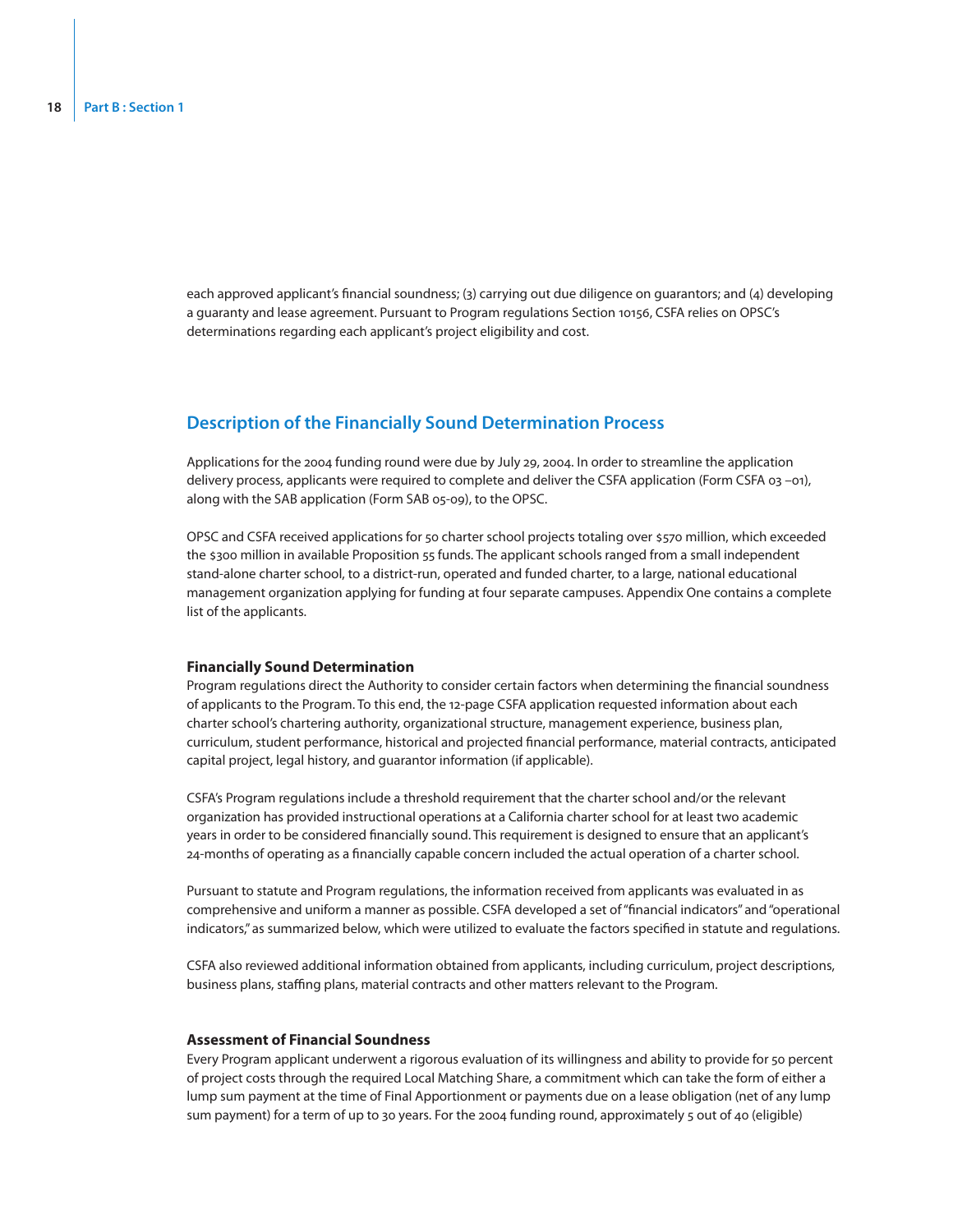applicants proposed to provide all or a portion of their Local Matching Share through the lump sum payment option. All lease obligations will be assigned an interest rate equal to the rate paid on funds invested in the State's Pooled Money Investment Account (PMIA) at the time of each approved applicant's Advance and/or Final Apportionment, regardless of actual lease term. Using the approximate ten-year average interest rate of the PMIA, staff incorporated an assumed PMIA rate of 4.50 percent into each applicant's assessment of financial soundness. Although the average interest rate paid on PMIA funds in October 2004 (the time of our analysis) was 1.89 percent, staff considers the assumed lease rate to be reasonable given the uncertainty relating to the actual PMIA rate in effect at Advance and/or Final Apportionment. The dates of these apportionments will be different for each approved applicant and may be up to four years from the Preliminary Apportionments made in February 2005.

Staff's assessment of an applicant's financial soundness involved the extensive analysis of numerous pieces of information relating to the charter school. To assess the financial soundness of an applicant, Section 10156 of Program regulations stipulate that CSFA make its determination through consideration of a dozen key indicators. These indicators are:

- . The applicant's expected ability to maintain stable financial operations and make estimated lease payments, if applicable;
- . Any material risks that would threaten the financial or operational viability of the applicant or the charter school;
- . Current and historical financial performance, including cash flow, major revenues, degree of reliance on grants and fundraising, enrollment trends, projected average daily attendance, expenses and debt service coverage of not less than 1.0x;
- . Reasonableness of projected financial performance based on current and historical performance and the charter school's business and/or strategic plans;
- . Whether the financial condition of the school is consistent with its planned contributions to the project;
- . Adequacy of the qualifications and performance of management and personnel to perform necessary administrative, curricular, financial and human resource functions;
- . Evidence that the applicant is meeting the terms of its charter and is not in imminent danger of having its charter revoked by the chartering authority;
- . Evidence that the chartering authority performs its required oversight responsibilities, including review of student and school performance data;
- . Adequacy of material contracts and ability of the charter school to manage such contracts and meet its obligations under such contracts. (Where the charter school has contracted with an education management organization, the authority will perform an analysis of the current and historical financial and operational condition of the organization, in addition to the above.);
- . Results of a required site visit;
- . Impact of any lump sum payment the charter school has indicated it intends to make; and
- . Where a charter school is using a guarantor, the financial resources, stability, and authority of the guarantor, and the extent to which the applicant is reliant on the guarantor to meet minimal debt service coverage ratios.

#### **Content Areas Evaluated for Each Program Applicant**

CSFA prepares a staff report for each Program applicant for Board consideration unless the application was revoked or withdrawn from the Program. Below we have highlighted the key content areas of the staff reports presented to Authority members to assist with their determination of each applicant's financial soundness.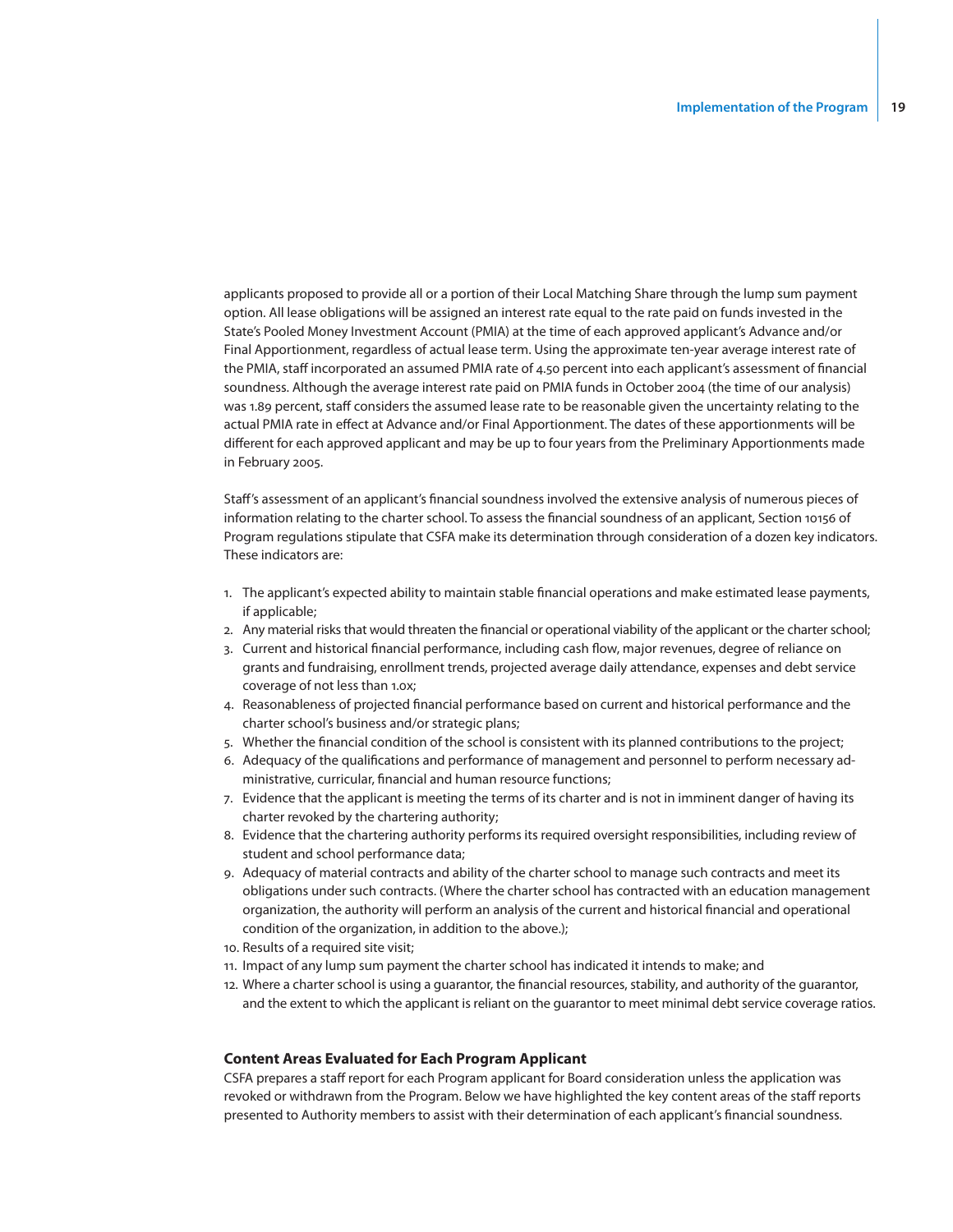- . **Project Description:** Staff evaluated project details having an impact on CSFA's determination of financial soundness, including (1) classification of the project as new construction or as a renovation/expansion of an existing structure; (2) the expected address of the facility, specifying if the facility will be located within the boundaries of the chartering authority; (3) the projected cost and funding sources for the project, including the selected funding option for the Local Matching Share and the financial commitments of any guarantor;  $(4)$  the requested date for the first draw on Program funds; and,  $(5)$  the estimated enrollment served when the facility will be occupied.
- 2. Organizational Information: Staff inquired about (1) the school's legal structure as a 501(c)(3) organization, a subsidiary of an Educational Management Organization (EMO) or other; (2) the charter award date, first year of instructional operations, charter expiry date and expected renewal process; and (3) the school's relationship with its chartering authority. If the school is operated by an EMO, then staff reviewed the EMO's responsibilities to the school, its history of operations, strategic plan, historical and projected financial information and biographical information of key staff and directors. Staff reviewed copies of all agreements and written reports between the chartering authority and the applicant to confirm that the chartering authority monitors the charter school's student performance data and curriculum. If the school is not chartered by the local school district, then staff inquired about the school's relationship with the district and the reasons for an outside chartering authority. For the most part, strong charter schools have authorizers who provide recommendations for improvement and act as a partner to the school. Active oversight can help fix minor problems at schools before they become difficult situations possibly impacting financial performance or leading to school closures.

Staff evaluated each applicant's business plan by focusing on the school's competitive advantages to educational alternatives, its targeted student population, methods of student recruitment and retention as well as the details of any waiting lists. Enrollment history and average daily attendance (ADA) rates are carefully evaluated, as these can be indicators of the academic success and community approval of the school. Specifically, comparatively low (below 90 percent) or declining ADA rates are flagged by staff as an area of concern since per pupil revenues from the State are directly tied to attendance. And, because most schools assume the ongoing cost of their project will be partially covered by the additional revenues generated from new grade levels served, projected enrollment growth and ADA rates are measured against historical levels as a reality check on the affordability of the project.

Staff also reviewed material contracts (when the obligation exceeded five percent of annual gross revenues) between the applicant and outside parties to determine if these commitments could adversely impact the school's financial obligations under the Program.

. **Management Experience**: When the Program was created, a financially sound determination required that the applicant charter school or organization have at least two academic years of instructional operations. Recognizing that a large and growing body of qualified individuals and organizations have charter school expertise and the desire to open up new charter schools, SB 15 changed the Program's eligibility requirement to consider applications from new charter schools if key personnel (e.g., Chief Executive Officer, President, Operations Manager, Chief Financial Officer, Principal, etc.) had at least two academic years of experience in management positions at other charter schools in California. This change to Program eligibility created a new area of analysis for staff which proved challenging at times, given the subjective nature of interpreting terms like "managed by" and "key personnel". See recommendation in Section 3 regarding this area of evaluation.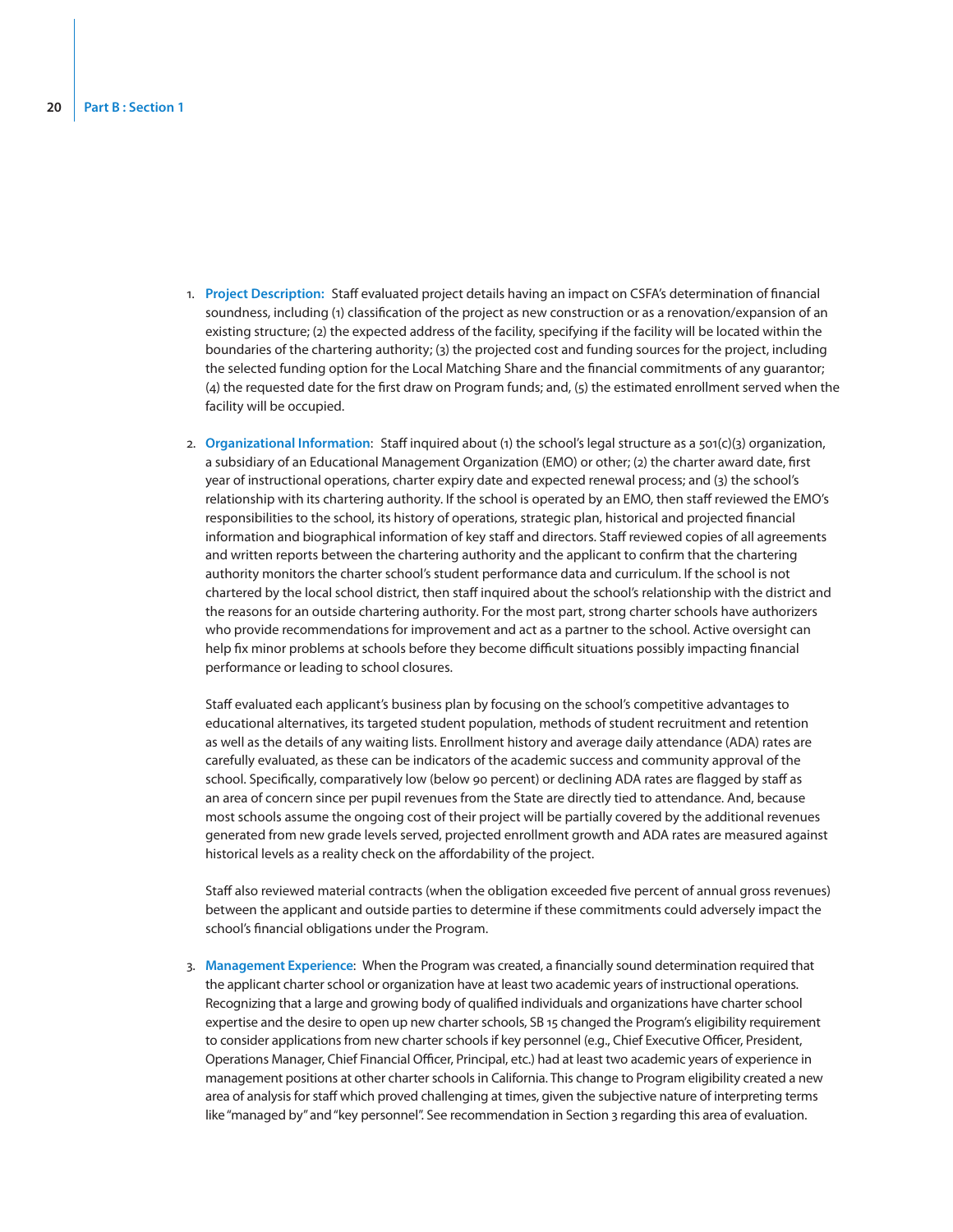- . **Student Performance**: Due to its implications for student enrollment, stability and growth, staff views student performance as a leading indicator of a charter school's financial position. Chartering authorities highly value student performance such that improvements in student performance indicators are usually specified in charter agreements. Schools with improving student performance trends, especially if those trends exceed threshold goals set by the school and the CDE, are viewed favorably. In order to measure student performance, staff utilized Academic Performance Index (API) and/or Adequate Yearly Progress (AYP) trend data generated by the CDE. The API data reported in the CDE's annual base and growth reports also are used as indicators for measuring AYP under the federal No Child Left Behind Act of 2001.
- . **Financial Analysis**: Staff evaluates all the financial factors specified in Program statute and regulations. Extensive financial data is analyzed to determine the applicant's expected ability to fund its Local Matching Share, which in most cases is the projected annual lease obligation. While other financial indicators relating to the diversity of revenues and the liquidity of funds are evaluated, the determination of financial soundness rests primarily on the school's ability to afford its lease payments at the time of occupancy of the project. Since most schools are expected to occupy their Program-funded projects no sooner than three years hence, CSFA's assessment of projected financial and operational performance is based on the accuracy of the projections provided by the applicant.

Debt service coverage on lease payments is computed beginning with the first year of project occupancy. Net Revenues available for this purpose are calculated from the annual Change in Net Assets by adding back the projected annual lease payment, capital outlays and non-operating uses of funds and by deducting other non-operating sources of funds with the exception of contributions. A key factor in determining whether an applicant is financially sound is the applicant's expected ability to pay annual lease payments from Net Revenues, which is equivalent to a minimum debt service coverage ratio of at least 1.0x. Staff considers the use of reserves to make annual lease payments in the first year or two of occupancy may be considered acceptable if projected liquid assets are sizeable, although staff recognizes that the applicant has not pledged to reserve these assets as additional security. However, an applicant with a projected debt service coverage ratio of less than 1.0x requiring the use of available reserves to cover this shortfall for an indefinite period of time is likely to be deemed financially unsound.

While an applicant with a projected debt service coverage ratio of greater than 1.0x may be deemed more financially viable, staff appreciates that this status could change if enrollment projections do not meet expectations or if expenses are not managed as anticipated during periods of growth. With this in mind, the projected debt service coverage ratio in the year of occupancy is stress tested to quantify lower than expected enrollment growth resulting in debt service coverage of exactly 1.0x. An applicant's ability to withstand a 50 percent cut in expected enrollment growth, and still maintain 1.0x coverage would be considered a credit strength versus an applicant that could only endure a five or ten percent reduction in student enrollment.

Staff utilized additional financial indicators to produce comparisons among applicants and to credit norms. These indicators are the applicant's lease burden (lease payment as a percent of current year revenues) and the per student cost of facilities (lease payment divided by enrollment). Generally speaking, while an applicant may project a debt service coverage ratio in excess of 1.0x, high lease burdens or excessive per student facility costs may indicate an inability to afford other necessary, yet unanticipated, expenses.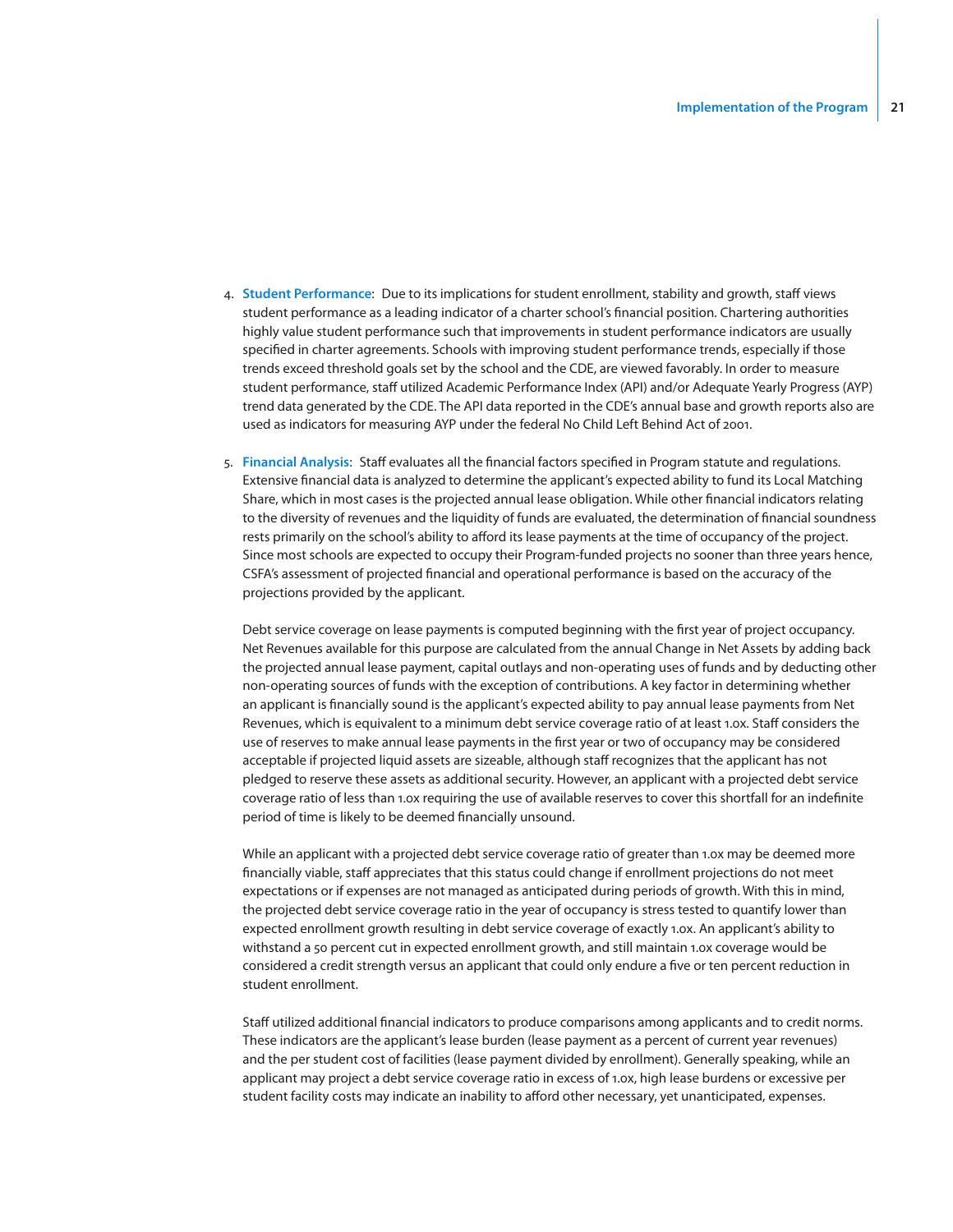#### **Financially Sound Determinations for the Proposition 55 Funding Round**

Of the 50 Program applications received, the Authority found 34 applicants to be financially sound for purposes of the CSFP Preliminary Apportionment. A listing of the Authority's preliminary financially sound determinations is contained in Appendix Two. Appendix Four contains information excerpted from the staff reports presented to Authority members to assist with their determination of each applicant's financial soundness.

#### **Monitoring Financially Sound Determinations**

It is important to note that CSFA's financially sound determinations are made with reliance on the best available information, including financial projections provided by the applicants that are subject to change. Thus, any financially sound determination is inherently conditioned upon the applicant's ability to achieve actual financial results which are no worse than the projected financial data provided by the applicant.

The Authority requires that all financially sound applicants receiving a Preliminary Apportionment provide regular updates to the Authority regarding key aspects of their financial condition and operating results, as well as revisions to projected performance. Additionally, with the passage of SB 15, CSFA is compelled to report on a school's financial soundness when an Advance Apportionment is requested. The board requires delivery of updated information not limited to semi-annual financial reports, audited financial statements, adopted budgets and all interim budget reports filed with the chartering authority. CSFA also requires receipt of notice of any material change to enrollment, student performance, charter status or financial condition within 45 days of such material change. These conditions and requirements are incorporated by reference as part of board action taken on each applicant's financially sound determination.

Should the financial condition of a school approved for Preliminary Apportionment subsequently weaken, there is an increased risk that the school would not be determined financially sound at the time of Final Apportionment. Therefore, it is vital that CSFA, on behalf of the state, be in a position to monitor changes to these results as they occur, and not only at the time of Final Apportionment. For a publicly funded program such as CSFP, where demand far outstrips available funding, there is a public interest in promptly identifying such situations to ensure available funds are put to the best use. The Authority retains the authority to withdraw its financially sound determination for any school prior to Final Apportionment due to intervening circumstances, pursuant to the actions at the December 22, 2004 and January 20, 2005 meetings. The Authority would change a financially sound determination only after the school has been afforded the opportunity to present its position to the board.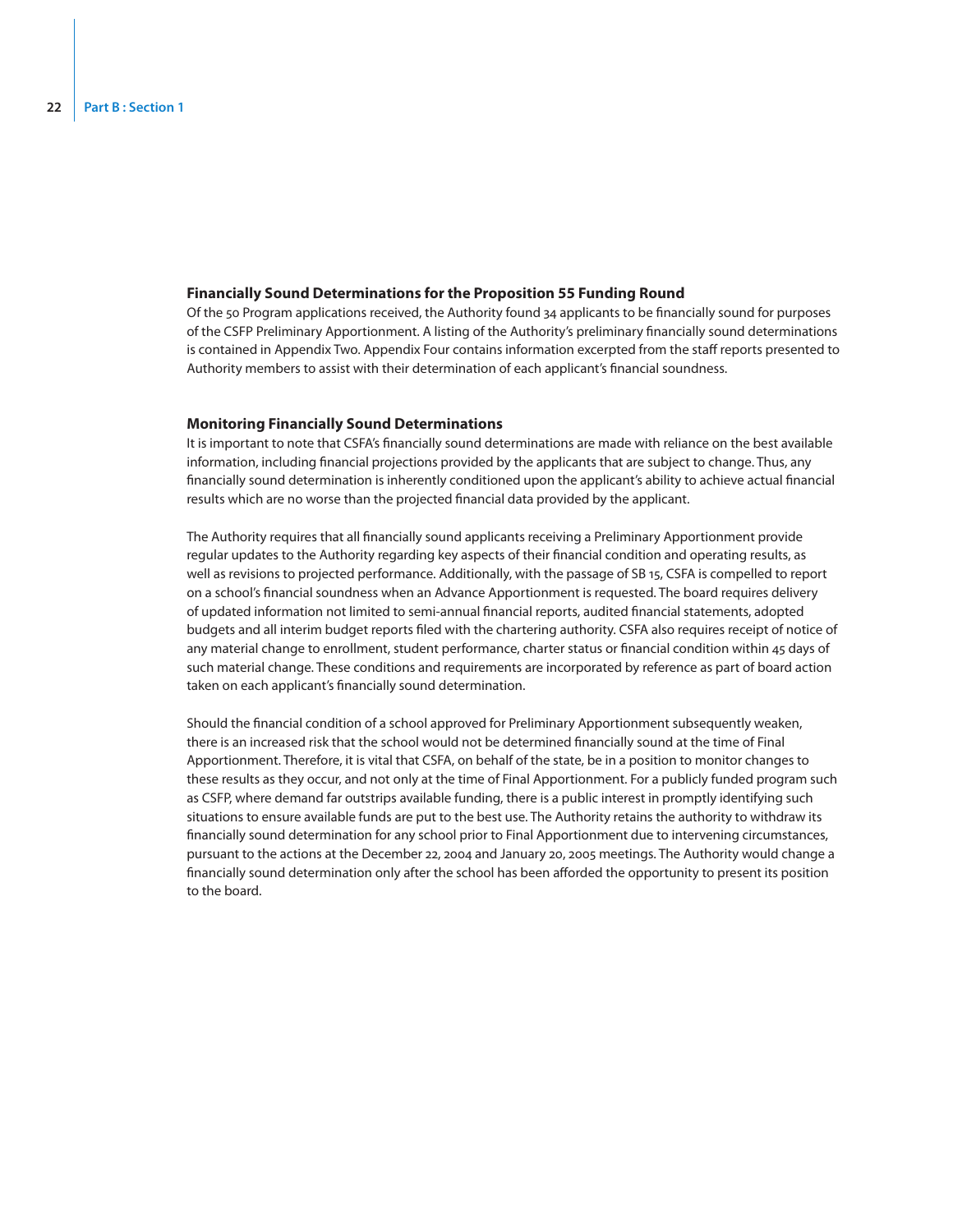## <span id="page-30-0"></span>**Section 2: Recommendations for Statutory Changes**

## **Issue 1: Conformity of CSFP Statute and CSFA Statute**

Section 17199.4 of the EC currently provides that school districts or county offices of education that issue debt through the Authority can elect to intercept their debt service payments at the state level through notice to the State Controller's office. In turn, the Controller makes apportionments to the bond trustee in the amount of the debt service payments from moneys in Section A of the State School Fund. The use of the intercept mechanism described herein assures that debt service payments are made in a timely manner, which results in lower interest costs to the borrower.

Sections 17078.52 through 17078.66 of the EC establish the CSFP. Among these provisions, Section 17078.57(a)(1) sets out that the Authority shall establish a process for determining how charter schools will repay the lease payments due under the Program. Section 17078.57(a)(1)(A) establishes that Section 17199.4 (the intercept mechanism) may be used by charters to repay their obligations through the Program. However, a disconnect between these two statutory provisions has been created because Section 17199.4 only permits use of the intercept mechanism by school districts or county offices of education, not charter schools.

## **Recommendation**

The Authority is recommending that appropriate language be added to Sections 17170-17199.5 of the EC to remedy the inability of charter schools to access the intercept mechanism through the Program and to allow charter schools to issue debt for capital projects or working capital through the Authority. Staff has highlighted below the most substantive change we are seeking to the Authority's Statute. Other technical, "clean up" and conforming changes are being proposed as well.

1. Section  $17173(q)$  of the EC would be amended to include the term "charter school" as a participating district. Subsequent to our change being implemented, Section 17173(g) of the EC will read:

"Participating district" means a school district, charter school or community college district which undertakes, itself or through an agent, the financing or refinancing of a project or of working capital pursuant to this chapter.

" Participating district" shall also be deemed to refer to the agent to the extent the agent is acting on behalf of the school district, charter school or community college district for any purpose of this chapter.

. With the addition of the term "charter school" to our statute, several conforming changes and additions are necessitated to ensure that charter schools can access all the financing tools now afforded to traditional public schools and community colleges.

## **Issue 2: Advance Apportionments for Proposition 47 Awardees**

In addition to maximizing the number of projects that receive funding through the Program, SB 15 also instituted the Advance Apportionment mechanism (Section 17078.53(q) of the EC), which allows charter schools to access a portion of their funding for upfront costs related to planning and site acquisition prior to Final Apportionment (assuming the school has maintained its financial soundness status). Given that SB 15 was passed after the Proposition 47 apportionments, the subsequent changes to the Program do not retroactively apply to the first funding round. However, the Proposition 47 awardees have conveyed to Authority staff that they are facing significant challenges in funding the critical upfront costs of constructing their facilities.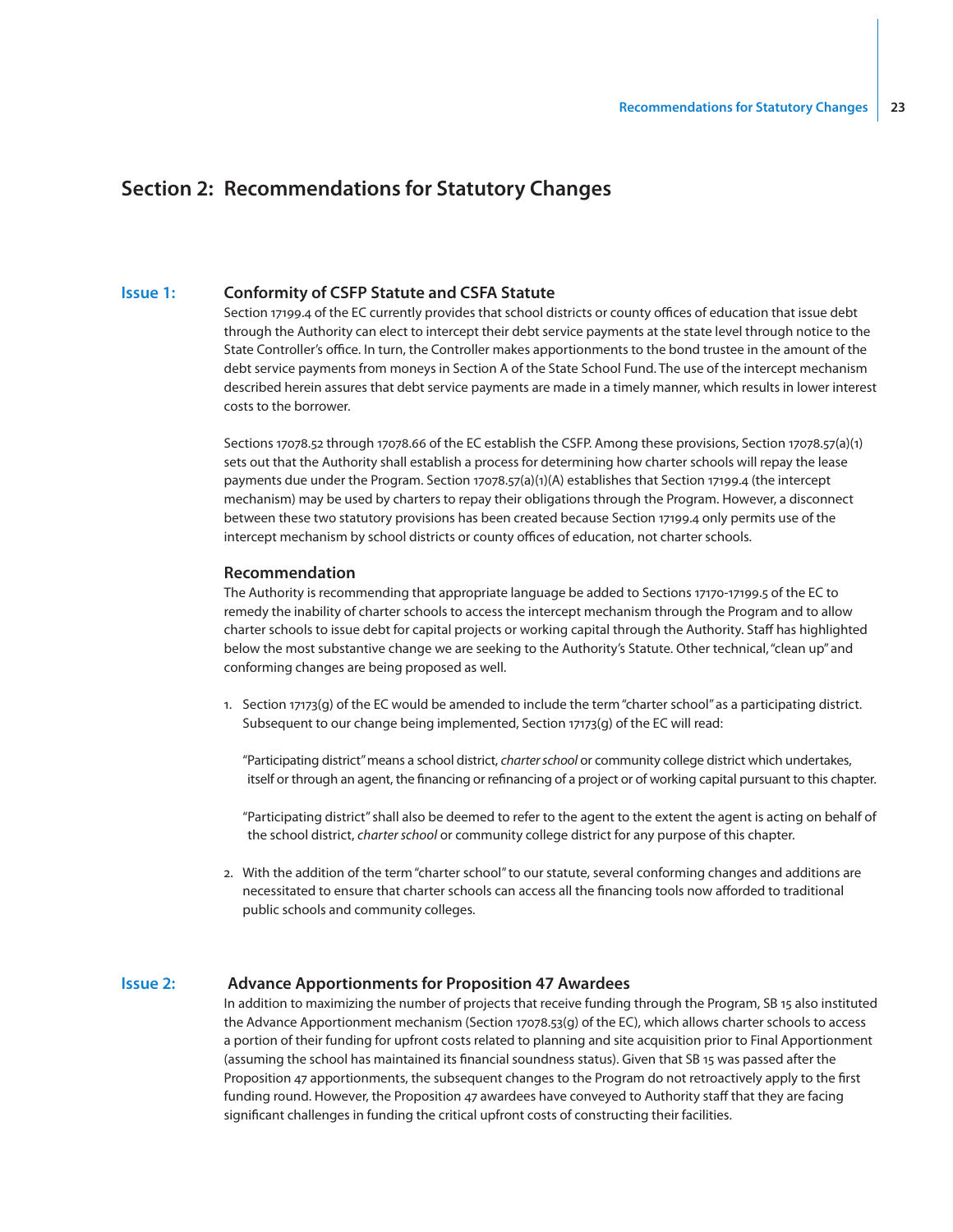### <span id="page-31-0"></span>**Recommendation**

The Authority is recommending that the six charter schools awarded funding through Proposition 47 be able to request an Advance Apportionment to fund the planning and site acquisition costs necessary to commence work on their projects. Accordingly, the Authority proposes that a sentence be added to Section 17078.53(q) which states, "This provision shall apply retroactively to those charter schools approved for funding from the 2002 Charter School Facilities Account. The board shall carry out this provision, and all applicable statutory, regulatory and procedural requirements shall apply when requesting an advance apportionment."

#### **Issue 3: Requirement that a Grant Agreement be Executed at the Time of Advance Apportionment**

Certain costs associated with the development and construction of a charter school facility through this Program are deemed upfront costs, therefore funds are made available to awardees shortly after Preliminary Apportionment through the Advance Apportionment process. Most of these upfront costs are categorized under the 50 percent grant portion of the Program, not the 50 percent Local Matching Share portion. Section 17078.57(a)(1) of the EC and Section 10160 of Program regulations describe the use of a lease agreement to satisfy the Local Matching Share obligation. The law, however, does not require any such agreement between the charter schools (grant recipients) and the State at the time of Advance Apportionment.

#### **Recommendation**

The Authority is recommending that a new provision be added to EC Sections 17078.52-17078.66, or that the SAB adopt a regulatory or procedural mechanism, that compels grant recipients to enter into a binding covenant which clearly delineates the terms and conditions of receiving public funds (grants) through this Program. The Authority recognizes that the SAB forms do require that grant recipients certify that the project is in compliance with public school construction law. However, Authority members are of the opinion that self-certifications may not go far enough to ensure that these public funds are being used for the purposes prescribed by the Program, that parties are aware of and adhering to all applicable laws and guidelines, and that sufficient oversight is present.

## **Recommendations for Regulatory Changes**

## **Issue 1: Compliance with Charter Agreement and Good Standing with Chartering Authority**

Pursuant to Section 10154 of Program regulations regarding financially sound determinations, the Authority is to evaluate, among other key factors, whether an applicant is in compliance with the terms of its charter agreement and that the charter school is in good standing with its chartering authority. The Authority seeks written verification from an applicant's chartering authority indicating that the applicant is viewed favorably.

During the last funding round, one chartering authority responded that the applicant was failing to meet the terms of its charter agreement and, consequently, was not in good standing with the authority. CSFA noted this as an area of concern given that the chartering authority has the ability to revoke a charter for the school's failure to comply with the terms of the charter agreement. In the case of this particular applicant, our inquiry prompted the school and the chartering authority to enter into a remediation plan to resolve and improve the areas where,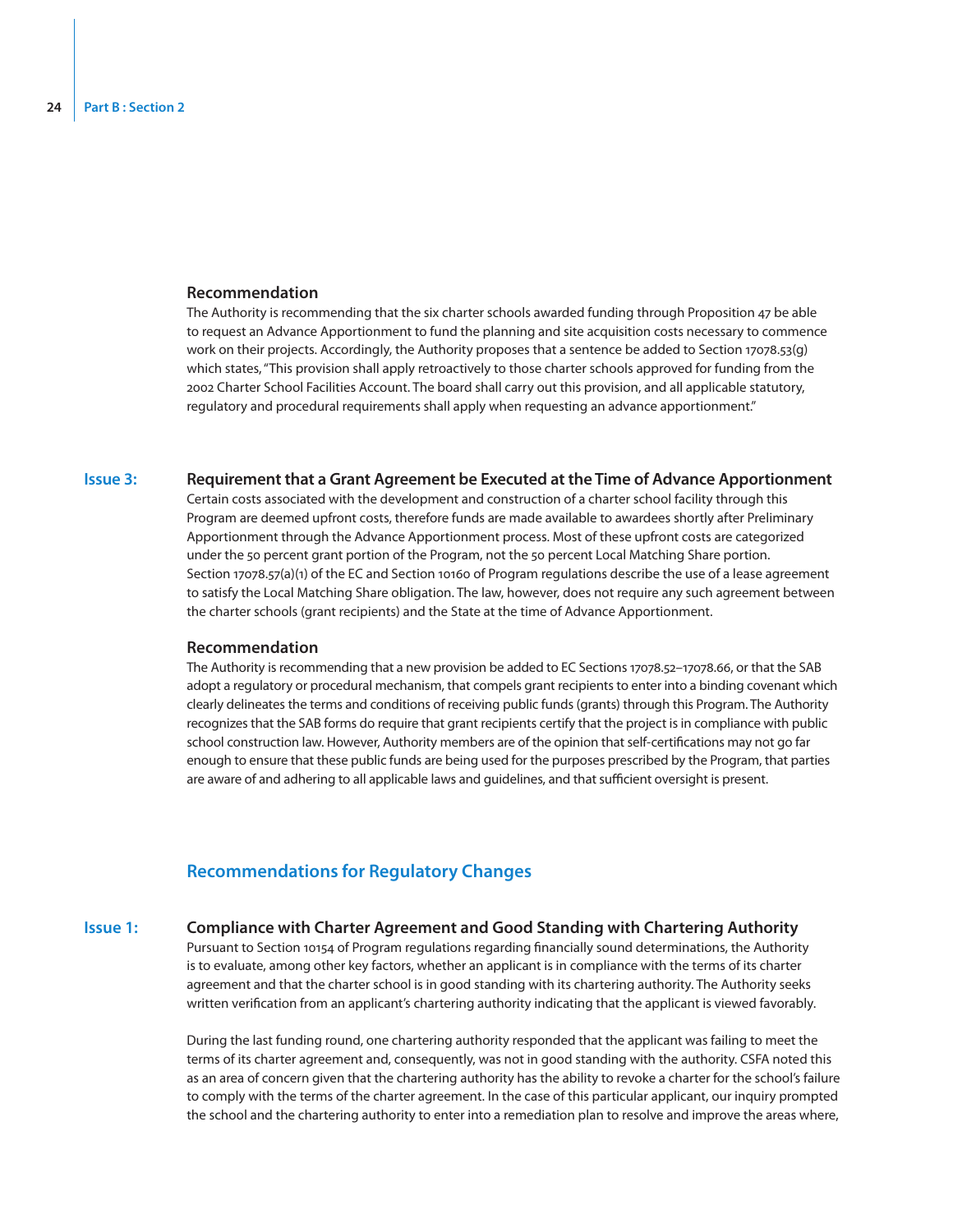<span id="page-32-0"></span>in the chartering authority's view, the school was failing to meet the terms of its charter agreement. It was not necessary for the Authority to take formal action regarding the school's failure to comply with the terms of its charter agreement since OPSC later determined that the applicant did not have sufficient new construction eligibility to participate in the Program.

### **Recommendation**

The Authority is recommending that applicants (1) be in compliance with the terms of its charter agreement and (2) in good standing with its chartering authority at the time applications are submitted to OPSC and CSFA, and that this is confirmed by a new form to be completed by the chartering authority and submitted with the charter school's application.

Staff believes it unsound policy to allow applicants to resolve problems with chartering authorities after applications have been submitted. Applicants should be in compliance with the terms of their charter agreement and in good standing with their chartering authority on an ongoing basis to ensure that projects funded through the Program are eligible for construction and occupation by the school. Any applicant denied access to the Program as a result of a negative indication from a chartering authority would be provided an opportunity to appeal the Authority's decision.

## **Recommendations For Procedural Changes**

## **Issue 1: Authorizing Staff to Institute a Process to Deem Applicants Ineligible for Review Due to the Failure to Submit Information in a Timely Manner**

Section 10153 of the Program regulations state that as a condition of voluntarily applying for a Preliminary Apportionment, the applicant will concurrently provide all information required by the Authority as described in Section 10155. The regulations also state that if the information is insufficient to allow the Authority to determine whether a charter school is financially sound, the Authority reserves the right to request such additional information as will be necessary to make the determination.

Some of the Authority's requests for additional information were not responded to in a timely manner, which delayed staff's recommendations to the board regarding financial soundness. Our experience during the last two funding rounds with certain applicants has prompted CSFA to seek the authority for staff to deem applicants ineligible at the time the school has failed to comply with our timing requirement rather than wait for board approval to determine the school financially unsound for purposes of the Program.

#### **Recommendation**

In the interests of applying the Program requirements equally to all applicants, the Authority conducts all evaluations based on the information submitted concurrently with the applications. However, the Authority will continue to reserve the right to request additional clarifying information that may be necessary for the application to receive an initial determination regarding financial soundness.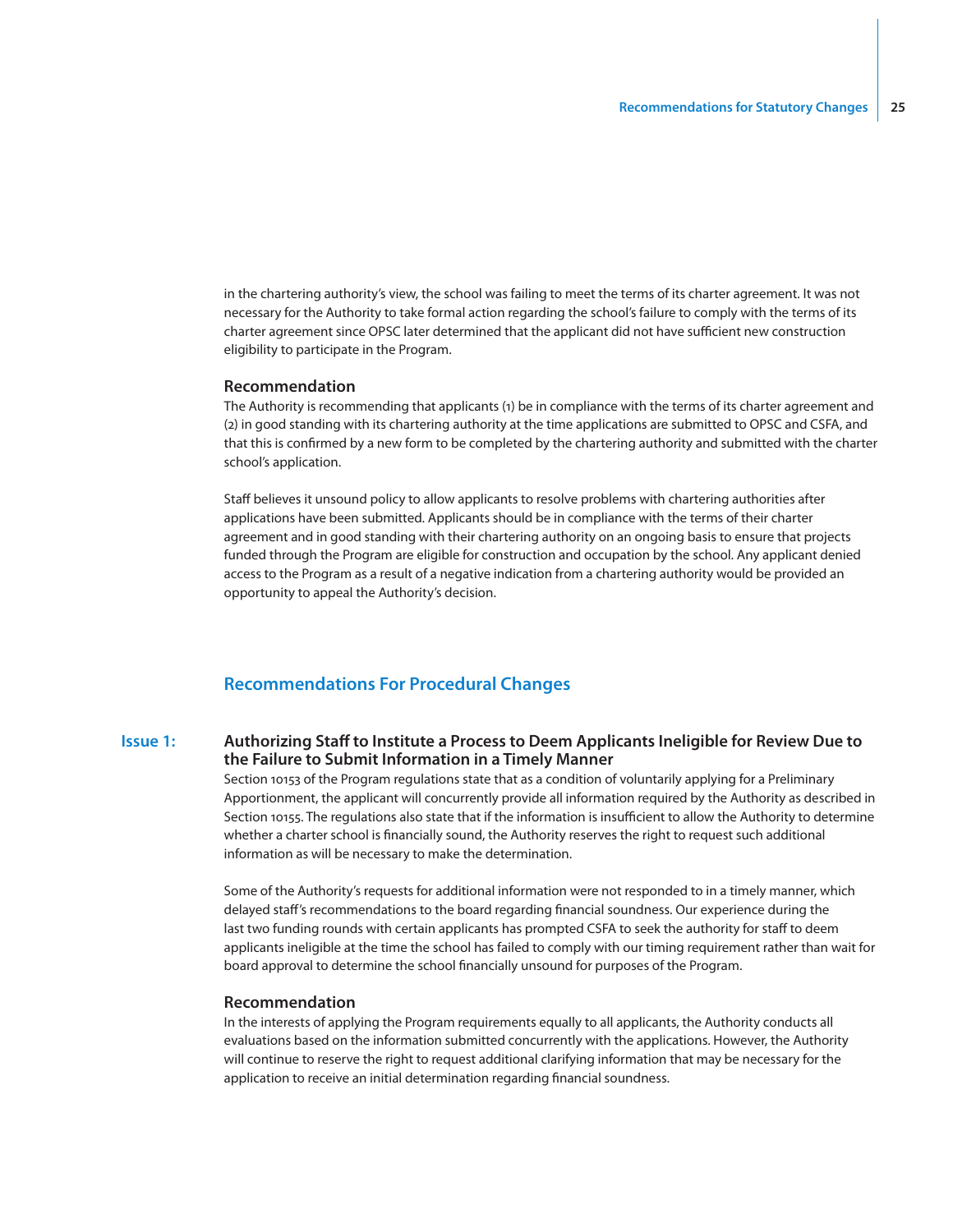<span id="page-33-0"></span>The Authority is recommending that a procedural change be instituted allowing staff to provide written notification to applicants regarding insufficient information. This notification would state a date certain for submission of the necessary information. The applicant's failure to submit such information would result in staff providing a second and final notice. Failure to respond by the deadline stated in the second notice would result in the Authority deeming the applicant ineligible for Program participation and then notifying the SAB.

## **Issue 2: Authorizing Staff to Deem Applicants Ineligible for Program Participation Based on Review of Baseline Program Requirements**

There are several baseline Program eligibility thresholds that can be evaluated at the staff level early in the application review process. These items would include but not be limited to the applicant's (1) failure to meet the requirement of providing instructional operations at a California charter school for at least two academic years; (2) inability to demonstrate that management has operated a charter school for at least two academic year; (3) non-compliance with the terms of its charter agreement or poor standing with its chartering authority; and, (4) ineligibility for new construction as determined by OPSC.

During the last two funding rounds, staff prepared comprehensive staff reports on each applicant regardless of whether or not the school met all Program eligibility criteria. In order to create greater efficiencies in the Program, staff and board members should limit their application review to only those schools that have met the baseline Program eligibility requirements.

### **Recommendation**

The Authority will adopt a process allowing staff to notify applicants of Program ineligibility prior to staff's development of a detailed staff report for board consideration. The Authority would grant these notified applicants 10 business days to request an appeal before the board. If the Authority grants the appeal, then staff would prepare a detailed report for board consideration.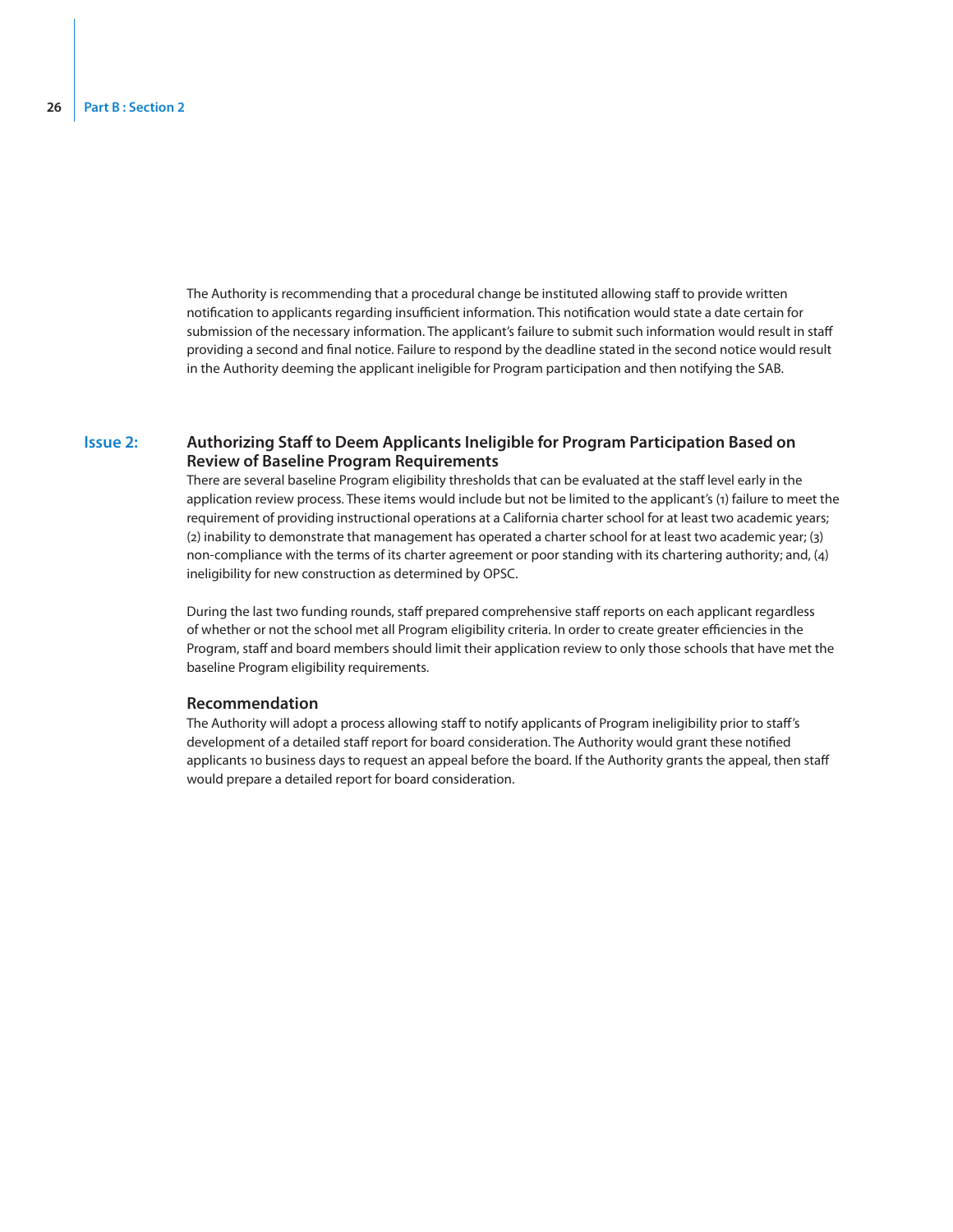# **27 Appendices**

- <span id="page-34-0"></span>**Appendix 1:** Charter School Application Filing Status
- **Appendix 2:** Summary CSFA's Preliminary Financially Sound Determinations
- **Appendix 3: Additional Project Statistics**
- **Appendix 4:** Summary Descriptions for Applicant's Receiving a Preliminary Apportionment under the Charter School Facilities Program (CSFP)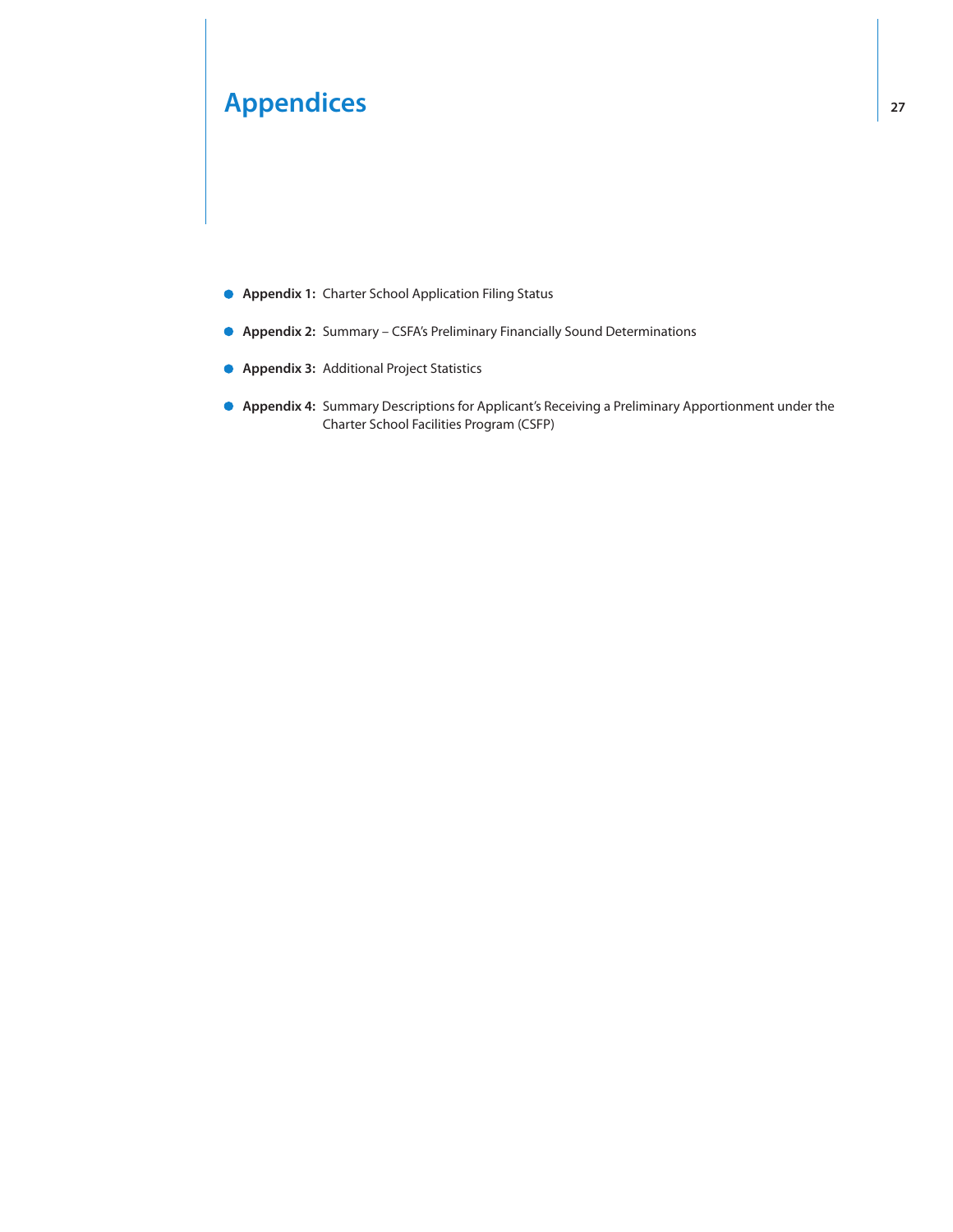# <span id="page-35-0"></span>**Appendix 1: Charter School Application Filing Status**

| <b>FILING</b><br><b>STATUS</b> | <b>DISTRICT</b>               | <b>COUNTY</b>  | <b>CHARTER SCHOOL</b>                                  | <b>TOTAL PROJECT COST</b> | <b>GRADE</b><br>LEVEL | <b>OUTCOME OF APPLICATION</b>    |
|--------------------------------|-------------------------------|----------------|--------------------------------------------------------|---------------------------|-----------------------|----------------------------------|
| Charter                        | Alameda USD                   | Alameda        | <b>ACLC New Campus</b>                                 | 3,690,022<br>\$           | $9 - 12$              | Not Financially Sound            |
| Charter                        | Oakland USD                   | Alameda        | Oakland School for the Arts                            | 9,967,844                 | $9 - 12$              | <b>Preliminary Apportionment</b> |
| Charter                        | Oakland USD                   | Alameda        | Oakland Unity High                                     | 7,038,638                 | $9 - 12$              | Not Eligible                     |
| Charter                        | <b>Buckeye Union ESD</b>      | El Dorado      | California Montessori Project – Shingle Springs Campus | 5,310,746                 | $7 - 8$               | <b>Preliminary Apportionment</b> |
| Charter                        | Fresno USD                    | Fresno         | University High                                        | 11,603,850                | $9 - 12$              | <b>Preliminary Apportionment</b> |
| Charter                        | Fresno USD                    | Fresno         | KIPP - Academy Fresno                                  | 4,156,628                 | $7 - 8$               | <b>Preliminary Apportionment</b> |
| Charter                        | Jacoby Creek Charter District | Humboldt       | Jacoby Creek                                           | 1,362,964                 | $7 - 8$               | <b>Preliminary Apportionment</b> |
| Charter                        | Centinela Valley              | Los Angeles    | Environmental High                                     | 13,914,378                | $9 - 12$              | <b>Preliminary Apportionment</b> |
| Charter                        | Centinela Valley              | Los Angeles    | Media Arts Academy at Centinela                        | 12,877,178                | $9 - 12$              | Withdrawn by Charter School      |
| Charter                        | Inglewood USD                 | Los Angeles    | Animo Inglewood Charter High                           | 12,268,618                | $9 - 12$              | <b>Preliminary Apportionment</b> |
| Charter                        | Inglewood USD                 | Los Angeles    | Today's Fresh Start                                    | 12,605,650                | $K-6$                 | <b>Preliminary Apportionment</b> |
| Charter                        | Long Beach USD                | Los Angeles    | New City School                                        | 28,412,986                | $7 - 8$               | Not Eligible                     |
| Charter                        | LAUSD                         | Los Angeles    | Vaughn Elementary Language Academy                     | 11,344,418                | $K-6$                 | <b>Preliminary Apportionment</b> |
| Charter                        | LAUSD                         | Los Angeles    | Vaughn High School Academy                             | 19,689,644                | $9 - 12$              | <b>Preliminary Apportionment</b> |
| Charter                        | LAUSD                         | Los Angeles    | Oscar de La Hoya Charter High School                   | 11,816,346                | $9 - 12$              | <b>Preliminary Apportionment</b> |
| Charter                        | <b>LAUSD</b>                  | Los Angeles    | Animo Downtown Charter High                            | 12,142,552                | $9 - 12$              | <b>Preliminary Apportionment</b> |
| Charter                        | LAUSD                         | Los Angeles    | Animo South Los Angeles Charter High                   | 12,457,476                | $9 - 12$              | <b>Preliminary Apportionment</b> |
| Charter                        | LAUSD                         | Los Angeles    | Animo Venice Charter High                              | 12,328,892                | $9 - 12$              | <b>Preliminary Apportionment</b> |
| Charter                        | LAUSD                         | Los Angeles    | Port of Los Angeles High School                        | 16,335,234                | $9 - 12$              | <b>Preliminary Apportionment</b> |
| Charter                        | LAUSD                         | Los Angeles    | KIPP - Academy of Opportunity                          | 7,619,520                 | $7 - 8$               | <b>Returned Unfunded</b>         |
| Charter                        | LAUSD                         | Los Angeles    | KIPP - Los Angeles College Prep                        | 6,797,928                 | $7 - 8$               | <b>Returned Unfunded</b>         |
| Charter                        | LAUSD                         | Los Angeles    | <b>Chime Charter Middle</b>                            | 3,264,680                 | $7 - 8$               | <b>Preliminary Apportionment</b> |
| Charter                        | LAUSD                         | Los Angeles    | Aspire - Los Angeles 6-12 Charter                      | 19,669,826                | $9 - 12$              | <b>Preliminary Apportionment</b> |
| Charter                        | LAUSD                         | Los Angeles    | Aspire - Los Angeles K-5 Charter                       | 13,267,148                | $K-6$                 | <b>Returned Unfunded</b>         |
| Charter                        | LAUSD                         | Los Angeles    | <b>Watts Learning Center</b>                           | 4,808,544                 | $K-6$                 | Not Eligible                     |
| Charter                        | Elk Grove USD                 | Sacramento     | California Montessori Project - Elk Grove Campus       | 11,834,282                | $7 - 8$               | <b>Preliminary Apportionment</b> |
| Charter                        | Sacramento City USD           | Sacramento     | KIPP - Sol Aureus College Prep                         | 4,370,466                 | $7 - 8$               | Not Eligible                     |
| Charter                        | Sacramento City USD           | Sacramento     | <b>VAPAC Senior High</b>                               | 13,023,554                | $9 - 12$              | Not Eligible                     |
| Charter                        | Sacramento City USD           | Sacramento     | California Montessori Project - Capitol Campus         | 10,220,268                | $7 - 8$               | Not Eligible                     |
| Charter                        | Colton Joint USD              | San Bernardino | Las Banderas Academy Charter                           | 9,866,692                 | $9 - 12$              | Withdrawn by Charter School      |
| Charter                        | San Francisco USD             | San Francisco  | City Arts and Tech High                                | 14,124,484                | $9 - 12$              | <b>Preliminary Apportionment</b> |
| Charter                        | Alum Rock ESD                 | Santa Clara    | Escuela Popular                                        | 8,037,352                 | $7 - 8$               | Not Eligible                     |
| Charter                        | East Side Union High          | Santa Clara    | Escuela Popular                                        | 19,133,850                | $9 - 12$              | Not Eligible                     |
| Charter                        | East Side Union High          | Santa Clara    | MACSA Academia Calmecac Charter High School            | 6,964,742                 | $9 - 12$              | Not Eligible                     |
| Charter                        | <b>Gilroy USD</b>             | Santa Clara    | <b>MACSA El Portal Leadership</b>                      | 9,595,954                 | $9 - 12$              | Returned Unfunded                |
| Charter                        | Vallejo City USD              | Solano         | Mare Island Technology Academy                         | 7,047,988                 | $9 - 12$              | <b>Returned Unfunded</b>         |
| Charter                        | Hesperia USD                  | San Bernardino | Crosswalk Charter                                      | 6,556,218                 | $9 - 12$              | Preliminary Apportionment        |
| Charter                        | <b>Rocklin USD</b>            | Placer         | Maria Montessori                                       | 5,560,948                 | $7 - 8$               | <b>Preliminary Apportionment</b> |
| Charter                        | Temecula Valley USD           | Riverside      | <b>Temecula Preparatory</b>                            | 4,669,180                 | $7 - 8$               | <b>Preliminary Apportionment</b> |
| Charter                        | <b>Temecula Valley USD</b>    | Riverside      | <b>French Valley Charter</b>                           | 4,057,738                 | $7 - 8$               | <b>Preliminary Apportionment</b> |
| District                       | Kingsburg ESD                 | Fresno         | South Campus                                           | 4,679,472                 | $K-6$                 | Not Eligible                     |
| <b>District</b>                | Lemoore ESD                   | <b>Kings</b>   | Lemoore Elementary University Charter                  | 3,940,630                 | $7 - 8$               | <b>Returned Unfunded</b>         |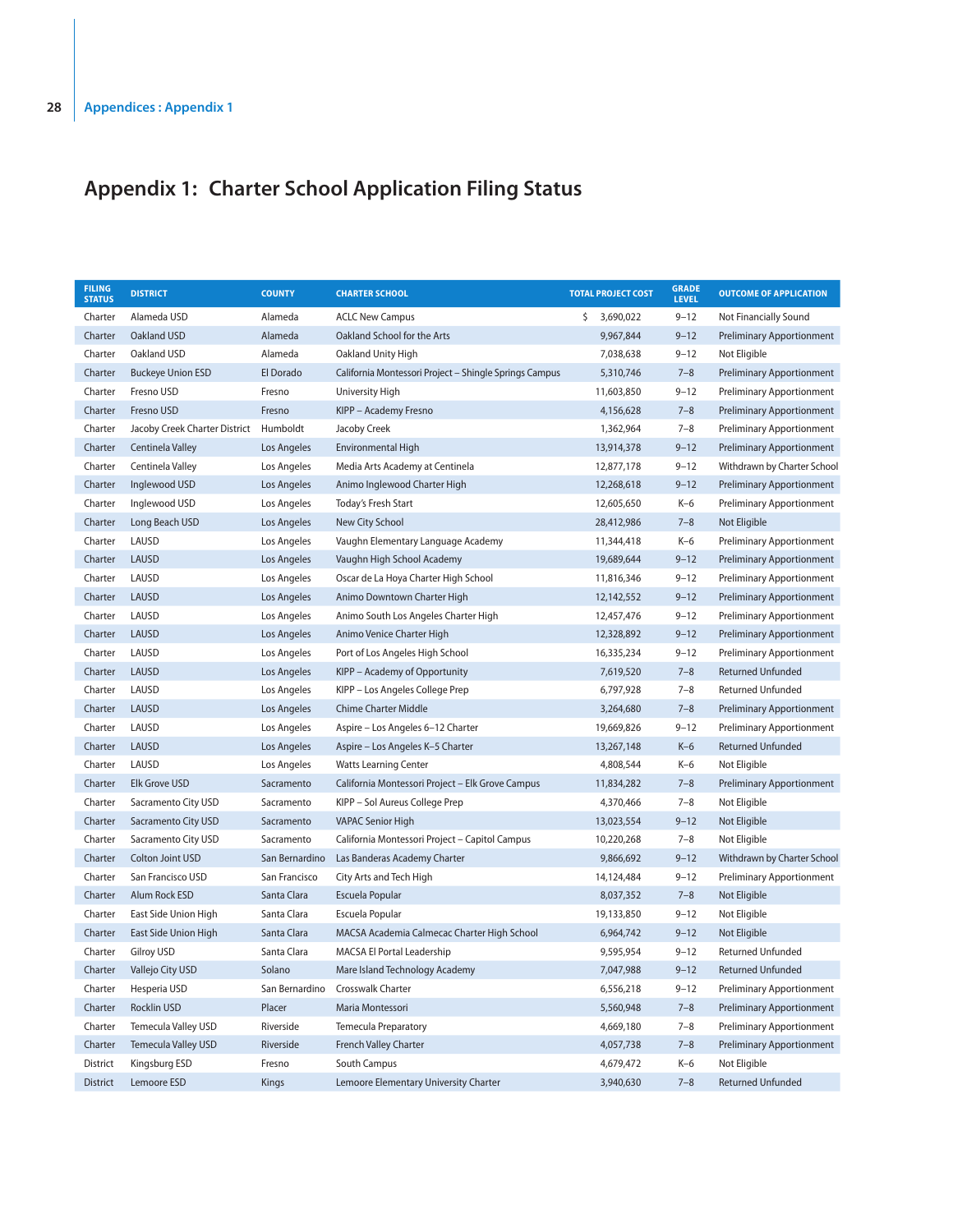| <b>FILING</b><br><b>STATUS</b> | <b>DISTRICT</b> | <b>COUNTY</b> | <b>CHARTER SCHOOL</b>                 | <b>TOTAL PROJECT COST</b> | <b>GRADE</b><br><b>LEVEL</b> | <b>OUTCOME OF APPLICATION</b>    |
|--------------------------------|-----------------|---------------|---------------------------------------|---------------------------|------------------------------|----------------------------------|
| <b>District</b>                | LAUSD           | Los Angeles   | Los Angeles Leadership Academy        | 18.166.664                | $9 - 12$                     | <b>Preliminary Apportionment</b> |
| <b>District</b>                | LAUSD           | Los Angeles   | Camino Nuevo Secondary Academy        | 10,964,168                | $7 - 8$                      | <b>Preliminary Apportionment</b> |
| <b>District</b>                | LAUSD           | Los Angeles   | <b>Accelerated Charter Elementary</b> | 11,756,256                | $K-6$                        | <b>Preliminary Apportionment</b> |
| <b>District</b>                | LAUSD           | Los Angeles   | Academia Semillas del Pueblo          | 13,557,546                | $7 - 8$                      | <b>Preliminary Apportionment</b> |
| <b>District</b>                | LAUSD           | Los Angeles   | <b>View Park Prep</b>                 | 12,274,102                | $K-6$                        | Withdrawn by District            |
| <b>District</b>                | LAUSD           | Los Angeles   | <b>College Ready Academy</b>          | 15,955,934                | $9 - 12$                     | <b>Not Financially Sound</b>     |
| <b>District</b>                | Elk Grove USD   | Sacramento    | Elk Grove Charter                     | 3,547,830                 | $9 - 12$                     | <b>Preliminary Apportionment</b> |
| <b>District</b>                | Vacaville USD   | Solano        | Buckingham Charter High               | 9,739,200                 | $9 - 12$                     | Withdrawn by District            |

**TOTAL PROJECT COST:** \$ 514,397,228

**Note:** Total project costs for those projects that were deemed ineligible or not financially sound may be estimates.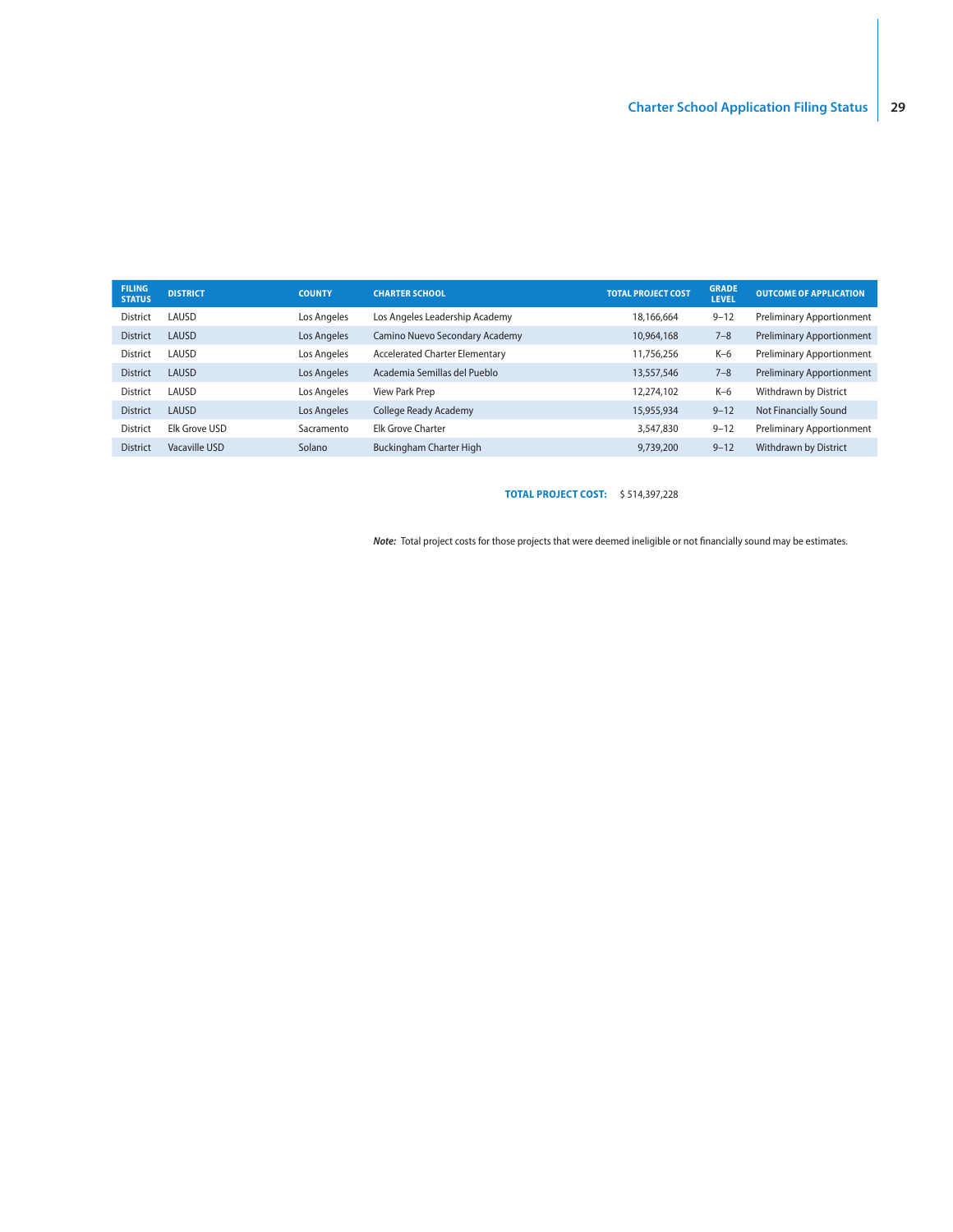# <span id="page-37-0"></span>**Appendix 2: Summary – CSFA's Preliminary Financially Sound Determinations**

| <b>CHARTER SCHOOL</b>                                  | <b>SCHOOL DISTRICT</b>                         | <b>COUNTY</b> | <b>PROJECT COST</b> | ESTIMATED ANNUAL<br>LEASE PAYMENT |         | <b>FINANCIAL SOUNDNESS<br/>RECOMMENDATION</b> | <b>STAFF COMMENTS</b>                                                                                                                                                                         |
|--------------------------------------------------------|------------------------------------------------|---------------|---------------------|-----------------------------------|---------|-----------------------------------------------|-----------------------------------------------------------------------------------------------------------------------------------------------------------------------------------------------|
| Academia Semillas Del<br>Pueblo                        | Los Angeles Unified School<br><b>District</b>  | Los Angeles   | \$13,557,546<br>\$  |                                   | 416,159 | Yes                                           | Meets minimum debt service coverage—130%, 247.4%<br>and 256.6% in 2006-07 through 2008-09. CSFP lease<br>represents 13-16% of revenues.                                                       |
| <b>Accelerated Charter</b><br><b>Elementary School</b> | Los Angeles Unified School<br><b>District</b>  | Los Angeles   | 11,756,256          |                                   | 360,867 | Yes                                           | Financial projections for FY 2009-10, first year of CSFP<br>lease repayment, indicate projected debt service<br>coverage ratio slightly higher than 100%.                                     |
| Alameda Community<br><b>Learning Center</b>            | Alameda Unified School<br><b>District</b>      | Alameda       | 13,552,108          |                                   | N/A     | No                                            | Not financially sound for purposes of CSFP.                                                                                                                                                   |
| Animo Downtown Charter<br>High School (Los Angeles)    | Los Angeles Unified School<br>District         | Los Angeles   | 12,142,552          |                                   | 372,725 | Yes                                           | Meets minimum debt service coverage-133% in<br>2008-09 (1st year of occupancy). CSFP lease represents<br>10.2% of revenues in 2008-09. Green Dot Public<br>Schools is serving as co-borrower. |
| Animo Inglewood Charter<br><b>High School</b>          | Inglewood Unified School<br><b>District</b>    | Los Angeles   | 12,268,618          |                                   | 376,595 | Yes                                           | Meets minimum debt service coverage-136.5% in<br>2008-09 (1st year of occupancy). CSFP lease represents<br>10.2% of revenues in 2008-09. Green Dot Public<br>Schools is co-borrower.          |
| Animo South Los Angeles<br>Charter High School         | Los Angeles Unified School<br><b>District</b>  | Los Angeles   | 12,457,476          |                                   | 382,392 | Yes                                           | Meets minimum debt service coverage-137.4% in<br>2008-09 (1st year of occupancy). CSFP lease represents<br>10% of revenues in 2008-09. Green Dot Public Schools<br>is serving as co-borrower. |
| Animo Venice Charter High<br>School                    | Los Angeles Unified School<br><b>District</b>  | Los Angeles   | 12,328,892          |                                   | 378,445 | Yes                                           | Meets minimum debt service coverage-159.6%<br>in 2008-09. Green Dot Public Schools is serving as<br>co-borrower.                                                                              |
| Aspire Public School<br>(Elementary School)            | Los Angeles Unified School<br><b>District</b>  | Los Angeles   | 13,267,148          |                                   | 407,245 | Yes                                           | Debt service coverage ratios are slightly above 100% for<br>next three years.                                                                                                                 |
| Aspire Public School<br>(Secondary School)             | Los Angeles Unified School<br><b>District</b>  | Los Angeles   | 19,669,826          |                                   | 603,780 | Yes                                           | Debt service coverage ratios are slightly above 100% for<br>next three years.                                                                                                                 |
| California Montessori Project<br>- Elk Grove Campus    | Elk Grove Unified School<br><b>District</b>    | Sacramento    | 11,834,282          |                                   | 363,262 | Yes                                           | School meets minimum debt service coverage-231%,<br>275% and 254% each year beginning 2006-07. CSFP<br>lease represents 5.8% of revenues from 2006-07<br>through 2008-09.                     |
| California Montessori Project<br>- Shingle Springs     | <b>Buckeye Union School</b><br><b>District</b> | El Dorado     | 5.310.746           |                                   | 163,017 | Yes                                           | School meets minimum debt service coverage-231%,<br>275% and 254% each year beginning 2006-07. CSFP<br>lease represents 5.8% of revenues from 2006-07<br>through 2008-09.                     |
| Camino Nuevo Charter<br>Academy                        | Los Angeles Unified School<br>District         | Los Angeles   | 10,964,168          |                                   | 336,554 | Yes                                           | School meets minimum debt service coverage-<br>152.1%, 170.8% and 169.1% in 2006-07 through<br>2008-09. CSFP lease represents 9.7% of revenues.                                               |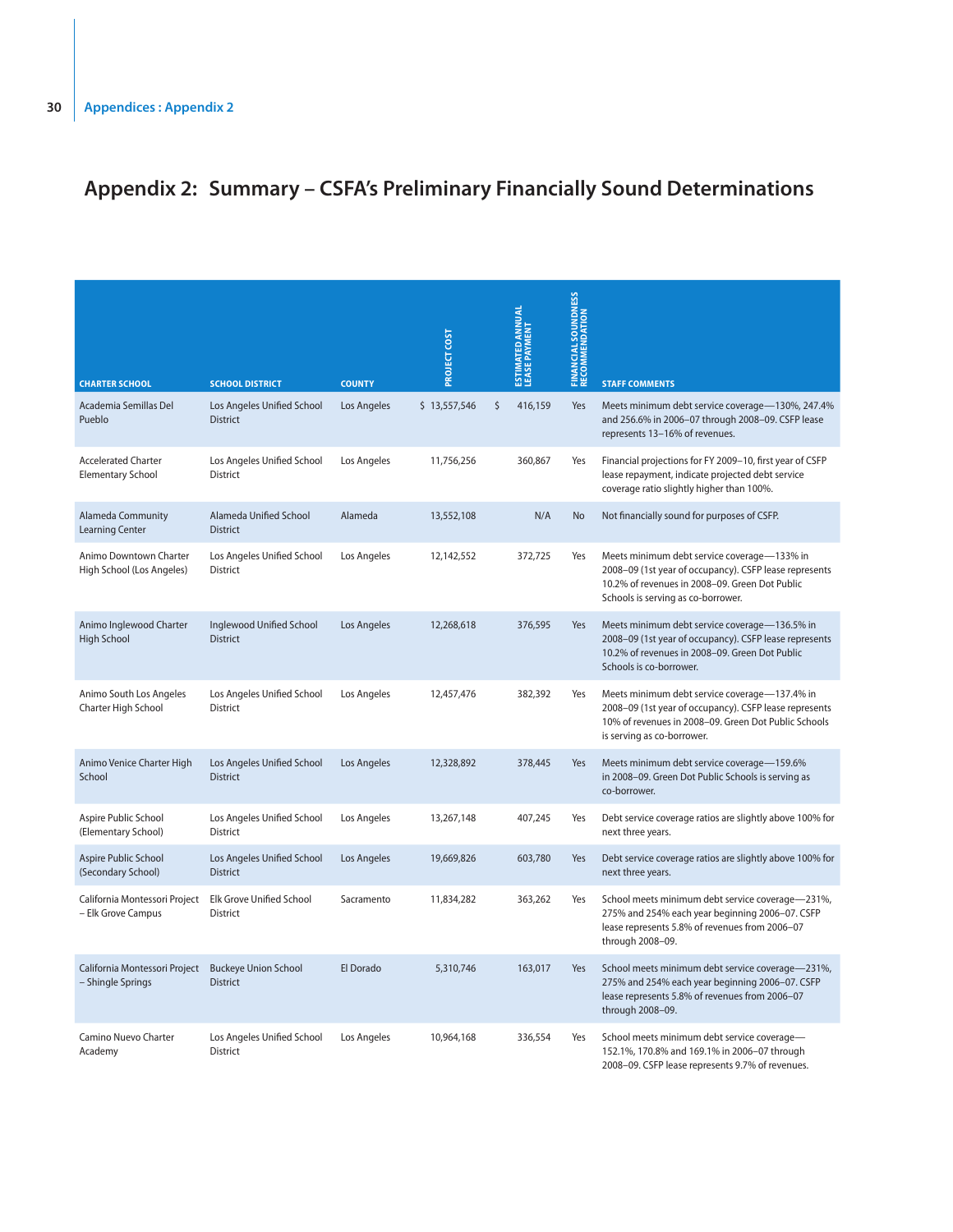| <b>CHARTER SCHOOL</b>                                           | <b>SCHOOL DISTRICT</b>                                               | <b>COUNTY</b>  | <b>PROJECT COST</b> | ESTIMATED ANNUAL<br>LEASE PAYMENT        | <b>ICIAL SOUNDNESS<br/>MMENDATION</b><br>šë<br>운뿐 | <b>STAFF COMMENTS</b>                                                                                                                                                                                                                                                                      |
|-----------------------------------------------------------------|----------------------------------------------------------------------|----------------|---------------------|------------------------------------------|---------------------------------------------------|--------------------------------------------------------------------------------------------------------------------------------------------------------------------------------------------------------------------------------------------------------------------------------------------|
| <b>CHIME Charter Middle</b><br>School                           | Los Angeles Unified School<br><b>District</b>                        | Los Angeles    | 3,264,680           | 100,212                                  | Yes                                               | Meets minimum debt service coverage—137%, 212%,<br>and 211% from 2006-07 through 2008-09.                                                                                                                                                                                                  |
| <b>City Arts and Technology</b><br>High (Envision Schools)      | San Francisco Unified School<br><b>District</b>                      | San Francisco  | 14,124,484          | 433,562                                  | Yes                                               | Strong debt service coverage (316% in 2007-08 and<br>356% in 2008-09) but relies on relatively high fund<br>raising projections.                                                                                                                                                           |
| College-Ready Academy                                           | Los Angeles Unified School<br><b>District</b>                        | Los Angeles    | 18,675,986          | N/A                                      | No                                                | Does not meet criteria to be determined financially<br>sound; key personnel lack sufficient California charter<br>school experience.                                                                                                                                                       |
| Crosswalk: Hesperia<br><b>Experiential Learning</b><br>Pathways | Hesperia Unified School<br>District                                  | San Bernardino | 6,556,218           | 201,248                                  | Yes                                               | School meets minimum debt service coverage-175%,<br>183% in 2007-09 to 2008-09. School must rely on cash<br>on hand to make lease payment in 2006-07. CSFP lease<br>represents 9-11% of revenues 2006-07 to 2008-09.                                                                       |
| El Portal Leadership<br>Academy High (MACSA)                    | Gilroy Unified School District Santa Clara                           |                | 9,595,954           | 1,315,477<br>(after lump<br>sum payment) | Yes                                               | School meets minimum debt service coverage-<br>108.3%, 178.4% and 356% in three years beginning<br>2006-07. CSFP lease represents 3-4% of revenues in<br>first years of occupancy. School is relying on funding<br>from a grant and a local contribution to pay down CSFP<br>lease burden. |
| Elk Grove Charter School                                        | <b>Elk Grove Unified</b>                                             | Sacramento     | 3,547,830           | 108,903                                  | Yes                                               | School is district-run, and district will service as co<br>borrower. Coverage is 190-250% for the first years in<br>new facility. CSFP lease represents 6-7% of revenues for<br>same period.                                                                                               |
| Environmental Charter High<br>School                            | Centinela Valley Union High<br><b>School District</b>                | Los Angeles    | 13,914,378          | 427,113                                  | Yes                                               | School meets debt service coverage in 2006-07 with<br>106% and 116% in 2008-09. Contributions of \$165,000<br>and \$325,000 are anticipated annually in projected years.                                                                                                                   |
|                                                                 | Jacoby Creek Charter District Jacoby Creek Charter District Humboldt |                | 1,362,964           | 41,837                                   | Yes                                               | Minimum debt service coverage of 100% met in first<br>year by using cash on hand, school meets debt service<br>comfortably in subsequent years. School has relatively<br>strong fund balance-\$453,125 as of June 2004.                                                                    |
| <b>KIPP Academy Fresno</b>                                      | <b>Fresno Unified School</b><br><b>District</b>                      | Fresno         | 4,156,628           | 127,591                                  | Yes                                               | Debt service is 113% in 2007-08 and 187% in 2008-09.<br>Contributions represent only 8% of total expenditures.                                                                                                                                                                             |
| KIPP Academy of<br>Opportunity                                  | Los Angeles Unified School<br>District                               | Los Angeles    | 7,619,520           | 233,887                                  | Yes                                               | Debt service coverage is at least 173% for the three<br>years projected. Without contributions, KIPP is able to<br>maintain debt service coverage of no less than 130%.                                                                                                                    |
| KIPP Los Angeles College<br><b>Preparatory School</b>           | Los Angeles Unified School<br><b>District</b>                        | Los Angeles    | 6,797,928           | 208,668                                  | Yes                                               | Debt Service Coverage is at least 142% for the three<br>years projected, including contributions.                                                                                                                                                                                          |
| Lemoore Elementary<br>University School                         | Lemoore Union Elementary<br><b>School District</b>                   | Kings          | 3,940,630           | 122,627<br>(after lump<br>sum payment)   | Yes                                               | School is a district-run charter school. Debt service<br>coverage is over 400% through 2007-08. School is not<br>reliant on contributions for operations.                                                                                                                                  |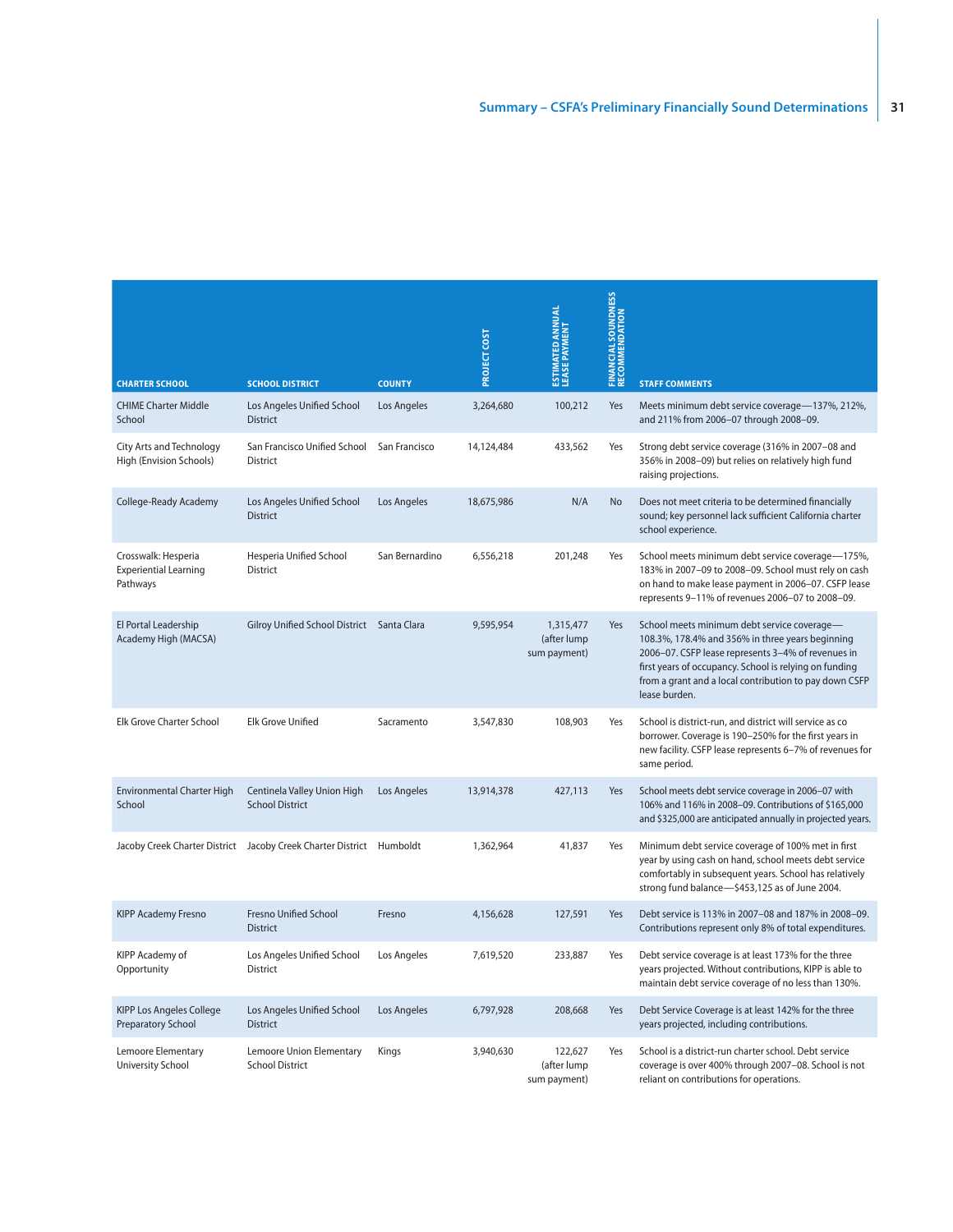| <b>CHARTER SCHOOL</b>                                | <b>SCHOOL DISTRICT</b>                                   | <b>COUNTY</b> | <b>PROJECT COST</b> | ESTIMATED ANNUAL<br>LEASE PAYMENT  | <b>FINANCIAL SOUNDNESS</b><br>RECOMMENDATION | <b>STAFF COMMENTS</b>                                                                                                                                                                                                                                                                                      |
|------------------------------------------------------|----------------------------------------------------------|---------------|---------------------|------------------------------------|----------------------------------------------|------------------------------------------------------------------------------------------------------------------------------------------------------------------------------------------------------------------------------------------------------------------------------------------------------------|
| Los Angeles Leadership<br>Academy                    | Los Angeles Unified School<br><b>District</b>            | Los Angeles   | 18,166,664          | 557,640                            | Yes                                          | Debt service coverage projected at double required<br>level at 202% and 234% in 2009-10 and 2010-11.                                                                                                                                                                                                       |
| Mare Island Technology<br>Academy High School        | Vallejo City Unified School<br><b>District</b>           | Solano        | 7.047.988           | 216.343                            | Yes                                          | School exceeds debt service coverage threshold with<br>296% to 487% in 2006-07 to 2008-09. CSFP lease<br>represents approximately 5% of projected revenue<br>through 2008-09.                                                                                                                              |
| Maria Montessori Charter<br>Academy                  | <b>Rocklin Unified School</b><br><b>District</b>         | Placer        | 5,560,948           | 170,698                            | Yes                                          | Debt service coverage is no less than 110% through<br>$2008 - 09.$                                                                                                                                                                                                                                         |
| Oakland School of the Arts                           | Oakland Unified School<br><b>District</b>                | Alameda       | 9,967,844           | N/A<br>(after lump<br>sum payment) | Yes                                          | Match requirement met through contribution of City of<br>Oakland Community & Economic Development Agency.                                                                                                                                                                                                  |
| Oscar de la Hoya Animo<br><b>Charter High School</b> | Los Angeles Unified School<br><b>District</b>            | Los Angeles   | 11,816,346          | 362,712                            | Yes                                          | Meets minimum debt service coverage-132.9% in<br>2008-09 (1st year of occupancy). CSFP lease represents<br>9.4% of revenues in 2008-09. Green Dot Public Schools<br>is serving as co-borrower.                                                                                                             |
| Port of Los Angeles                                  | Los Angeles Unified School<br>District                   | Los Angeles   | 16,335,234          | 501,423                            | Yes                                          | School, to begin in 2005-06, is 100% reliant on<br>contributions and grants. Contributions projected at<br>18% in 2005-06 and 2.8% of revenue in 2008-09.                                                                                                                                                  |
| <b>Temecula Preparatory School</b>                   | <b>Temecula Valley Unified</b><br><b>School District</b> | Riverside     | 4,669,180           | N/A<br>(after lump<br>sum payment) | Yes                                          | Match requirement to be met by Temecula Valley<br>Unified School District. School is not reliant on<br>contributions.                                                                                                                                                                                      |
| <b>Temecula Valley Charter</b><br>School             | <b>Temecula Valley Unified</b><br><b>School District</b> | Riverside     | 4,057,738           | N/A<br>(after lump<br>sum payment) | Yes                                          | Match requirement being met by Temecula Valley<br>Unified School District. Debt Service Coverage is not<br>applicable.                                                                                                                                                                                     |
| <b>Today's Fresh Start Charter</b><br>School         | Inglewood Unified School<br><b>District</b>              | Los Angeles   | 12,605,650          | 386,940                            | Yes                                          | School meets minimum debt service coverage-<br>132.5%, 185.4% and 256.5 in 2006-07 to 2008-09.                                                                                                                                                                                                             |
| University High School                               | Fresno Unified School<br><b>District</b>                 | Fresno        | 11,603,850          | 313,215                            | Yes                                          | School meets minimum debt service coverage-<br>123.4%, 108.4% and 155% in 2006-07 to 2008-09.                                                                                                                                                                                                              |
| Vaughn Elementary<br>Language Academy                | Los Angeles Unified School<br><b>District</b>            | Los Angeles   | 11,344,418          | 174,113                            | Yes                                          | Projections indicate 50% of local matches can be<br>funded via lump sum contributions. If 50% of local<br>match is funded in the form of two CSFP leases,<br>debt service coverage ratios are 837.1%, 694.8% and<br>732.8% for fiscal years 2006-07 to 2008-09. CSFP lease<br>represents 2.5% of revenues. |
| Vaughn High School<br>Academy                        | Los Angeles Unified School<br><b>District</b>            | Los Angeles   | 19,689,644          | 302,194                            | Yes                                          | Projections indicate 50% of local matches can be<br>funded via lump sum contributions. If 50% of local<br>match is funded in the form of two CSFP leases.<br>debt service coverage ratios are 837.1%, 694.8% and                                                                                           |

732.8% for fiscal years 2006–07 to 2008–09. CSFP lease

represents 2.5% of revenues.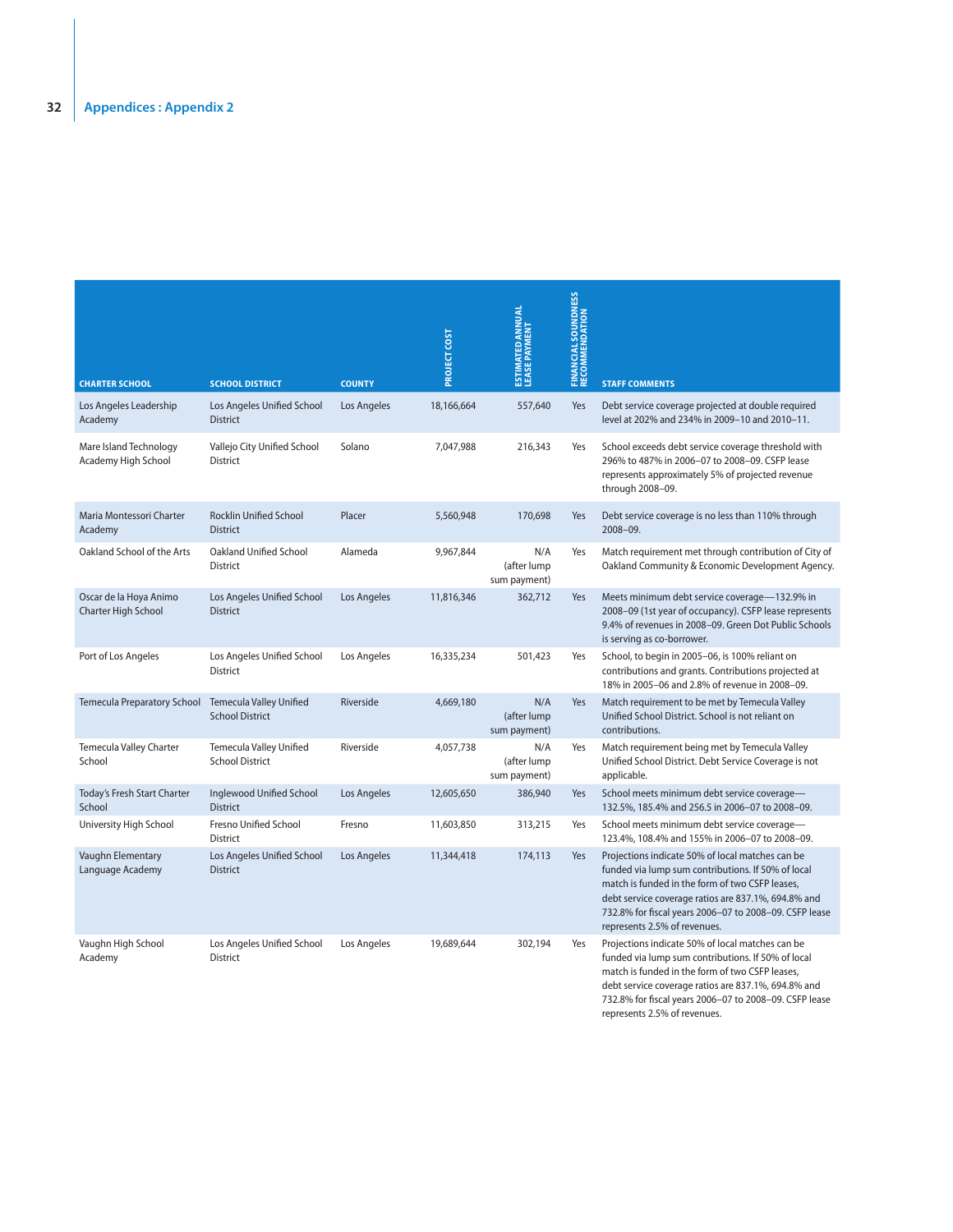| <b>CHARTER SCHOOL</b>                 | <b>SCHOOL DISTRICT</b>                            | <b>COUNTY</b> | <b>PROJECT COST</b> | ESTIMATED ANNUA<br>LEASE PAYMENT | ပ္ပ<br><b>NONE</b><br>c<br>FINAN | <b>STAFF COMMENTS</b>                                                                     |
|---------------------------------------|---------------------------------------------------|---------------|---------------------|----------------------------------|----------------------------------|-------------------------------------------------------------------------------------------|
| <b>View Park Preparatory</b>          | Los Angeles Unified School<br><b>District</b>     | Los Angeles   | 15,821,048          | N/A                              | N/A                              | Applicant withdrew application prior to completion<br>of review.                          |
| Visual and Performing Arts<br>Charter | Sacramento City Unified<br><b>School District</b> | Sacramento    | 14,914,986          | N/A                              | No                               | Does not meet Financially Sound criteria; key personnel<br>lack prior charter experience. |
| <b>Watts Learning Center</b>          | Los Angeles Unified School<br><b>District</b>     | Los Angeles   | 4,808,544           | 116,906                          | Yes                              | Charter school was ineligible.                                                            |

**TOTAL PROJECT COST:** \$411,076,900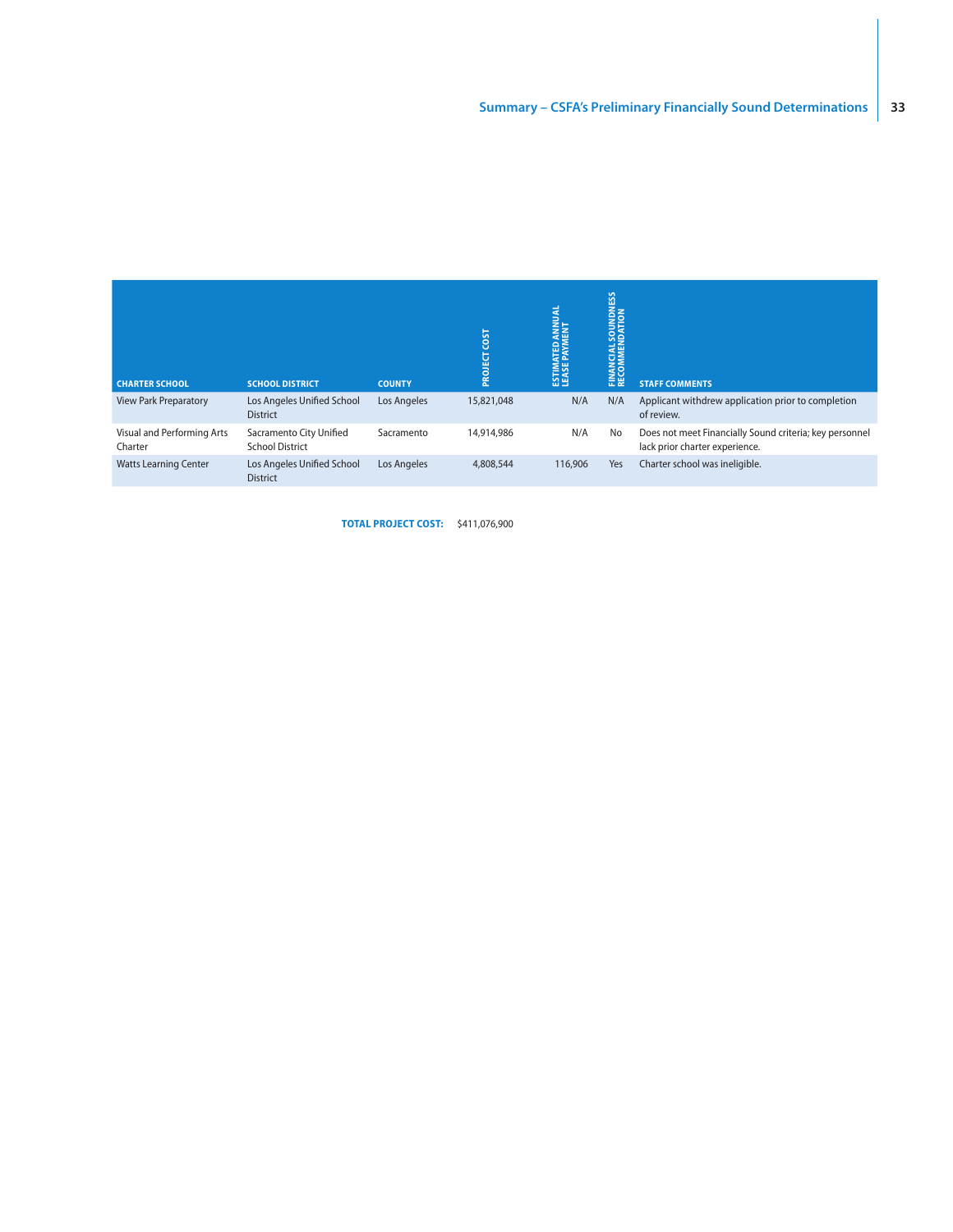# <span id="page-41-0"></span>**Appendix 3: Additional Project Statistics**

The purpose of this chart is to show the enrollment of the charter school at the time of project completion.

|                                                    |                                             |                | <b>PROJECT COST</b> | <b>ESTIMATED ANNUAL<br/>LEASE PAYMENT</b> | <b>CURRENT<br/>ENROLLMENT</b> | হ<br><b>PROJECTED<br/>ENROLLMENT A</b><br>COMPLETION |
|----------------------------------------------------|---------------------------------------------|----------------|---------------------|-------------------------------------------|-------------------------------|------------------------------------------------------|
| <b>SCHOOL</b>                                      | <b>SCHOOL DISTRICT</b>                      | <b>COUNTY</b>  | (A)                 | (B)                                       | (C)                           | (C)                                                  |
| Academia Semillas Del Pueblo                       | Los Angeles Unified School District         | Los Angeles    | \$13,557,546        | \$<br>416,159                             | 250                           | 489                                                  |
| Accelerated Charter Elementary School              | Los Angeles Unified School District         | Los Angeles    | 11,756,256          | 360,867                                   | 59                            | 240                                                  |
| Animo Downtown Charter High School (Los Angeles)   | Los Angeles Unified School District         | Los Angeles    | 12,142,552          | 372,725                                   | N/A                           | 525                                                  |
| Animo Inglewood Charter High School                | Inglewood Unified School District           | Los Angeles    | 12,268,618          | 376,595                                   | 411                           | 525                                                  |
| Animo Oscar de la Hoya Charter High School         | Los Angeles Unified School District         | Los Angeles    | 11,816,346          | 362,712                                   | 279                           | 530                                                  |
| Animo South Los Angeles Charter High School        | Los Angeles Unified School District         | Los Angeles    | 12,457,476          | 382,392                                   | 142                           | 525                                                  |
| Animo Venice Charter High School                   | Los Angeles Unified School District         | Los Angeles    | 12,328,892          | 378,445                                   | 145                           | 525                                                  |
| Aspire Public School (Secondary School)            | Los Angeles Unified School District         | Los Angeles    | 19,669,826          | \$603,780                                 | N/A                           | 420                                                  |
| California Montessori Project - Elk Grove Campus   | Elk Grove Unified School District           | Sacramento     | 11,834,282          | 363,262                                   | 228                           | 295                                                  |
| California Montessori Project - Shingle Springs    | <b>Buckeye Union School District</b>        | El Dorado      | 5,310,746           | 163,017                                   | 273                           | 350                                                  |
| Camino Nuevo Charter Academy                       | Los Angeles Unified School District         | Los Angeles    | 10,964,168          | 336,554                                   | N/A                           | 450                                                  |
| <b>CHIME Charter Middle School</b>                 | Los Angeles Unified School District         | Los Angeles    | 3,264,680           | 100,212                                   | 152                           | 224                                                  |
| City Arts and Technology High (Envision Schools)   | San Francisco Unified School District       | San Francisco  | 14,124,484          | 433,562                                   | 110                           | 440                                                  |
| Crosswalk: Hesperia Experiential Learning Pathways | Hesperia Unified School District            | San Bernardino | 6,556,218           | 201,248                                   | 185                           | 340                                                  |
| <b>Elk Grove Charter School</b>                    | <b>Elk Grove Unified</b>                    | Sacramento     | 3,547,830           | 108,903                                   | 290                           | 250                                                  |
| Environmental Charter High School                  | Centinela Valley Union High School District | Los Angeles    | 13,914,378          | 427,113                                   | 309                           | 440                                                  |
| Jacoby Creek Charter District                      | Jacoby Creek Charter District               | Humboldt       | 1,362,964           | 41,837                                    | 416                           | 418                                                  |
| <b>KIPP Academy Fresno</b>                         | Fresno Unified School District              | Fresno         | 4,156,628           | 127,591                                   | 60                            | 280                                                  |
| Los Angeles Leadership Academy                     | Los Angeles Unified School District         | Los Angeles    | 18,166,664          | 557,640                                   | 262                           | 910                                                  |
| Maria Montessori Charter Academy                   | <b>Rocklin Unified School District</b>      | Placer         | 5,560,948           | 170,698                                   | 164                           | 270                                                  |
| Oakland School of the Arts                         | Oakland Unified School District             | Alameda        | 9,967,844           | N/A                                       | 300                           | 500                                                  |
| Port of Los Angeles                                | Los Angeles Unified School District         | Los Angeles    | 16,335,234          | 501,423                                   | N/A                           | 1,000                                                |
| Temecula Preparatory School                        | Temecula Valley Unified School District     | Riverside      | 4,669,180           | N/A                                       | 416                           | 550                                                  |
| <b>Temecula Valley Charter School</b>              | Temecula Valley Unified School District     | Riverside      | 4,057,738           | N/A                                       | 225                           | 285                                                  |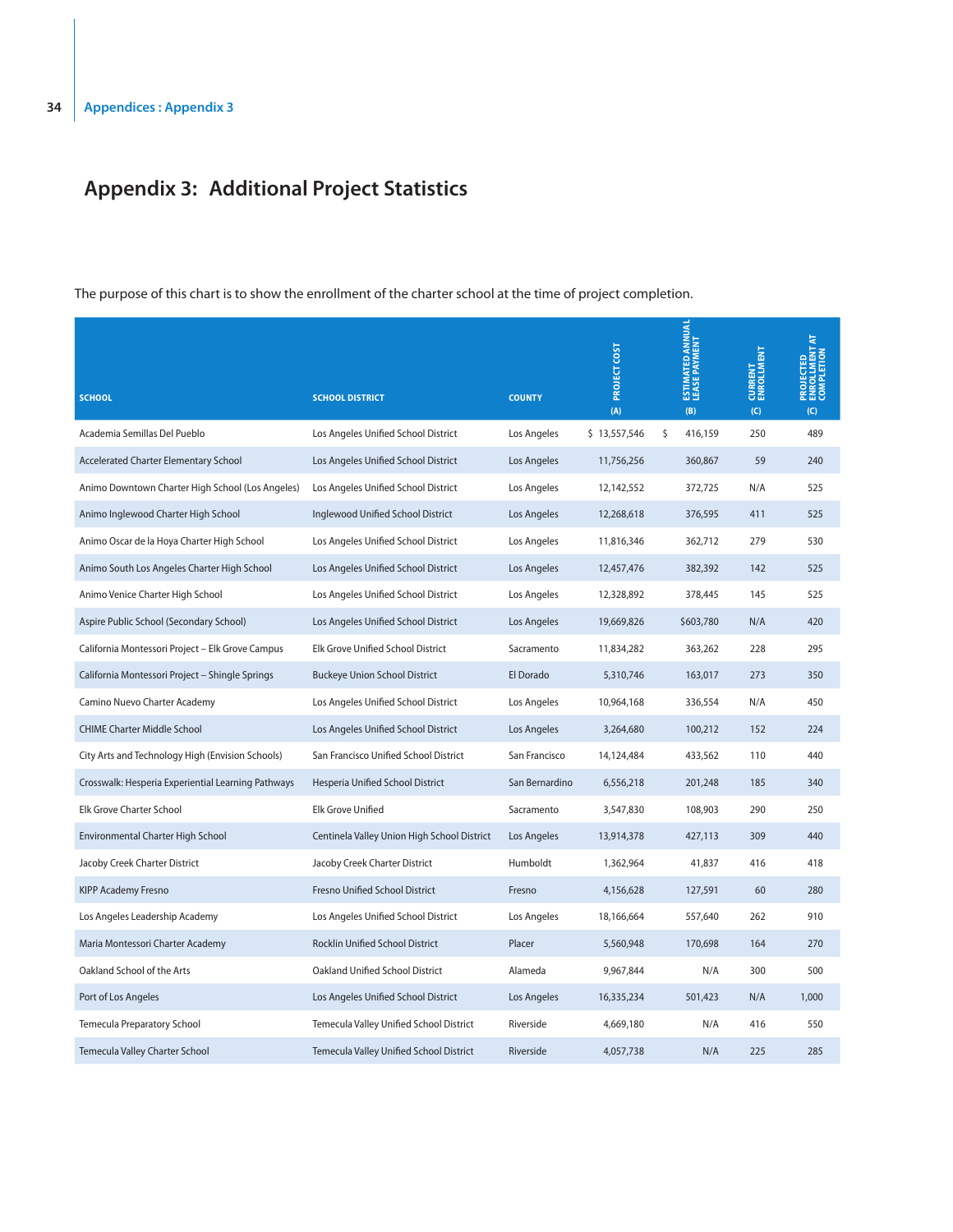| <b>SCHOOL</b>                      | <b>SCHOOL DISTRICT</b>                | <b>COUNTY</b> | <b>COST</b><br>PROJEC<br>(A) | ESTIMATED ANNUAL<br>LEASE PAYMENT<br>(B) | <b>CURRENT</b><br>ENROLLMENT<br>(C) | 능<br><b>PROJECTEI<br/>ENROLLME</b><br>COMPLETIC<br>(C) |
|------------------------------------|---------------------------------------|---------------|------------------------------|------------------------------------------|-------------------------------------|--------------------------------------------------------|
| Today's Fresh Start Charter School | Inglewood Unified School District     | Los Angeles   | 12,605,650                   | 386,940                                  | 407                                 | 800                                                    |
| University High School             | <b>Fresno Unified School District</b> | Fresno        | 11,603,850                   | 313,215                                  | 376                                 | 390                                                    |
| Vaughn Elementary Language Academy | Los Angeles Unified School District   | Los Angeles   | 11,344,418                   | 174.113                                  | N/A                                 | 400                                                    |
| Vaughn High School Academy         | Los Angeles Unified School District   | Los Angeles   | 19,689,644                   | 302,194                                  | N/A                                 | 500                                                    |

**(A) OPSC's total project cost.**

(B) Estimated by CSFA based upon four and a half percent interest rate, 30-year maturity.

**(C) Provided by applicants.**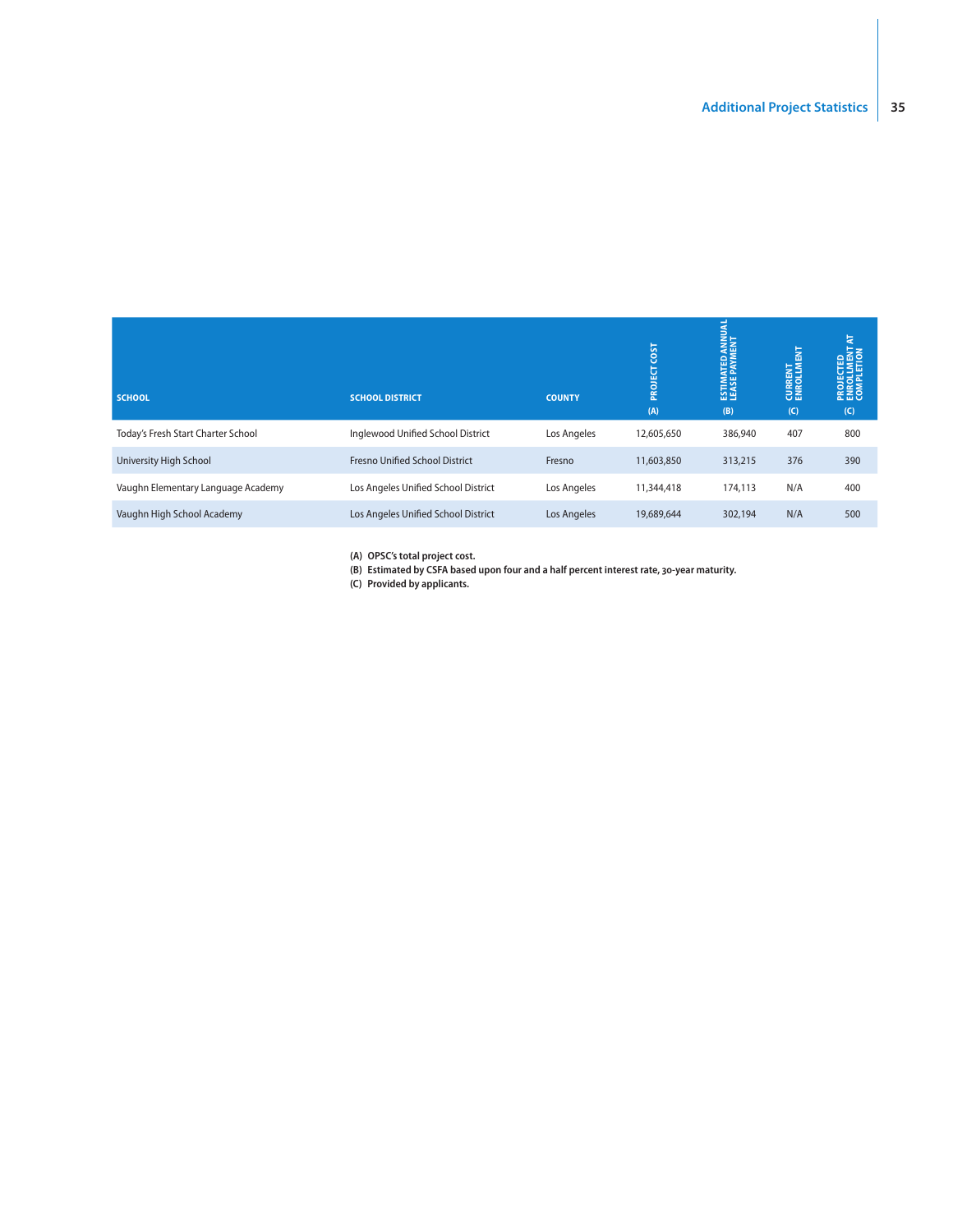## <span id="page-43-0"></span>**Appendix 4: Summary Descriptions for Applicant's Receiving a Preliminary Apportionment under the Charter School Facilities Program (CSFP)1**

## **California School Finance Authority Charter School Facilities Program**

## **Academia Semillas Del Pueblo**

| <b>Project School:</b>                         | Academia Semillas Del Pueblo        |
|------------------------------------------------|-------------------------------------|
| <b>Project Location:</b>                       | Los Angeles                         |
| <b>Chartering Entity:</b>                      | Los Angeles Unified School District |
| <b>Total Project Cost:</b>                     | \$13,557,546                        |
| <b>Grant Amount:</b>                           | \$6,778,773                         |
| <b>Lump Sum Contribution:</b>                  | \$0                                 |
| <b>Estimated Annual CSFP Lease Payment:</b>    | \$416,159                           |
| <b>First Year of Occupancy of New Project:</b> | 2006-07                             |

**Organizational Information:** Academia Semillas Del Pueblo (Academia) is a nonprofit, public benefit corporation founded to serve urban children of immigrant native families and to provide an education based upon their own language and culture. The school is committed to justice, freedom and dignity in education. Academia received its charter from the Los Angeles Unified School District (LAUSD) in December 2001. The charter is set to expire on August 1, 2007.

**Curriculum:** Academia's curriculum is designed to engage students' talents to think, question, analyze, judge and create new knowledge through a broad curriculum that incorporates dual language enrichment and aspects of the culture and history of the different peoples residing in the area.

**Project Description:** The proposed project site, within a mile of Academia's existing school site in the area of northeast Los Angeles called El Serrano, will accommodate Academia's plan to expand to a kindergarten through eighth grade school. The school projects it will serve 489 students by 2006-07, the first year of occupancy of the project. Academia expects to complete the project in time for the 2006–07 school year. Therefore, its lease payment obligation would commence that school year. Academia has not needed to actively recruit students because of the Dual Language Program it offers to parents and children in an area in which many families are non English speakers.

<sup>&</sup>lt;sup>1</sup> Based on excerpts from CSFA Staff Reports.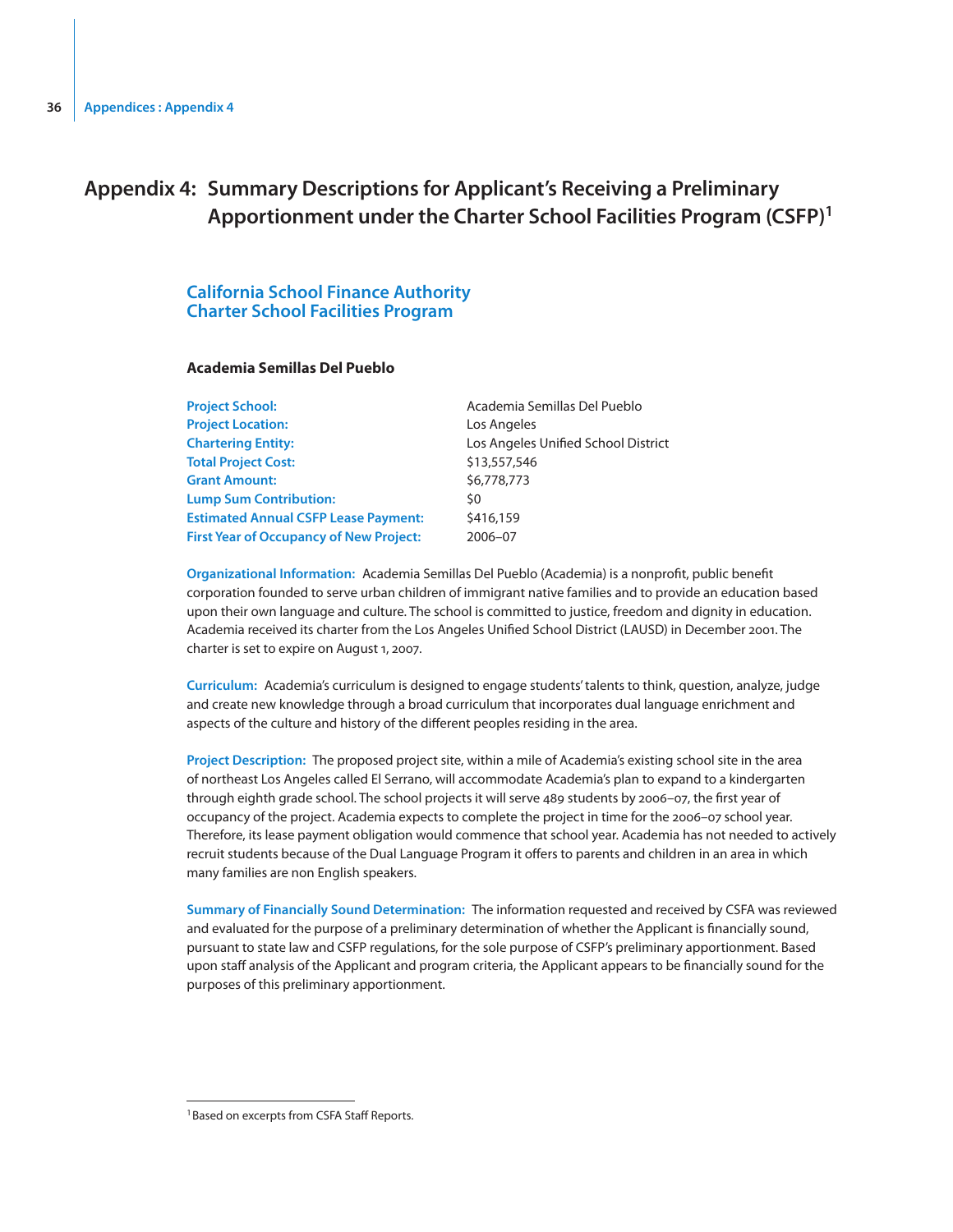### **The Accelerated School**

| <b>Project School:</b>                         | Accelerated Charter Elementary School     |
|------------------------------------------------|-------------------------------------------|
| <b>Project Location:</b>                       | South Los Angeles, near existing facility |
| <b>Chartering Entity:</b>                      | Los Angeles Unified School District       |
| <b>Total Project Cost:</b>                     | \$11,756,256                              |
| <b>Grant Amount:</b>                           | \$5,878,128                               |
| <b>Lump Sum Contribution:</b>                  | \$0                                       |
| <b>Estimated Annual CSFP Lease Payment:</b>    | \$360,867                                 |
| <b>First Year of Occupancy of New Project:</b> | $2009 - 10$                               |
|                                                |                                           |

**Organizational Information:** The Accelerated School (Accelerated) is a nonprofit, public benefit corporation, based on the Accelerated School Model developed in 1986 by Dr. Henry Levin. All of Accelerated's programs, including Accelerated Charter Elementary School (ACES), rely on involved parents, committed and talented teachers, high expectations for students and parents, strong school leadership, supportive and experienced board members, shared decision making and accountability. The separate charter for ACES was granted by the LAUSD in March 2003, and will expire in June 2009, after the fifth year of instruction.

**Curriculum:** A primary goal of ACES is to prepare students to succeed in rigorous college preparatory middle and high schools. The curriculum is based on the Accelerated Schools Model, a rigorous, nationally recognized standards-based curriculum dedicated to the idea that all children can accelerate their progress and achieve at high levels. Other goals include providing students with better educational opportunities than what are typically available in their areas; providing additional student seats in an impacted area; training local educators in the use of effective teaching practices; and encouraging innovation in other public schools that serve educationally disadvantaged students.

**Description of Project to be Undertaken:** Accelerated intends to construct a facility for ACES, its second elementary school in South Los Angeles. Currently sharing temporary portable facilities with Accelerated's other elementary, middle and high schools, it is anticipated that ACES will be on a site separate from the newly rebuilt main kindergarten through twelfth grade campus at Martin Luther King Jr. Boulevard and Main Street in South Los Angeles. The school projects that it will serve 240 students in kindergarten through fifth grade.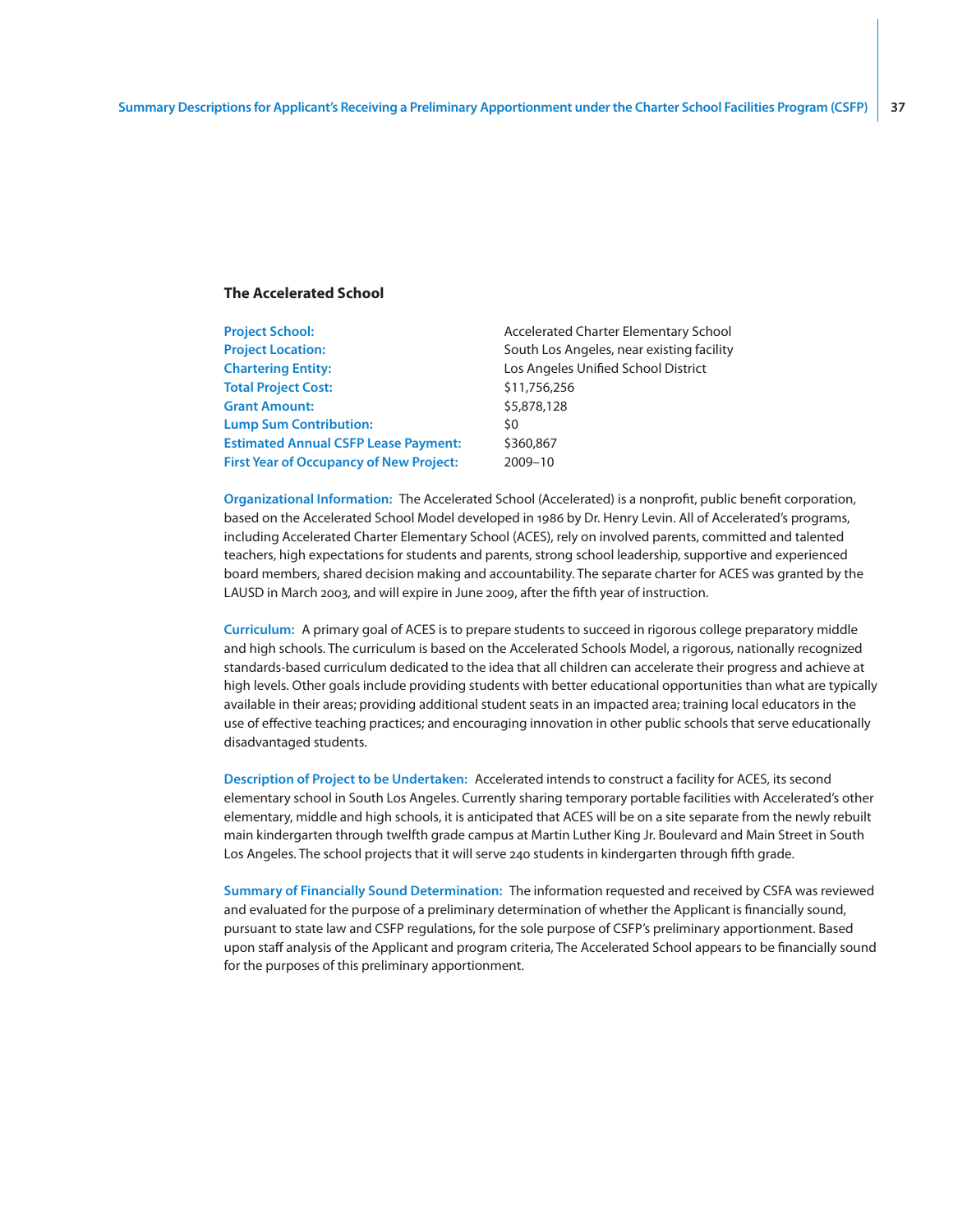## **Animo Downtown Charter High School**

| <b>Project School:</b>                         | Animo Downtown Charter High School  |
|------------------------------------------------|-------------------------------------|
| <b>Project Location:</b>                       | Downtown Los Angeles                |
| <b>Chartering Entity:</b>                      | Los Angeles Unified School District |
| <b>Total Project Cost:</b>                     | \$12,142,552                        |
| <b>Grant Amount:</b>                           | \$6,071,276                         |
| <b>Lump Sum Contribution:</b>                  | \$0                                 |
| <b>Estimated Annual CSFP Lease Payment:</b>    | \$372,725                           |
| <b>First Year of Occupancy of New Project:</b> | 2008-09                             |
|                                                |                                     |

**Organizational Information:** Animo Downtown Charter High School (Animo Downtown) will be opened in Fall 2005 by Green Dot Public Schools, a nonprofit organization, in order to provide a small college preparatory high school experience for students from the Downtown community. Animo Downtown intends to follow Green Dot's school model in order to achieve its goal of creating "agents of change" who will positively impact the community. The charter was granted to Animo Downtown by the LAUSD on April 13, 2004, and it will expire on June 30, 2009.

**Curriculum:** Animo Downtown will emphasize a college preparatory curriculum for all students. It anticipates a competitive advantage over area high schools because of its small size (projected 525 students in fourth year of operations, versus an average public school competitor size of 4,111 students). Animo Downtown received its charter from the LAUSD on April 13, 2004. The current charter will expire on June 30, 2009. The chartering authority will provide governance and oversight to Animo Downtown but no additional services.

**Project Description:** Animo Downtown intends to construct a new high school at a site to be determined in Downtown Los Angeles, serving an estimated 500-525 students. The school expects to begin instructional operations in Fall 2005 at a temporary facility. Enrollment is expected to increase to 500-525 students by 2008-09, when it will occupy its permanent facilities. CSFP lease payments are expected to begin with occupancy in 2008-09.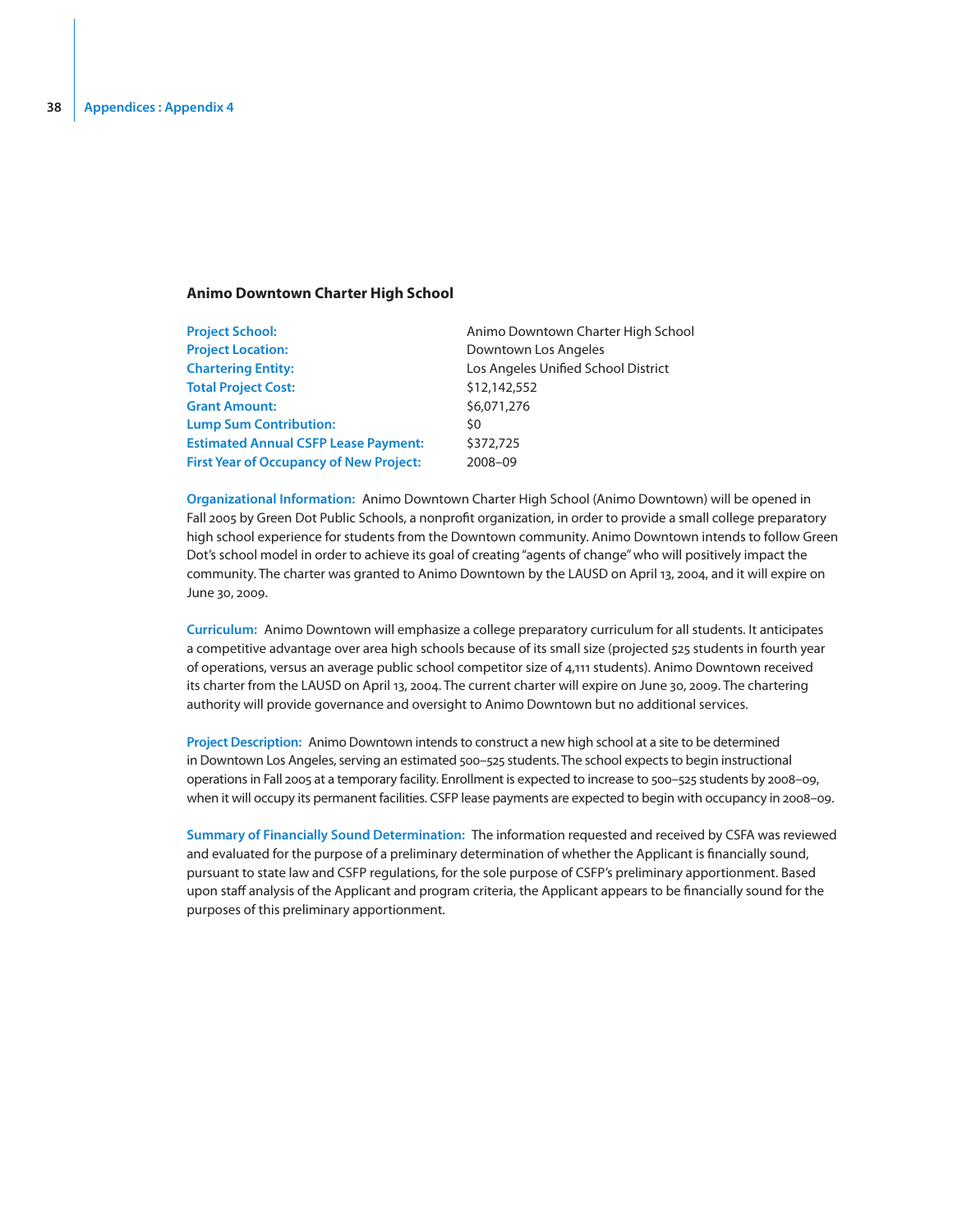### **Animo Inglewood Charter High School**

| <b>Project School:</b>                         | Animo Inglewood Charter High School |
|------------------------------------------------|-------------------------------------|
| <b>Project Location:</b>                       | Inglewood                           |
| <b>Chartering Entity:</b>                      | Los Angeles Unified School District |
| <b>Total Project Cost:</b>                     | \$12,268,618                        |
| <b>Grant Amount:</b>                           | \$6,134,309                         |
| <b>Lump Sum Contribution:</b>                  | \$0                                 |
| <b>Estimated Annual CSFP Lease Payment:</b>    | \$376,595                           |
| <b>First Year of Occupancy of New Project:</b> | 2008-09                             |
|                                                |                                     |

**Organizational Information:** Animo Inglewood Charter High School (Animo Inglewood) was opened in August 2002 by Green Dot Public Schools, a nonprofit organization, in order to provide a small college preparatory high school experience for students from the Inglewood community. Animo Inglewood expects to follow Green Dot's school model to achieve its goal of creating "agents of change" who will positively impact the community. In 2004-05, 411 students were enrolled and 224 potential students are on the waiting list. Animo Inglewood received its charter from the CDE on December 5, 2001. The current charter will expire on June 30, . Animo Inglewood has submitted a charter petition and renewal request to Inglewood Unified.

**Curriculum:** Animo Inglewood provides a small college preparatory high school experience for students from the Inglewood community which emphasizes a college preparatory curriculum for all students. Animo Downtown believes it has a competitive advantage because of its small size. It projects 525 students by 2006-07 as compared to an average public school competitor size of 1,848 students.

**Project Description:** Animo Inglewood plans to construct a permanent facility for its high school in Inglewood. The new facility is expected to be ready for occupancy in September 2008 and will serve an estimated 525 students.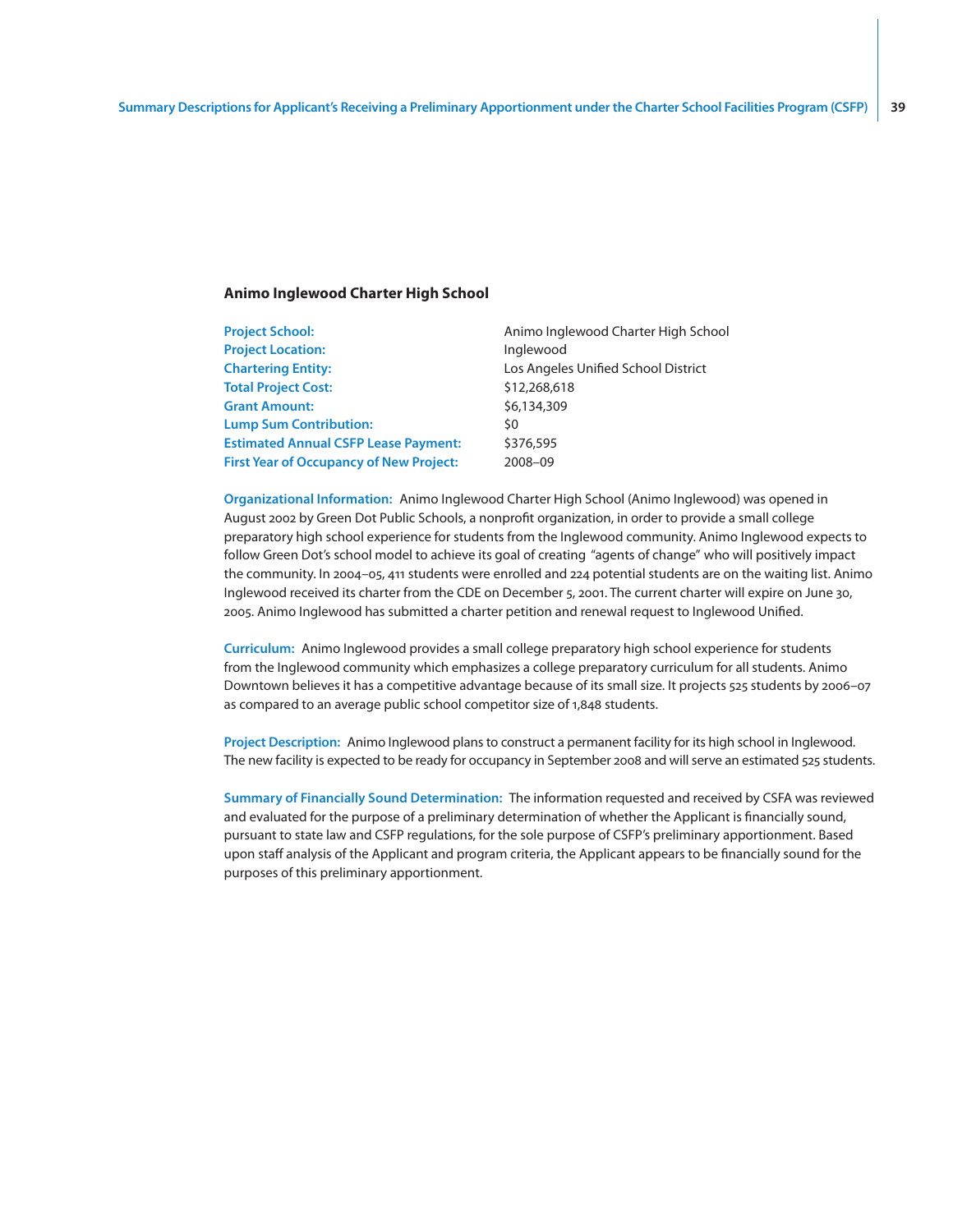## **Oscar De La Hoya Animo Charter High School**

| <b>Project School:</b>                         | Oscar De La Hoya Animo Charter High |
|------------------------------------------------|-------------------------------------|
| <b>Project Location:</b>                       | Boyle Heights area of Los Angeles   |
| <b>Chartering Entity:</b>                      | Los Angeles Unified School District |
| <b>Total Project Cost:</b>                     | \$11,816,346                        |
| <b>Grant Amount:</b>                           | \$5,908,173                         |
| <b>Lump Sum Contribution:</b>                  | \$0                                 |
| <b>Estimated Annual CSFP Lease Payment:</b>    | \$362,712                           |
| <b>First Year of Occupancy of New Project:</b> | 2008-09                             |

**Organizational Information:** Oscar De La Hoya Animo Charter High School was opened in August by Green Dot Public Schools, a nonprofit organization, in order to provide a small college preparatory high school experience for students from the Boyle Heights community. Oscar De La Hoya Animo will follow the Green Dot's school model to achieve its goal of creating "agents of change" who will positively impact the community. Oscar De La Hoya Animo received its charter from the LAUSD on May 27, 2003. The charter is scheduled to expire on June 30, 2008.

Curriculum: Oscar De La Hoya Animo enrolled 279 students in 2004-05, and records a waitlist of 53 students. According to the school, it has a competitive advantage over local schools because of its small size (projected total enrollment of 525 students in its fourth year of operations, versus an average public school competitor size of 4,892 students), and an emphasis on college preparatory curriculum for all students.

Project Description: Oscar De La Hoya Animo intends to construct a new high school at 1114 South Lorena Street in the Boyle Heights area of Los Angeles, serving an estimated 525 students. Instruction is expected to commence at the new facilities in September 2008.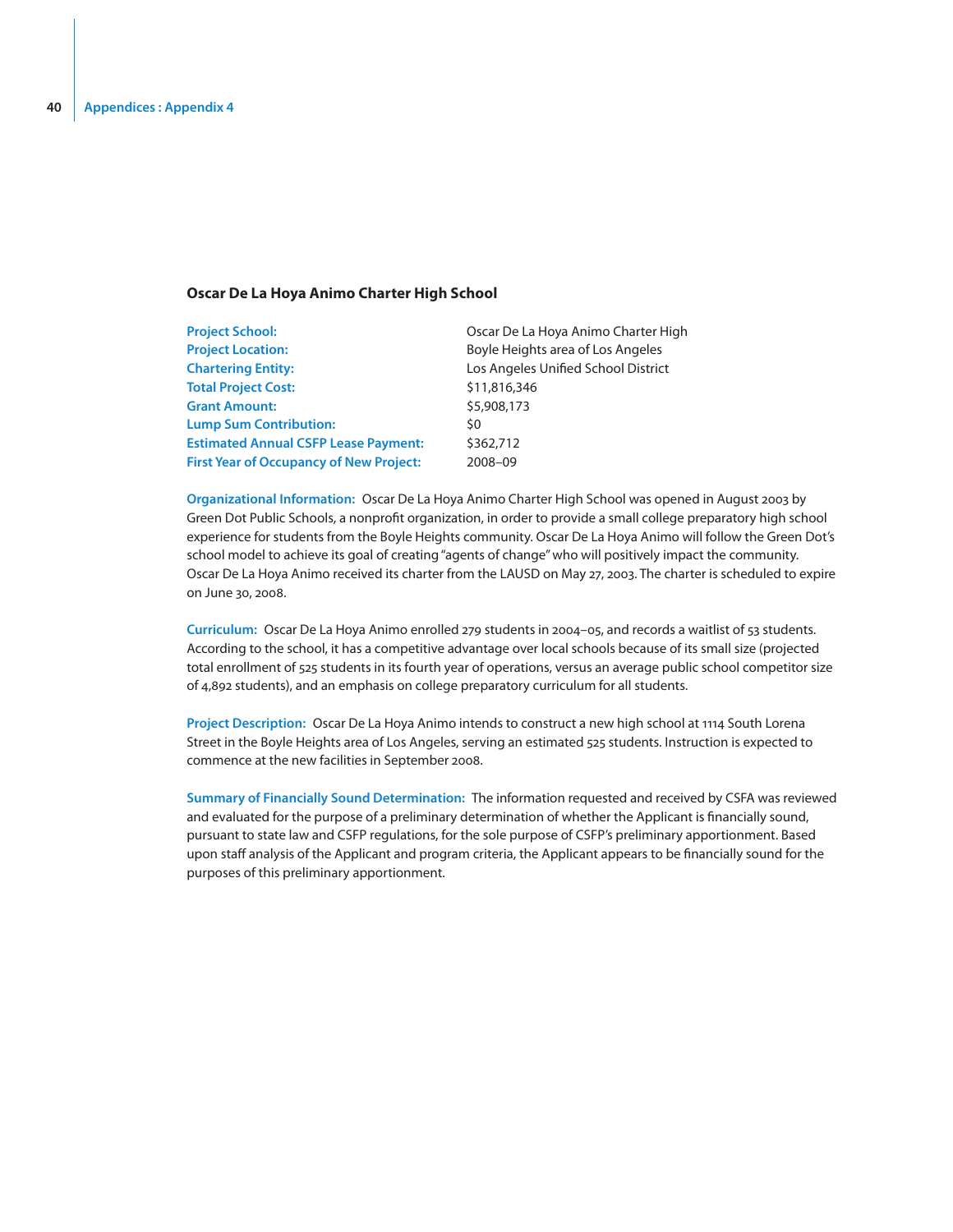#### **Animo South Los Angeles Charter High School**

| Animo South Los Angeles Charter High |
|--------------------------------------|
| South Los Angeles                    |
| Los Angeles Unified School District  |
| \$12,457,476                         |
| \$6,228,738                          |
|                                      |
| \$382,392                            |
| 2008-09                              |
|                                      |

**Organizational Information:** Animo South Los Angeles Charter High School (Animo South LA) opened in September 2004 by Green Dot Public Schools, a nonprofit organization, to provide a small college preparatory high school experience for students from the South Los Angeles community. Green Dot's mission is to drive substantive change in high schools in the greater Los Angeles area, to ensure that all young adults receive high school educations for success in college, leadership and life. The charter was granted by the LAUSD on October 23, 2003, and is scheduled to expire on June 30, 2009.

**Curriculum:** Animo South LA intends to follow Green Dot's school model to achieve its goal of creating "agents of change" who will positively impact the community. The school will emphasize a college preparatory curriculum for all students. According to the school, it has a competitive advantage over other local schools because of its small size (projected 525 students in fourth year of operations, versus an average public school competitor size of 4,020 students). In Animo South LA's first year of operations (2004–05), 142 ninth graders were enrolled and 55 potential students are on the waiting list.

**Project Description:** Animo South LA will be constructing a new high school in South Los Angeles, to serve an estimated 500-525 students. Occupancy of the new facilities is expected in time for the 2008-09 school year.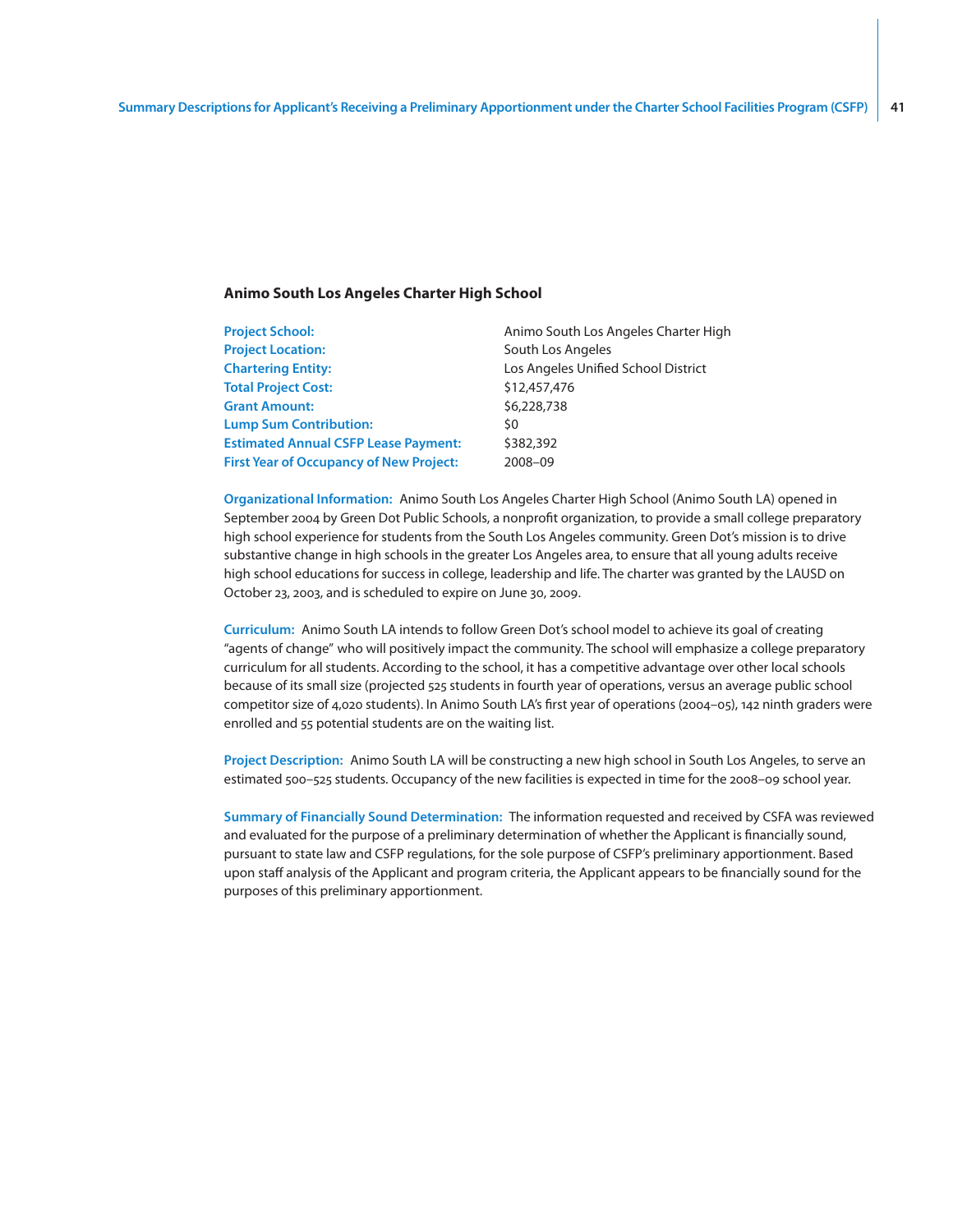### **Animo Venice Charter High School**

| <b>Project School:</b>                         | Animo Venice Charter High School    |
|------------------------------------------------|-------------------------------------|
| <b>Project Location:</b>                       | Venice                              |
| <b>Chartering Entity:</b>                      | Los Angeles Unified School District |
| <b>Total Project Cost:</b>                     | \$12,328,892                        |
| <b>Grant Amount:</b>                           | \$6,164,446                         |
| <b>Lump Sum Contribution:</b>                  | \$0                                 |
| <b>Estimated Annual CSFP Lease Payment:</b>    | \$378,445                           |
| <b>First Year of Occupancy of New Project:</b> | 2008-09                             |

**Organizational Information:** Animo Venice Charter High School (Animo Venice) was opened in September by Green Dot Public Schools, a nonprofit organization, to provide a small college preparatory high school experience for students from the Venice community. Animo Venice intends to follow Green Dot's school model in order to achieve its goal of creating "agents of change" who will positively impact the community. Animo Venice received its charter from the LAUSD on April 13, 2004. The current charter will expire on June 30, 2009.

**Curriculum:** Animo Venice emphasizes a college preparatory curriculum for all students. The school bases its competitive advantage on its small size (projected 525 students in fourth year of operations, versus area high school enrollment of more than 3,000 students). Animo Venice reported 145 ninth graders were enrolled for 2004-05, its first year of instructional operations, and a waitlist of 30 potential students.

**Project Description:** Animo Venice will be constructing a new high school at a site in the Venice district of Los Angeles, which will serve an estimated 525 students. Occupancy of the new facility is anticipated for the 2008 09.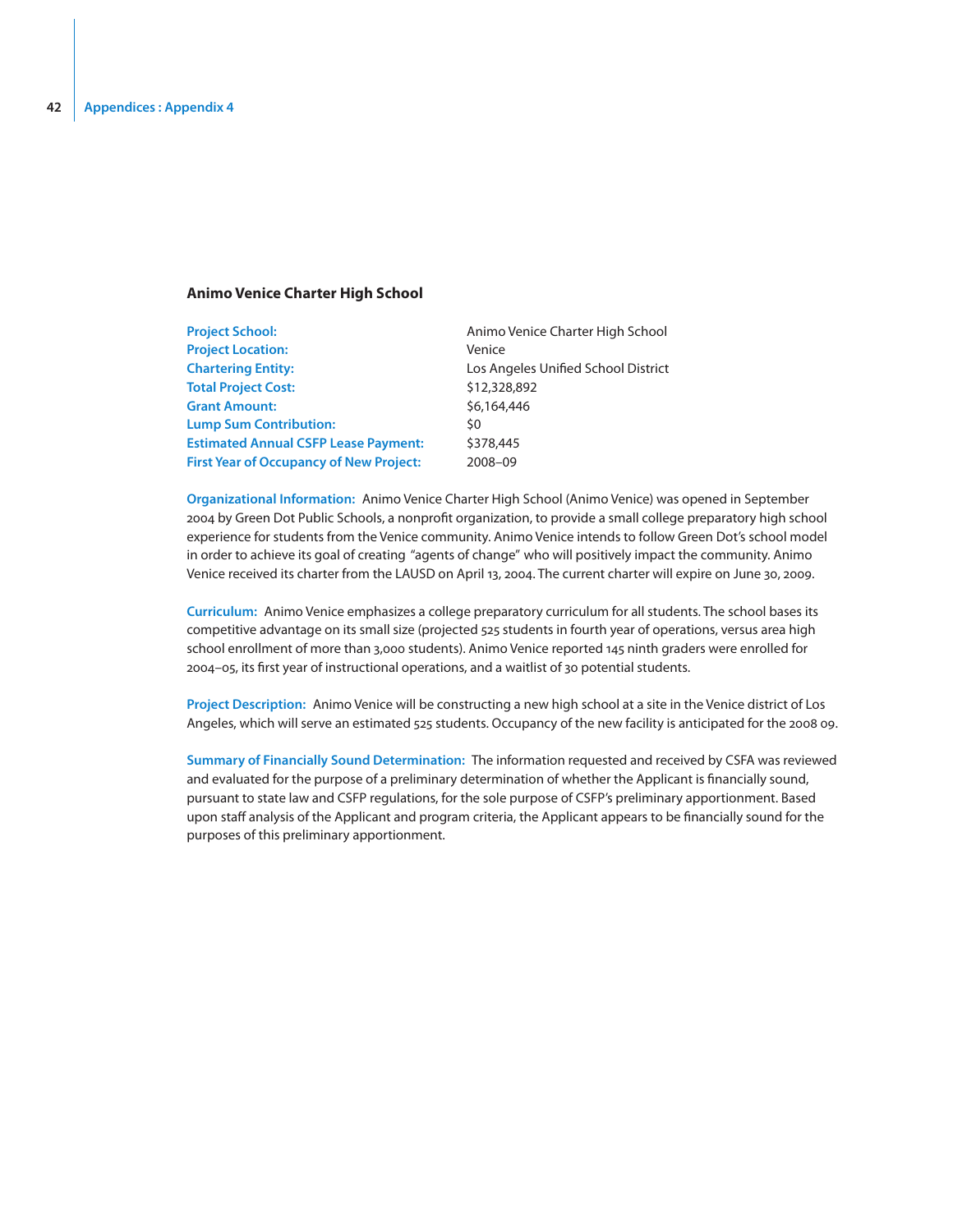## **Aspire Public School (Secondary School)**

| Secondary School                    |
|-------------------------------------|
| Los Angeles, District Six of LAUSD  |
| Los Angeles Unified School District |
| \$19,669,826                        |
| \$9,834,913                         |
| \$0                                 |
| \$603,780                           |
| 2006-07                             |
|                                     |

**Organizational Information:** Aspire is a nonprofit, public benefit corporation and considered an educational management organization. The Aspire organization opened its first charter school in 1998. Since that time, Aspire has grown significantly, operating eleven charter schools in California in the current school year. Believing that families benefit from greater public school choice, because no single school type can serve all students, Aspire is working with the LAUSD to help create new alternatives for families in that district. Aspire targets lowincome neighborhoods where a high percentage of students receive free or reduced lunch, and where many existing schools are overcrowded and have low relative API rankings. Aspire received its charter from LAUSD in June 2003 (expires in June 2009). In July 2003, Aspire received preliminary apportionments of Proposition 47 funds from the CSFP for a high school in Oakland and an elementary school in Stockton.

**Curriculum:** Aspire implements curriculum packages created by other parties, complementary to the Aspire system and aligned to the California state standards. The school's educational program, simultaneously rigorous and relevant to the students, will emphasize interdisciplinary thinking across subject areas.

**Project Description:** The proposed site for the new charter high school will be in the Huntington Park area of Los Angeles County, bounded by Interstate 10 to the North, Highway 710 to the East, Firestone Boulevard to the South and Alameda Boulevard to the West. The campus will consist of approximately five acres with a multi-story facility. Site development will involve the retrofitting of an existing structure to DSA standards for conversion to a charter school. The project is expected to be completed in time for the 2006 07 school year, and will serve 420 students in the sixth through twelfth grades.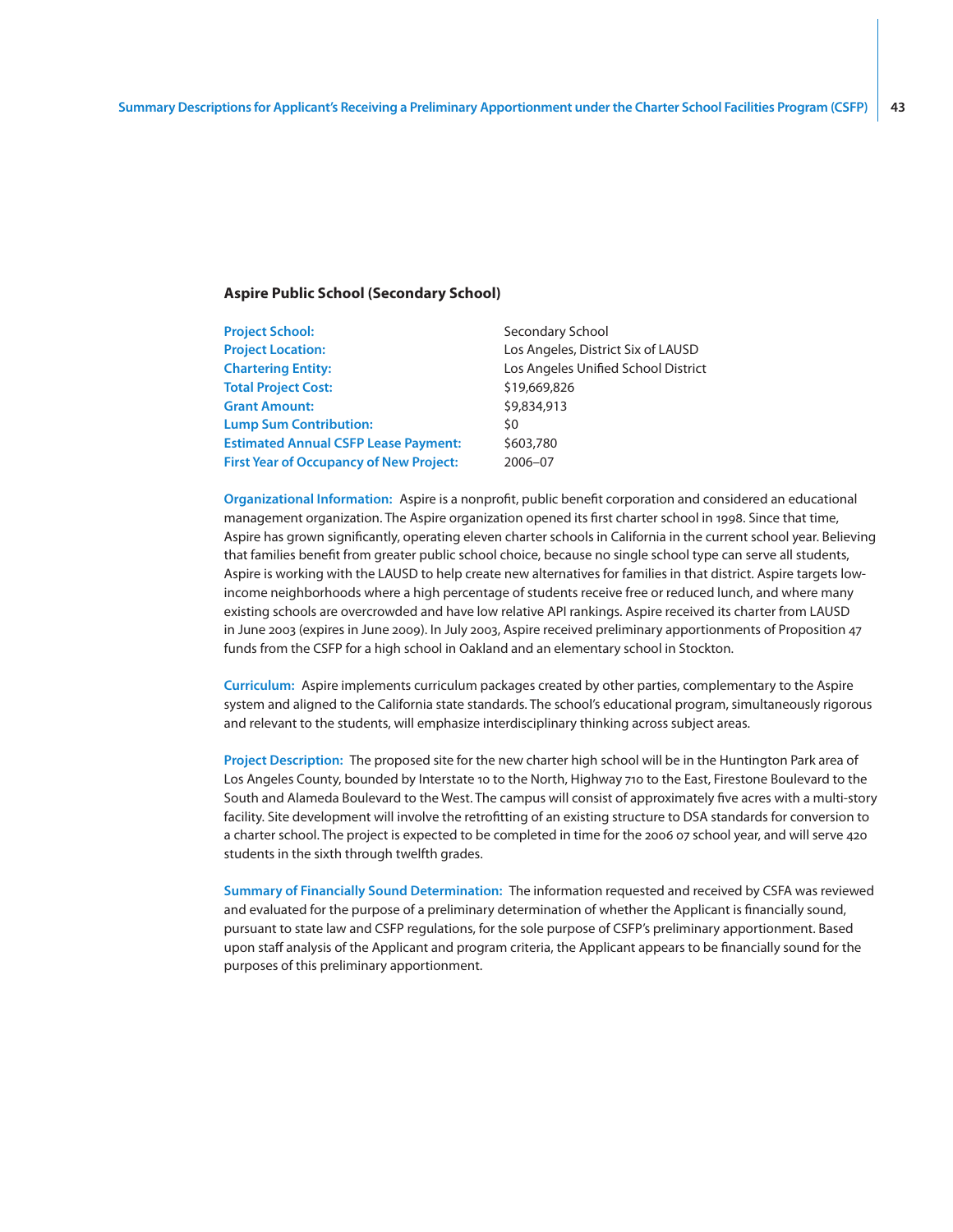#### **California Montessori Project – Elk Grove Campus**

| <b>Project School:</b>                         | <b>Elk Grove Campus</b>                     |
|------------------------------------------------|---------------------------------------------|
| <b>Project Location:</b>                       | Elk Grove Boulevard, Elk Grove              |
| <b>Chartering Entity:</b>                      | <b>Wheatland Elementary School District</b> |
| <b>Total Project Cost:</b>                     | \$11,834,282.                               |
| <b>Grant Amount:</b>                           | \$5,917,141                                 |
| <b>Lump Sum Contribution:</b>                  | \$0                                         |
| <b>Estimated Annual CSFP Lease Payment:</b>    | \$363,262                                   |
| <b>First Year of Occupancy of New Project:</b> | 2006-07                                     |

**Organizational Information:** California Montessori Project (CMP) was created to provide students in kindergarten through eighth grade access to a tuition-free Montessori education. CMP, a nonprofit publicbenefit corporation, has a corporate office in Carmichael and five campuses in four different school districts: Buckeye Union School District, Elk Grove Unified School District, Sacramento City Unified School District, and San Juan Unified School District. Wheatland Elementary School District awarded the charter in January 2001. CMP plans to obtain a charter from the CDE to allow it to open Montessori charter schools throughout California. CMP contends that there is a very high demand for tuition-free Montessori elementary and middle schools.

**Curriculum:** The Montessori program provides an individualized education, focusing on individual developmental needs while including the students in a multi-age classroom. CMP integrates Montessori teaching and philosophy with California standards to provide an enriched dynamic curriculum for elementary age students. CMP offers all day kindergarten, which is paced to meet individual development needs. In addition to acquiring core academic education, middle school students learn to interpret core data in terms of the social and environmental issues of the world, including basic financial skills. Montessori's middle school curriculum also considers the unique developmental stages of adolescent children. Class sizes average about 20 students per teacher, and each campus is limited to a maximum of 300 students to maintain a community atmosphere. CMP is in the process of obtaining accreditation from the national Montessori organization and from the Western Association of Schools and Colleges.

Project Description: CMP intends to renovate and add classrooms to its Elk Grove campus located at 828 Elk Grove Boulevard in Elk Grove. This expansion will increase capacity from its current 228 students to 295 students in kindergarten through grade eight. This project is targeted for completion in 2005-06.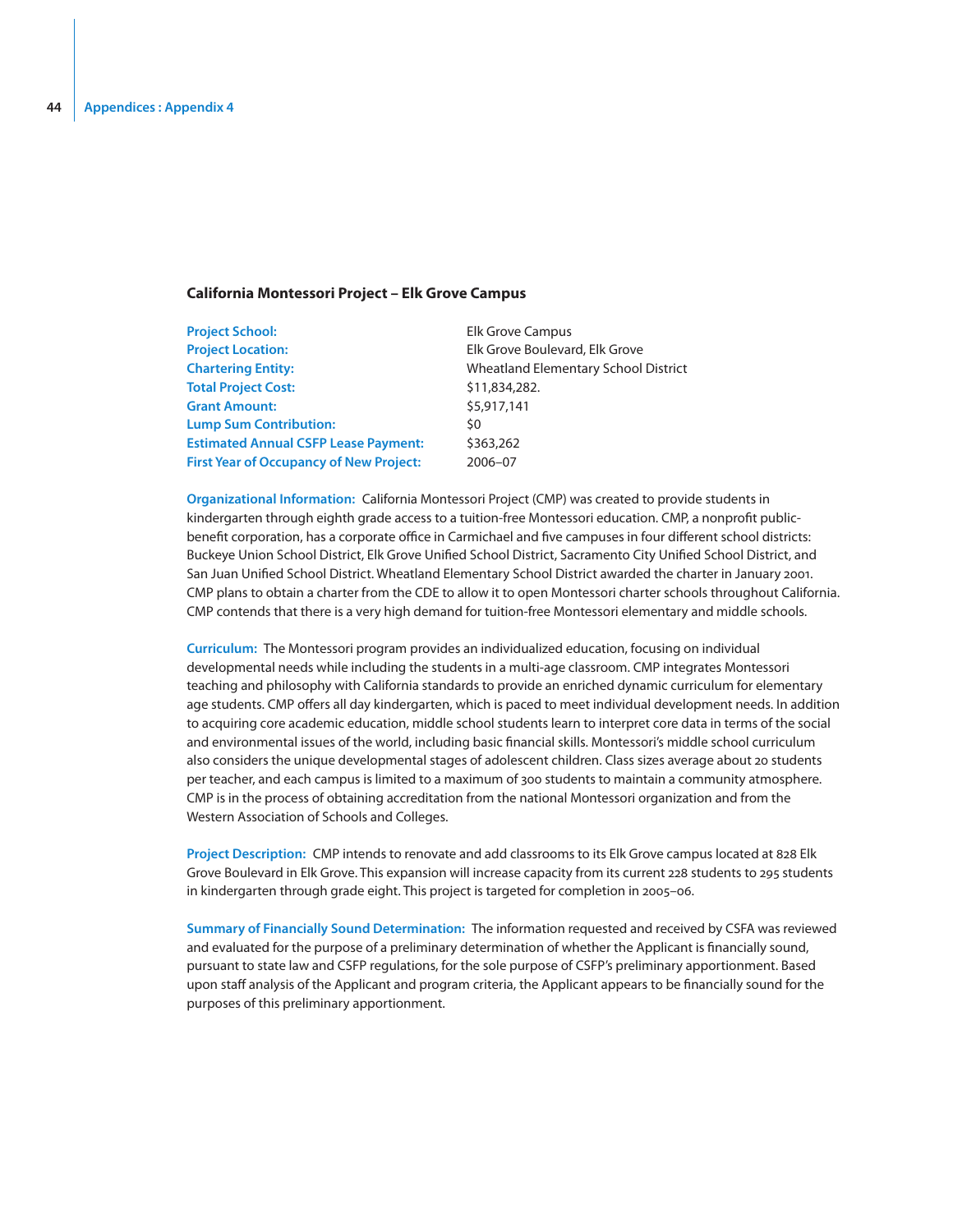#### **California Montessori Project – Shingle Springs**

| <b>Project School:</b>                         | <b>Shingle Springs Campus</b>               |
|------------------------------------------------|---------------------------------------------|
| <b>Project Location:</b>                       | Buckeye Road, Shingle Springs               |
| <b>Chartering Entity:</b>                      | <b>Wheatland Elementary School District</b> |
| <b>Total Project Cost:</b>                     | \$5,310,746                                 |
| <b>Grant Amount:</b>                           | \$2,655,373                                 |
| <b>Lump Sum Contribution:</b>                  | \$0                                         |
| <b>Estimated Annual CSFP Lease Payment:</b>    | \$163,017                                   |
| <b>First Year of Occupancy of New Project:</b> | 2006-07                                     |
|                                                |                                             |

**Organizational Information:** California Montessori Project (CMP) was created to provide elementary and middle school students access to a tuition-free Montessori education. CMP, a nonprofit public-benefit corporation, has five campuses in four different school districts: Buckeye Union School District, Elk Grove Unified School District, Sacramento City Unified School District, and San Juan Unified School District. The charter was received from Wheatland Elementary School District in January 2001. CMP plans to obtain a charter from the State Department of Education to allow it to open Montessori charter schools throughout California. CMP contends that there is a very high demand for tuition-free Montessori elementary and middle schools.

Curriculum: The Montessori program has been in existence since the 1920's and provides an individualized education, focusing on individual developmental needs while including the students in a multi-age classroom. CMP offers all day kindergarten, which is paced to meet individual development needs. Montessori teaching and philosophy is integrated with California standards to provide an enriched dynamic curriculum for elementary age students. In addition to acquiring core academic education, middle school students learn to interpret core data in terms of the social and environmental issues of the world, including basic financial skills. Montessori's middle school curriculum also considers the unique developmental stages of adolescent children. CMP is in the process of obtaining accreditation from the national Montessori organization and from the Western Association of Schools and Colleges.

**Project Description:** CMP is renovating and adding classrooms at its Shingle Springs campus located on Buckeye Road in Shingle Springs (Shingle Springs Campus) to expand capacity from its current 273 students to 350 students for kindergarten through eighth grade. CMP advises that this project is targeted for completion in 2005-06.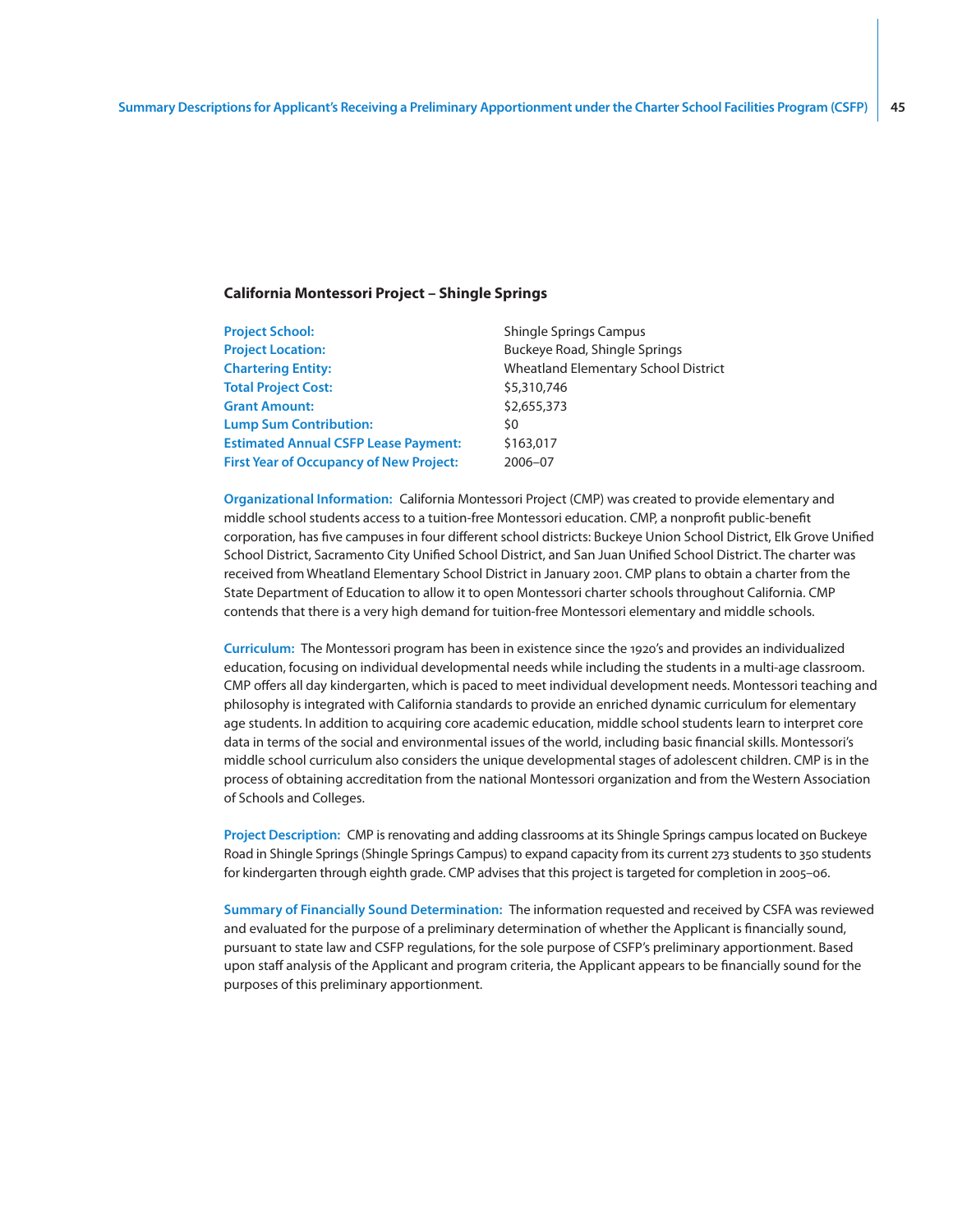### **Camino Nuevo Charter Academy**

| <b>Project School:</b>                         | Camino Nuevo Charter Academy        |
|------------------------------------------------|-------------------------------------|
| <b>Project Location:</b>                       | La Fayette Park Place, Los Angeles  |
| <b>Chartering Entity:</b>                      | Los Angeles Unified School District |
| <b>Total Project Cost:</b>                     | \$10,964,168                        |
| <b>Grant Amount:</b>                           | \$5,482,084                         |
| <b>Lump Sum Contribution:</b>                  | \$0                                 |
| <b>Estimated Annual CSFP Lease Payment:</b>    | \$336,554                           |
| <b>First Year of Occupancy of New Project:</b> | 2006-07                             |

**Organizational Information:** The Camino Nuevo Charter Academy (CNCA) is a nonprofit, public-benefit corporation. CNCA became a full kindergarten through grade twelve education organization with the approval of charters by the LAUSD for an elementary school in 1999 (expires 2005), the middle school in 2001 (expires 2006), and the high school in 2004 (expires 2009), and operates on multiple site-based campuses, in different grade combinations. In 2004 05, 1,097 students are enrolled in grades K through 8, with an additional 137 students enrolled in the ninth grade at CNCA's high school. There are 1,077 potential students on the schools' combined waiting list. CNCA has verified that they are in the process of preparing the petition for renewal of the elementary school's charter that will expire in 2005, and that they are working with LAUSD, their chartering entity, to facilitate the independent evaluation required by the district's Program Evaluation and Research Branch to ensure a renewal of its elementary charter.

**Curriculum:** CNCA provides extensive core and supplemental (art, computer, and ecology) programs within the context of a comprehensive literacy program. The core of the curriculum is aligned with the California State Board of Education Contents Standards. With strong support from two allied organizations, Pueblo Nuevo Development and Excellent Education Development, CNCA's goals include increasing high school completion and college attendance as a means of breaking the cycle of poverty.

**Project Description:** CNCA is planning a new elementary school to accommodate 450 students in grades K through 8. The site for the new facility (the La Fayette Park Place campus) will be near CNCA's other elementary school (the Burlington Campus), west of downtown Los Angeles in the densely populated neighborhoods of MacArthur Park and mid-Wilshire. CNCA expects to complete the project in time for the 2006-07 school year.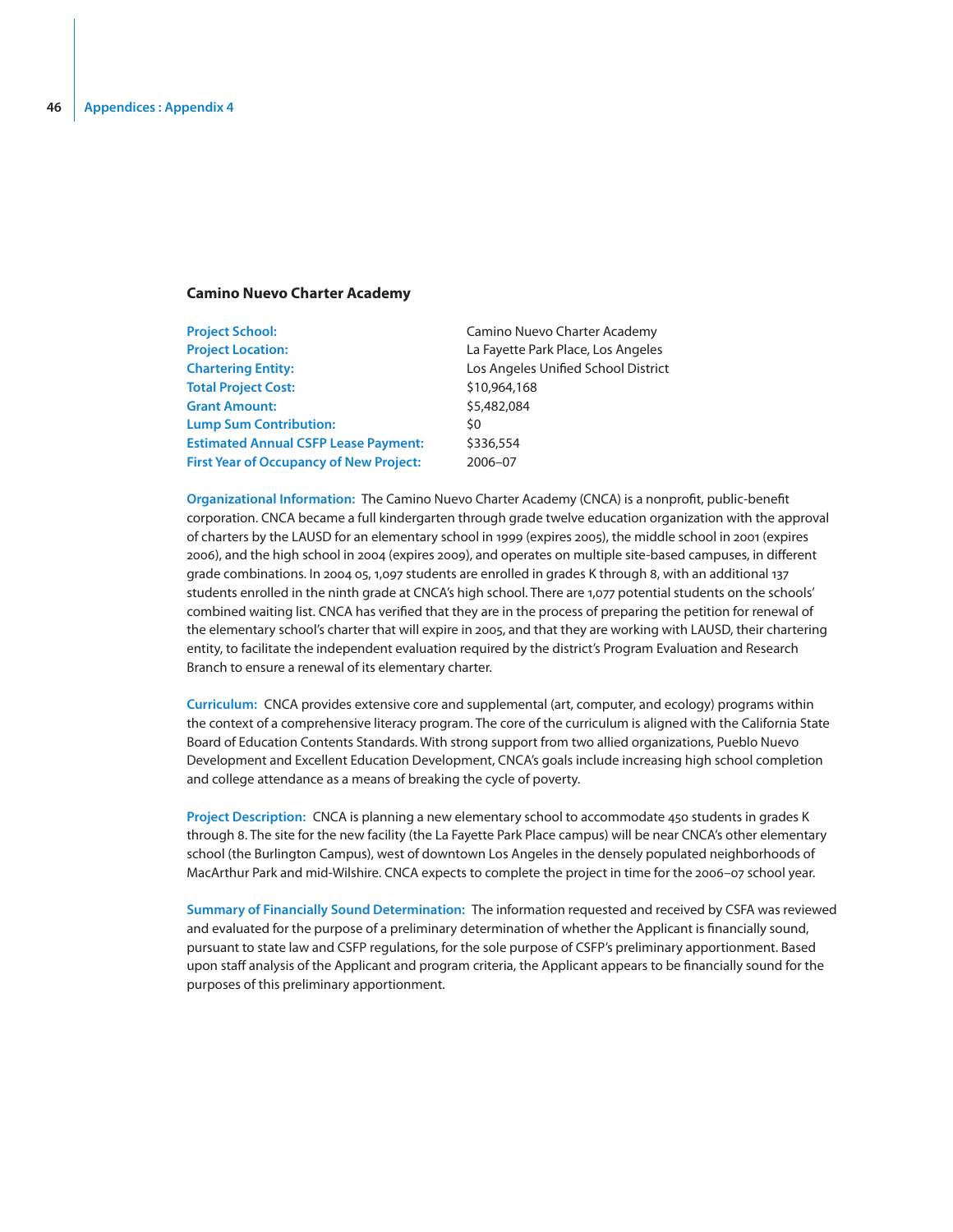#### **CHIME Institute**

| <b>Project School:</b>                         | <b>CHIME Charter Middle School</b>    |
|------------------------------------------------|---------------------------------------|
| <b>Project Location:</b>                       | <b>Collier Street, Woodland Hills</b> |
| <b>Chartering Entity:</b>                      | Los Angeles Unified School District   |
| <b>Total Project Cost:</b>                     | \$3,264,680                           |
| <b>Grant Amount:</b>                           | \$1,632,340                           |
| <b>Lump Sum Contribution:</b>                  | \$0                                   |
| <b>Estimated Annual CSFP Lease Payment:</b>    | \$100,212                             |
| <b>First Year of Occupancy of New Project:</b> | $2005 - 06$                           |
|                                                |                                       |

**Organizational Information:** The CHIME Institute for Children With Special Needs (CHIME Institute) is a nonprofit, public-benefit corporation. CHIME Institute (derived from Community Honoring Inclusive Model Education) administers a center for educator development, a research center, and four inclusive learning communities. Like CHIME Institute's preschool founded in 1990 and its charter elementary school that began in , the charter middle school is a demonstration school site of inclusive education for students with mild to significant disabilities in general education classrooms. CHIME Institute's goal is that fifteen to twenty percent of the students at each school are children with mild to severe disabilities. Each class of twenty-eight students includes approximately two to four students with disabilities, one to two students with more severe disabilities that require intensive support, and twenty-two students without disabilities who are typically developing and/or considered to be gifted and high achieving. The charter for CHIME Charter Middle School (CHIME) was granted by the LAUSD for a five year period commencing July 1, 2003 and ending June 30, 2008. CHIME reports that it is currently in the process of writing an amendment to the charter to allow its eighth graders to remain at the middle school through ninth grade.

**Curriculum:** The education program is based on constructivist approaches, and designed to engage students in problem solving activities at levels appropriate to their individual needs. In collaboration with California State University, Northridge (CSUN), LAUSD and CHIME Institute's schools serve as a laboratory in which faculty and students investigate how children learn, and as a resource on inclusive education for educators, parents and policy makers.

**Project Description:** To increase enrollment, CHIME is seeking acquisition of portable classrooms on land already owned by LAUSD. In 2004 05, CHIME's second year of operations, 152 students in grades six through eight were enrolled. There are 55 potential students on the waiting list. Instructional operations at the new facilities are  $planned$  for  $2005 - 06$ .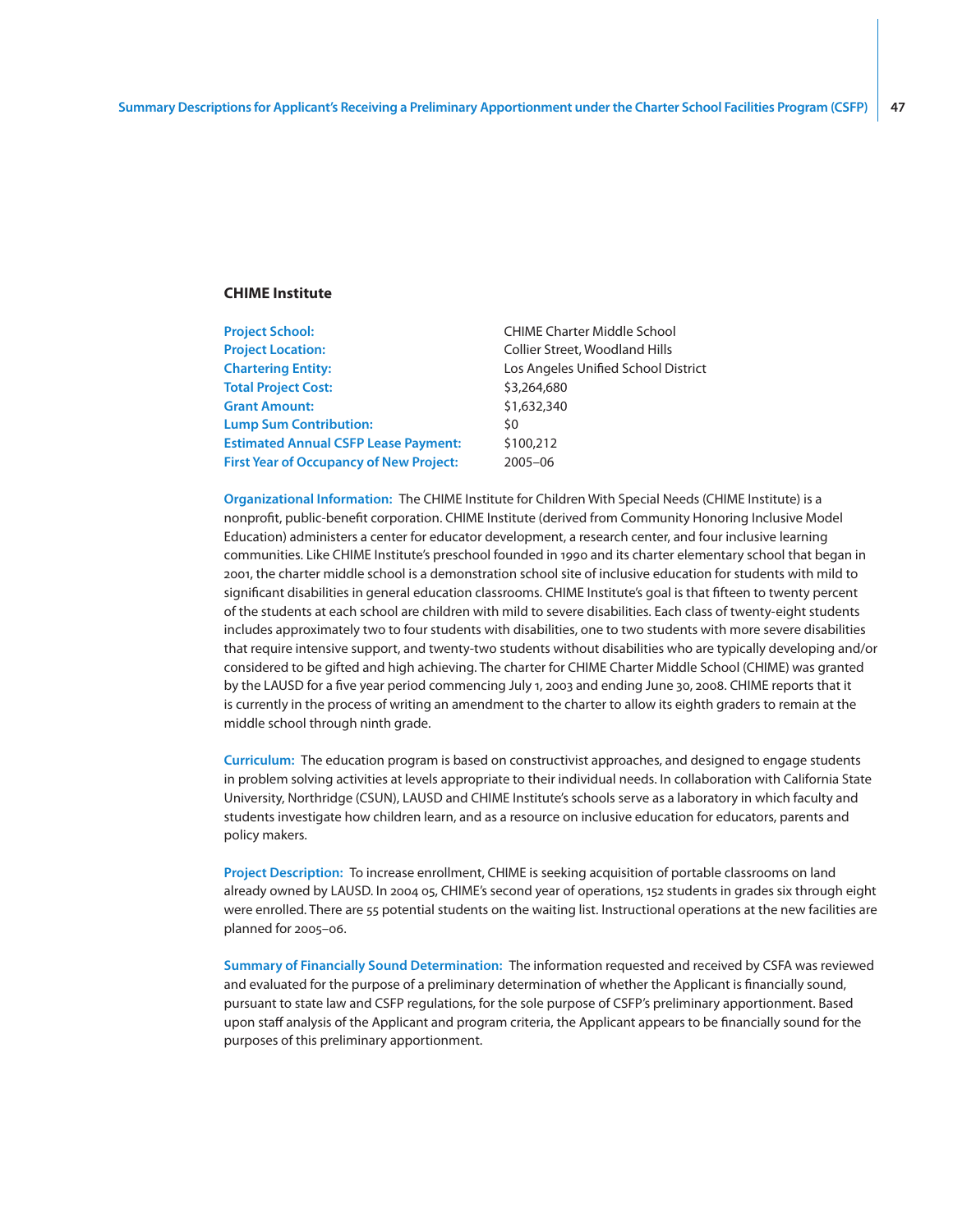#### **Crosswalk: Hesperia Experiential Learning Pathways**

| <b>Project School:</b>                         | Crosswalk: Hesperia Experiential Learning Pathways |
|------------------------------------------------|----------------------------------------------------|
| <b>Project Location:</b>                       | Hesperia                                           |
| <b>Chartering Entity:</b>                      | Hesperia Unified School District                   |
| <b>Total Project Cost:</b>                     | \$6,556,218                                        |
| <b>Grant Amount:</b>                           | \$3,278,109                                        |
| <b>Lump Sum Contribution:</b>                  | \$0                                                |
| <b>Estimated Annual CSFP Lease Payment:</b>    | \$201,248                                          |
| <b>First Year of Occupancy of New Project:</b> | 2006-07                                            |

**Organizational Information:** Crosswalk: Hesperia Experiential Learning Pathways Charter School (Crosswalk) is a nonprofit, public-benefit corporation. Crosswalk was organized for the purpose of educating students, especially those who may be economically, educationally and/or socially disadvantaged in grades seven through twelve. The school will educate students with essential life skills using individualized experiential academic, career and technical pathways. Crosswalk initially was granted a three-year charter by the Hesperia Unified School District in February 2001. The charter was renewed in 2004, and is set to expire on June 30, 2009. Crosswalk is in the process of applying for another charter, which will be a Montessori kindergarten through grade four program. The K-4 program will add 300 students and will be housed in an adjacent facility.

**Curriculum:** Crosswalk offers students structured opportunities to develop their sociocultural skills, specifically the use of a daily homeroom, a student council and the use of a school-wide behavior rubric. Teachers employ the use of questioning techniques, with an emphasis on multiple problem-solving activities, activity-based instruction, connections with students' own experiences and interests, field trips, interviews, projects, tutors (both peer and adult), flexible block scheduling and community service. Crosswalk's competitive advantages include small class size (16-20 students), individualized instruction in an extended day and Friday experiential activities for interest and career exploration.

**Project Description:** Crosswalk will be constructing a permanent facility for grades five through twelve by the start of the 2006-07 academic year. The school is projected to serve 340 students by 2008-09. The middle school grades (fifth through eighth) will compose the majority of students while the high school will only serve 80 100 students, and will primarily serve students with special needs or gifted students who need a flexible schedule. Ten prospective students are on Crosswalk's waiting list.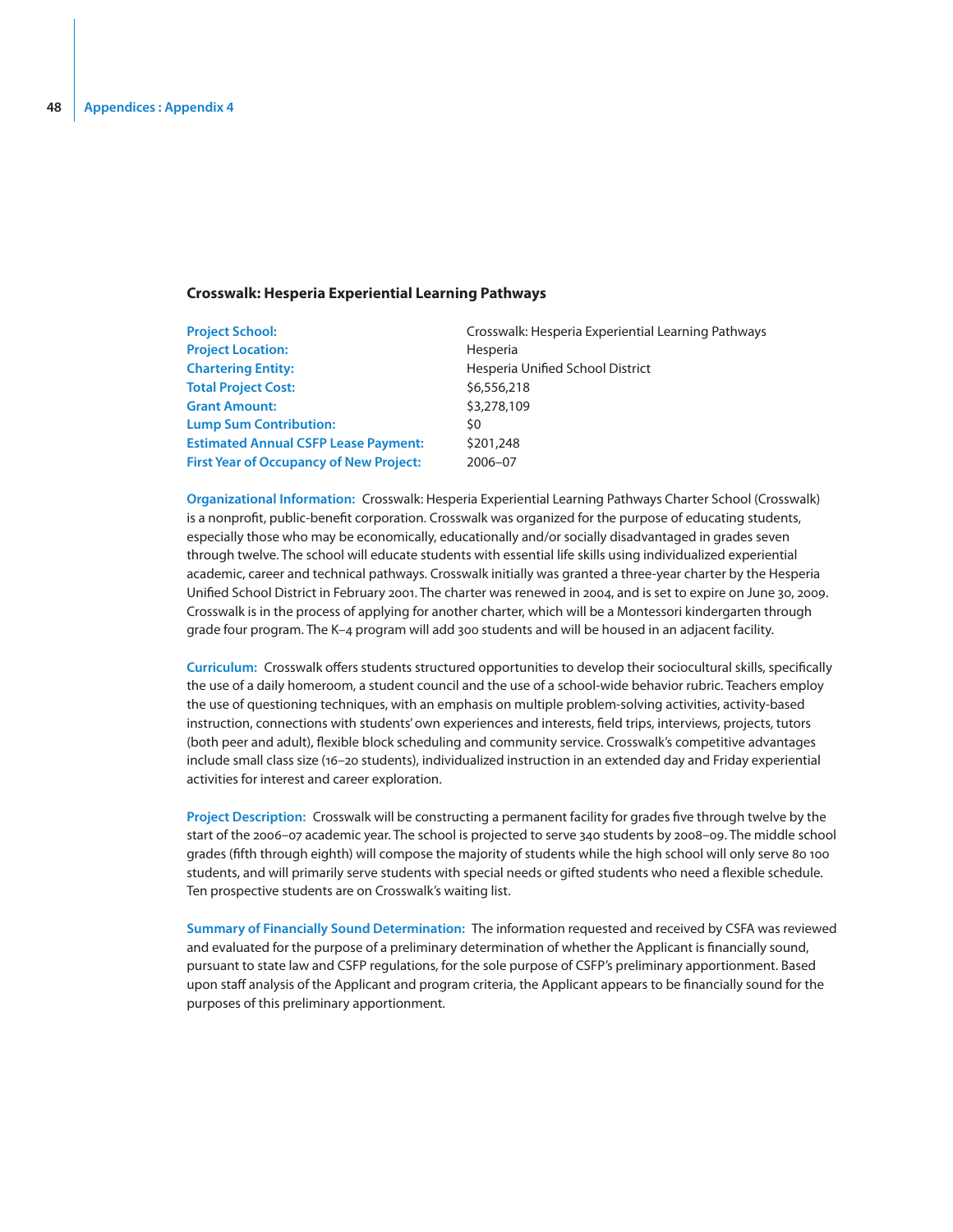### **Elk Grove Unified School District**

| <b>Project School:</b>                         | Elk Grove Charter School          |
|------------------------------------------------|-----------------------------------|
| <b>Project Location:</b>                       | Las Flores High School, Elk Grove |
| <b>Chartering Entity:</b>                      | Elk Grove Unified School District |
| <b>Total Project Cost:</b>                     | \$3,547,830                       |
| <b>Grant Amount:</b>                           | \$1,773,915                       |
| <b>Lump Sum Contribution:</b>                  | \$0                               |
| <b>Estimated Annual CSFP Lease Payment:</b>    | \$108,903                         |
| <b>First Year of Occupancy of New Project:</b> | 2006-07                           |
|                                                |                                   |

**Organizational Description:** Elk Grove Charter School (EGCS) was established by the Elk Grove Unified School District (EGUSD) in the Fall of 1999. The charter school was not incorporated as a separate nonprofit entity, but is a district-operated charter school, governed by the Elk Grove Board of Education, a body elected by voters within the school district. Originally created to utilize a home schooling/independent study/educational field trip format that involves parents as home teachers, direct instruction classes are now part of the curriculum for all grades. The school is governed by the Elk Grove Board of Education, a body elected by voters within the school district. The school's current charter expires in 2009.

**Curriculum:** The curriculum is focused on general education with specialization to individual student needs. The program is a combination of small classroom and independent study. Students attend school daily in small blocks (usually about half a day), in addition to independent study. Elementary students have been divided into small groups based on their grade. Grades seven and eight are team-taught and high school students attend either a morning or afternoon session as well as individual classes taken through the Regional Occupation Program, community college and/or community classroom for older students. All students receive district core curriculum using the same texts that have been adopted by the district. Each student is assigned a teacherconsultant who works with the student and family to prepare an individualized plan.

**Project Description:** EGCS plans to construct a school to house more than 250 students in grades three to twelve. The facility will be built on land currently owned by EGUSD on a 2.34 acre site adjacent to the existing Las Flores Continuation High School. There will be one building constructed with CSFP funds, with six to nine "teaching stations." ECGS expects to complete the project in time for the 2006 07 school year. Currently, the school, located in Sacramento County, is housed on two campuses—9075 Elk Grove Boulevard and the Elk Grove Teen Center, with a current enrollment of 290 students, well above the 200 projected.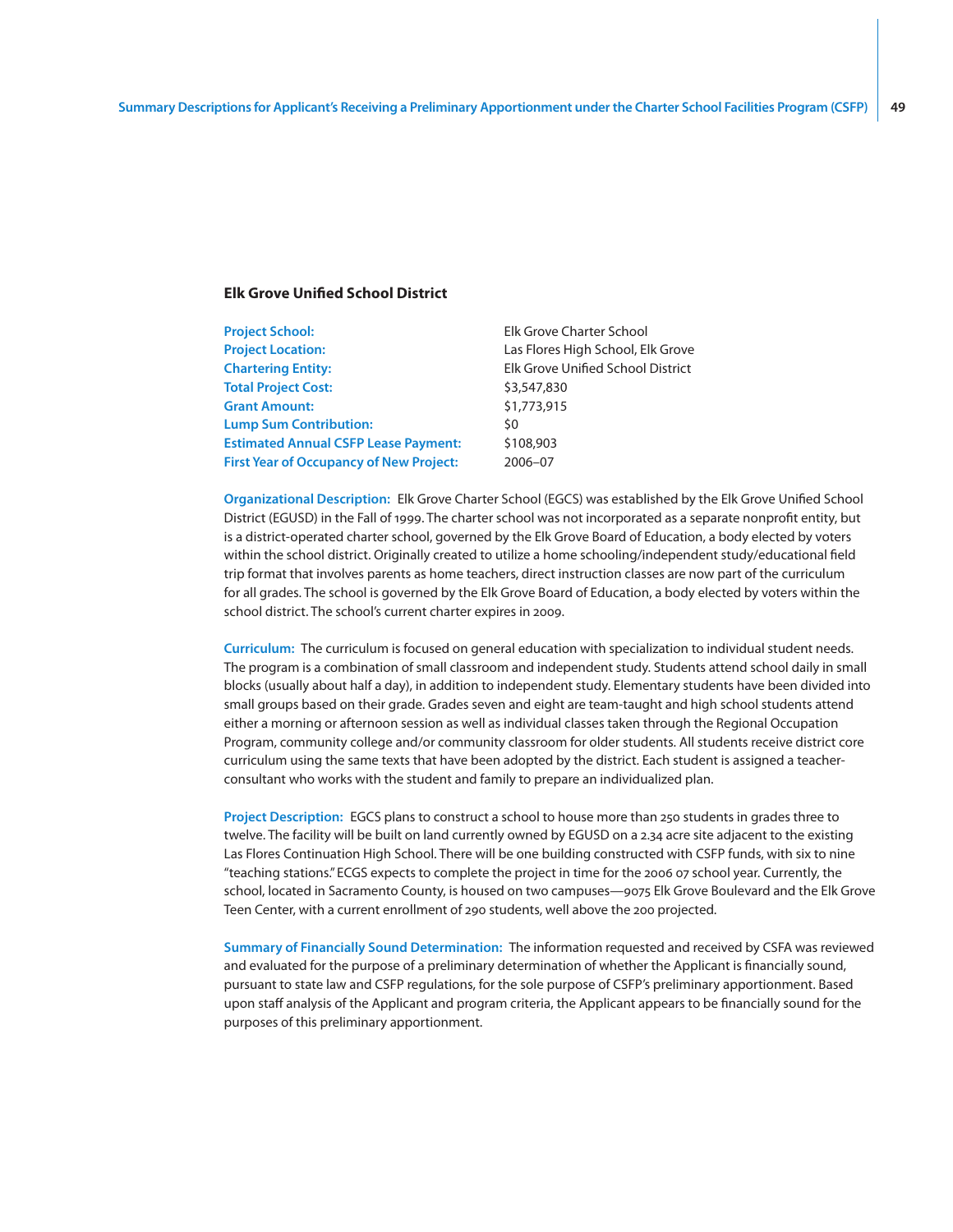#### **Environmental Charter High School**

| <b>Project School:</b>                         | Environmental Charter High School   |
|------------------------------------------------|-------------------------------------|
| <b>Project Location:</b>                       | Larch Avenue, Lawndale              |
| <b>Chartering Entity:</b>                      | Lawndale Elementary School District |
| <b>Total Project Cost:</b>                     | \$13,914,378                        |
| <b>Grant Amount:</b>                           | \$6,957,189                         |
| <b>Lump Sum Contribution:</b>                  | \$0                                 |
| <b>Estimated Annual CSFP Lease Payment:</b>    | \$427,113                           |
| <b>First Year of Occupancy of New Project:</b> | 2006-07                             |

**Organizational Information:** Environmental Charter High School (ECHS) was started by members in the Lawndale community who wanted additional high school choices for students. ECHS was incorporated as a nonprofit school in 2001, and commenced instruction that September with 100 freshmen. After middle school, students attend high schools in the Centinela Valley Union High School District or other charter schools in the area. The local charter schools are small schools that offer a large variation in their educational models. In 2004, the charter of ECHS was renewed for five years, until 2009. In addition, the Western Association of Schools and Colleges authorized ECHS with interim candidacy as an accredited high school.

**Curriculum:** ECHS provides a college preparatory curriculum that focuses on the local community and local environment. The core content of math, English, science and social sciences is complemented by electives using a project-based, experience approach. ECHS uses clusters of students (on average, 25) who share the same teachers and classes for a minimum of two years, which promotes stronger relationships. This arrangement enables teachers to work together as teams in solving classroom issues. The school has a smaller learning environment. A small athletic program has been added to increase and maintain enrollment.

Project Description: ECHS plans to build a new high school facility to house 440 students. The total square footage for the building will be approximately 33,500. The site will allow approximately 3,600 square feet of space for outside environmental learning areas. In addition, the building will incorporate an environmental building approach, using water conservation techniques, some recycled materials for building supplies, "daylighting" (using high ceilings and other means to bounce light deep into the facility), natural ventilation and renewable energy for some of the building's needs. ECHS expects to complete the project in time for the – school year. Therefore, its lease payment obligation would begin with that school year.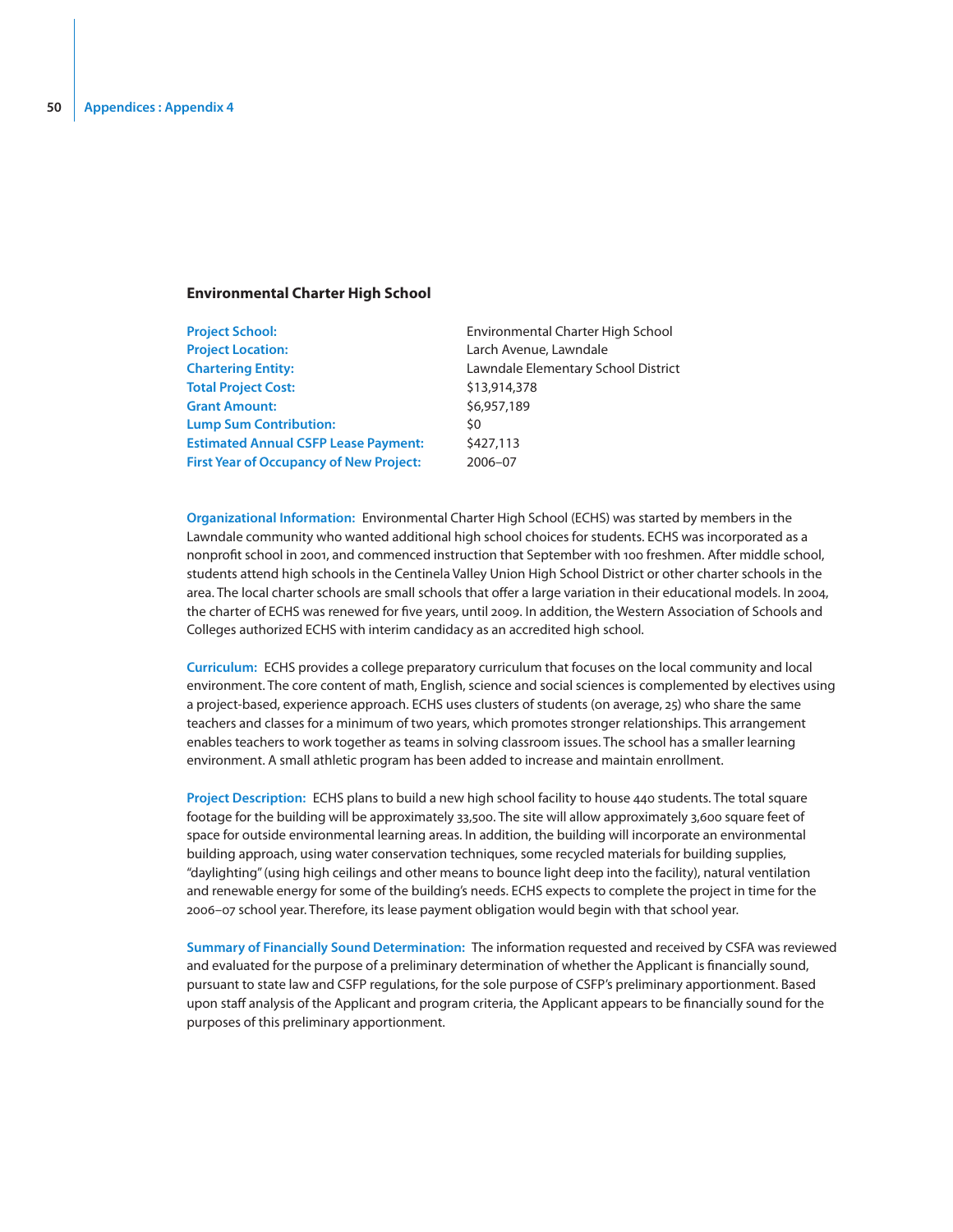#### **Envision Schools**

| <b>Project School:</b>                         | City Arts And Technology High           |
|------------------------------------------------|-----------------------------------------|
| <b>Project Location:</b>                       | Area South of Market and East of Castro |
| <b>Chartering Entity:</b>                      | San Francisco Unified School District   |
| <b>Total Project Cost:</b>                     | \$14,124,484                            |
| <b>Grant Amount:</b>                           | \$7,062,242                             |
| <b>Lump Sum Contribution:</b>                  | \$0                                     |
| <b>Estimated Annual CSFP Lease Payment:</b>    | \$433,562                               |
| <b>First Year of Occupancy of New Project:</b> | $2007 - 08$                             |

**Organizational Information:** Envision Schools is a nonprofit, public-benefit corporation. Organized to focus on student achievement and to share its practices with local school districts, Envision is dedicated to the transformation of public education. Founded in 2001, Envision is working to create a geographic cluster of six small, public charter high schools to serve the diverse student bodies in the Bay Area. In addition to City Arts & Technology High School (CAT) in San Francisco, Envision Schools also operates the Marin School of Arts and Technology, which opened in Novato in 2003. The charter for CAT was granted by the San Francisco Unified School District in September 2003 and will expire in August 2006.

**Curriculum:** Art is used to engage students to achieve academic excellence and self-expression. The school's hallmark is a personalized curriculum that integrates rigorous academics, art, and creativity with intellect, technology, and a sense of service to the community. Recruitment efforts seek students from diverse ethnic, socioeconomic, academic, cultural, and geographical backgrounds. CAT received 270 applications for the 110 available spots in 2004-05, their first year of instructional operations.

**Project Description:** Envision Schools is seeking a location south of Market Street and east of Castro Street in San Francisco for CAT's permanent school facility. CAT is currently housed in leased facilities on the campus of St. Emydius School, located just off Ocean Avenue between San Francisco City College and San Francisco State. CAT expects to complete the project in time for the 2007 08 school year, and intends to ultimately serve 440 students in grades nine through twelve.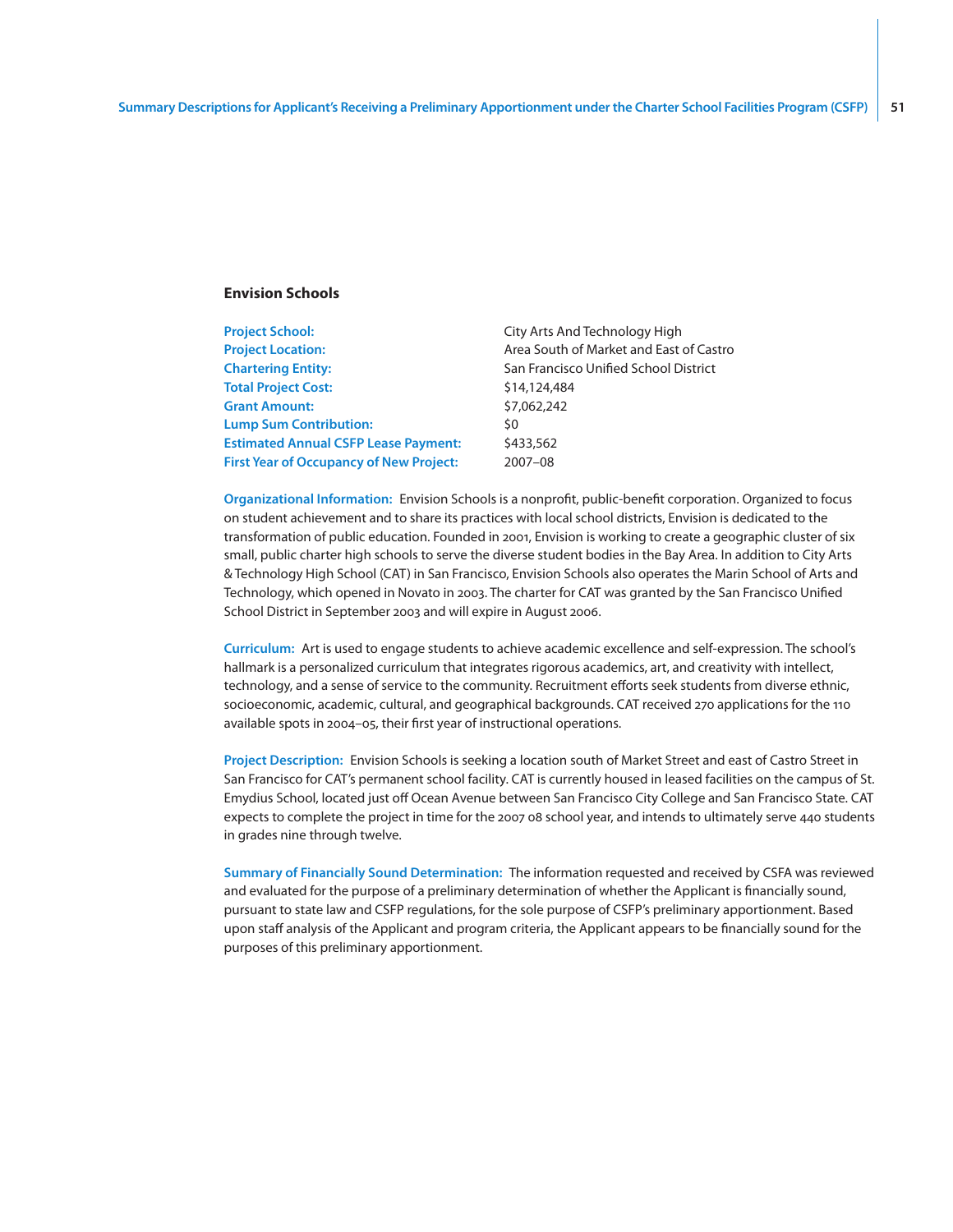#### **Jacoby Creek Charter District**

| <b>Project School:</b>                         | Jacoby Creek Charter District      |
|------------------------------------------------|------------------------------------|
| <b>Project Location:</b>                       | Old Arcata Road, Bayside           |
| <b>Chartering Entity:</b>                      | California Department of Education |
| <b>Total Project Cost:</b>                     | \$1,362,964                        |
| <b>Grant Amount:</b>                           | \$681,482                          |
| <b>Lump Sum Contribution:</b>                  | \$0                                |
| <b>Estimated Annual CSFP Lease Payment:</b>    | \$41,837                           |
| <b>First Year of Occupancy of New Project:</b> | 2006-07                            |
|                                                |                                    |

**Organizational Information:** Jacoby Creek Charter District (Jacoby Creek) is a site-based, tuition-free kindergarten through eighth grade school that converted from a regular public school to a charter school in . The charter school is located in the unincorporated village of Bayside and is adjacent to the city of Arcata located on California's northern coast, 300 miles north of San Francisco. This charter school is unique in that it is a single-school charter district, which was approved by the CDE in June 2002. Fifty percent of the students attending Jacoby Creek are from outside the district boundaries. CDE staff is currently reviewing Jacoby Creek's charter as its current charter is up for renewal in May 2005. CDE staff has conveyed that, based upon their due diligence to date, Jacoby Creek's charter renewal is likely to be recommended for approval by the State Superintendent of Public Instruction and the State Board of Education at the March board meetings.

**Curriculum:** Jacoby Creek's mission is to provide a structured, safe and supportive atmosphere, a high quality program of academic instruction that meets the needs of all students and equips them with the skills necessary for success in the homes, workplaces, and communities of today and tomorrow. Jacoby Creek also strives to develop the qualities of good character, self-discipline, and responsible citizenship in its students. Jacoby Creek encourages students to pursue excellence and embrace new challenges without fear of failure. Finally, Jacoby Creek nurtures and encourages each student's respect of self and the needs and rights of others.

**Project Description:** Jacoby Creek intends to build a new facility with six new classrooms (and two new bathrooms) with program funding. The new facility will allow Jacoby Creek's junior high students to move out of substandard portables and into a new permanent facility. The district is currently working with the David Pierce Architect Firm to develop a conceptual design of the proposed new classrooms. In its third year of operations  $(2004-05)$ , student enrollment is 416.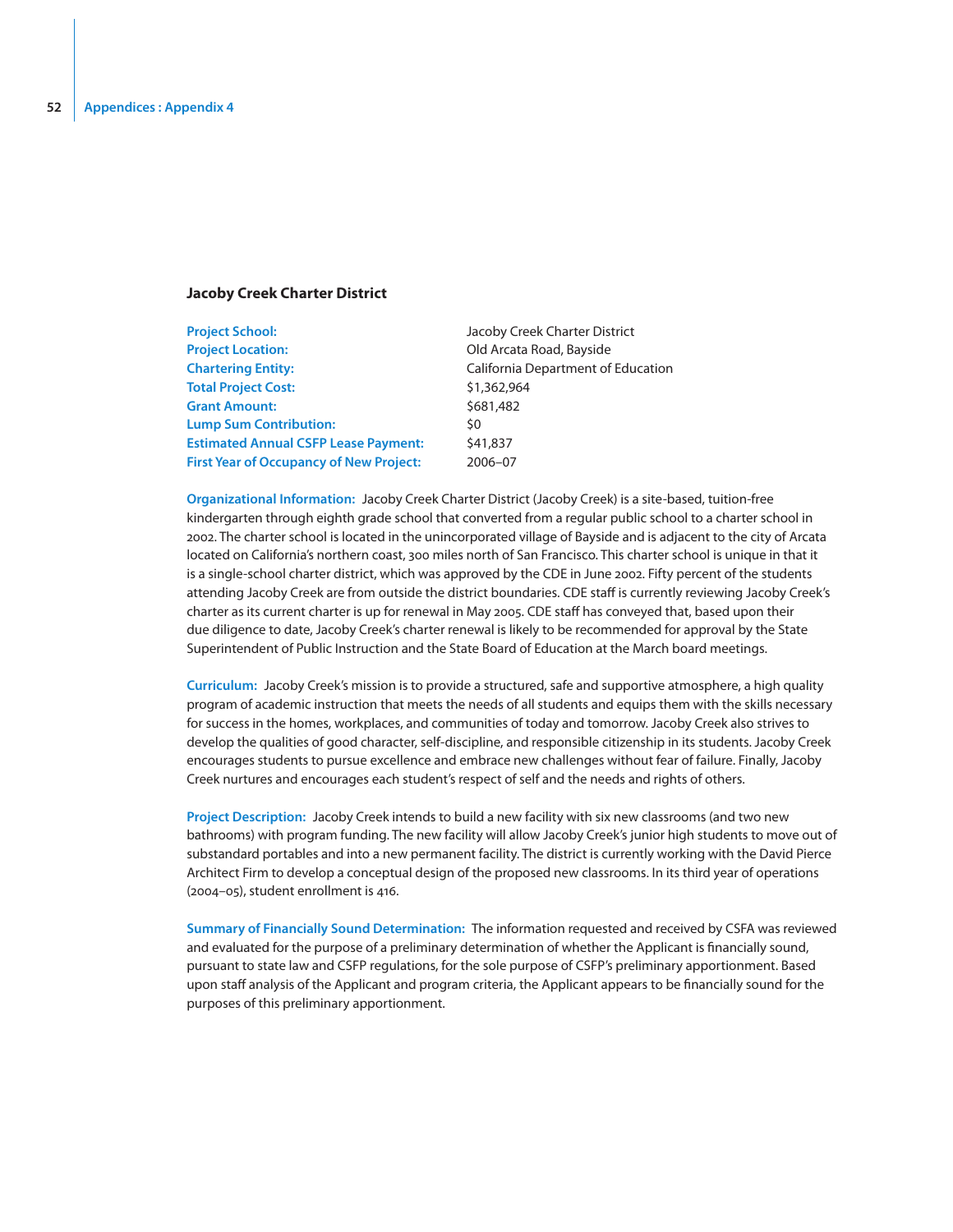#### **KIPP Academy Fresno**

| <b>Project School:</b>                         | <b>KIPP Academy Fresno</b>            |
|------------------------------------------------|---------------------------------------|
| <b>Project Location:</b>                       | East Church Street, Fresno            |
| <b>Chartering Entity:</b>                      | <b>Fresno Unified School District</b> |
| <b>Total Project Cost:</b>                     | \$4,156,628                           |
| <b>Grant Amount:</b>                           | \$2,078,314                           |
| <b>Lump Sum Contribution:</b>                  | \$0                                   |
| <b>Estimated Annual CSFP Lease Payment:</b>    | \$127,591                             |
| <b>First Year of Occupancy of New Project:</b> | 2006-07                               |
|                                                |                                       |

**Organizational Information:** KIPP Academy Fresno's (KAF's) founding partnership is with the KIPP Foundation and its state affiliate, KIPP California, which holds the charter for this school. Designed for middle school students, KIPP, which stands for Knowledge is Power Program, is based around a core set of operating principles, known as the Five Pillars: 1) high expectations; 2) choice and commitment; 3) more time; 4) power to lead; and ) focus on results. The key components of the school's program are summed up in KIPP's motto, "There are no shortcuts"—words that apply to administration, faculty, students, and parents alike.

**Curriculum:** Following the national KIPP model, students spend more "time on task" devoting nine hours every weekday, plus alternate Saturdays throughout the extended school year. Summer school is three weeks in class. The school correlates its curriculum objectives to state standards and works to ensure that all students master all areas of the contents standards. KAF will complete its first year of teaching in June 2005; there are currently 60 students enrolled in the fifth grade. The waiting list is small, with only five students at this time.

Project Description: KAF is planning to build a middle school in Fresno on a 1.75 acre lot and construct a prefabricated modular school building with 22,000 square feet and 12 classrooms. The facility also will include science and computer labs and a library. According to KAF, the southwest area of Fresno Unified School district does not have a comprehensive public middle school (although a selective magnet school exists). The school district is bussing 750 students to other area middle schools. In conjunction with this application, KAF has received a commitment from the KIPP Foundation to guarantee up to \$50,000 in annual lease payments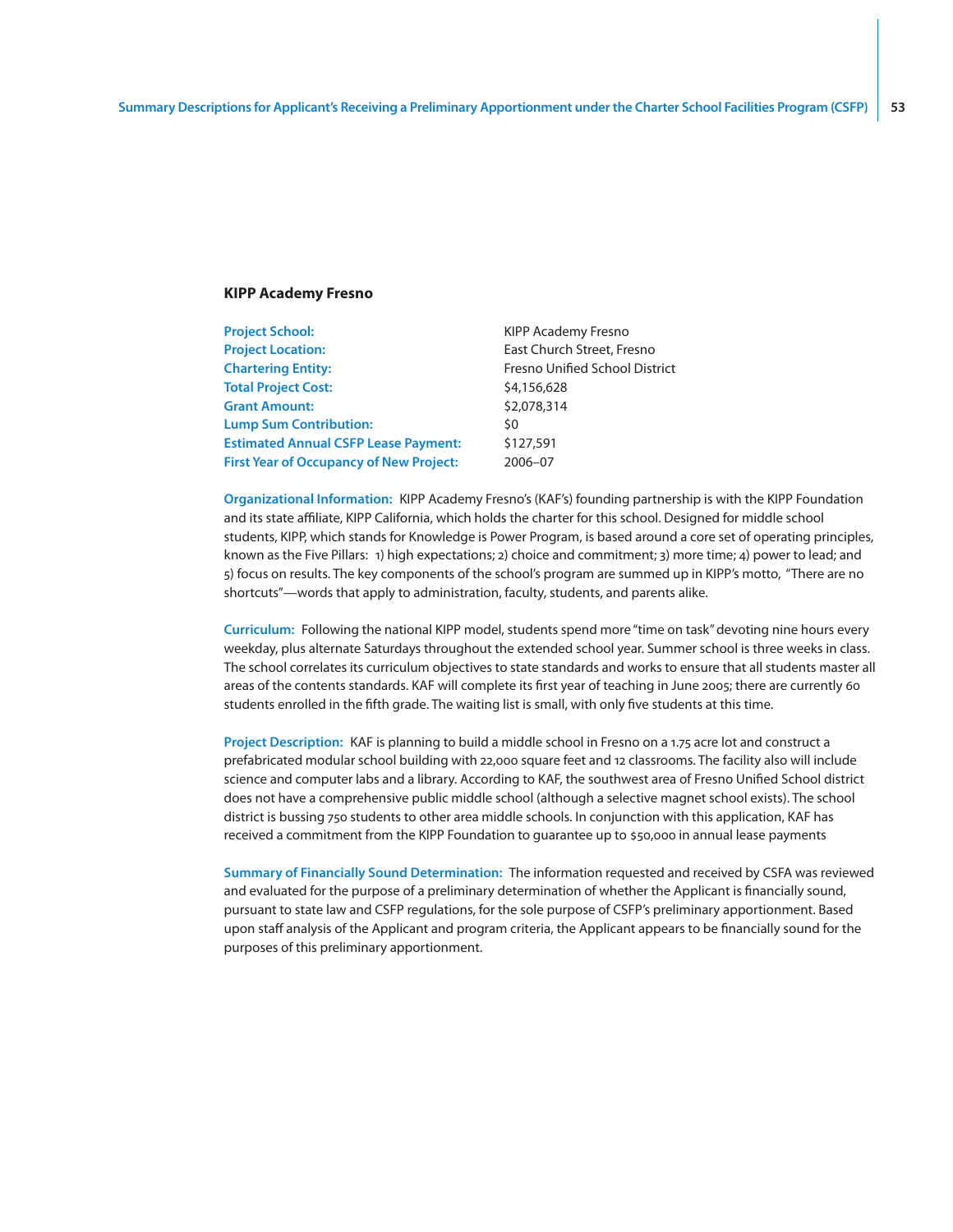#### **Los Angeles Leadership Academy**

| Los Angeles Leadership Academy      |
|-------------------------------------|
| Near the USC Campus                 |
| Los Angeles Unified School District |
| \$18,166,664                        |
| \$9,083,332                         |
| \$0                                 |
| \$557,640                           |
| 2010                                |
|                                     |

**Organizational Information:** Los Angeles Leadership Academy (Leadership Academy), a nonprofit publicbenefit corporation, is a charter school with the mission of creating college-bound, public sector leaders from low-income communities in Los Angeles. To achieve a multiethnic student population, Leadership Academy focuses recruitment on the neighborhood immediately surrounding the facility and on a neighborhood three to five miles south of the school. In addition, Leadership Academy takes steps to ensure that its recruitment efforts reach students who may slip through the cracks by widely distributing brochures and taking referrals from local homeless shelters and the foster-care system. Leadership Academy had a waiting list of 387 potential students. The charter was granted in March 2002 (expires in March 2007).

**Curriculum:** Leadership Academy's curriculum is built around the theme of social justice with an integrated program of leadership development and academic study. The middle school program focuses on three core subjects—math/science, reading and writing workshop, and social studies/community action. The high school program organizes students' work into content-oriented courses and project centers that develop specific sets of applied skills. An important civic development outcome will be that students understand principles of justice, independence and social equality. To understand these principles, students must encounter them in varied ways through integration of the curriculum, materials, and instructional activities.

**Project Description:** Leadership Academy is seeking a permanent site near the campus of the University of Southern California (as the school is in partnership with USC's Rossier School of Education) to accommodate the school's projected enrollment growth. The school commenced instructional operations in 2002-03 and currently serves 262 students in grades six through nine, with a waiting list of 387 potential students. The school is projected to serve 455 students in grades six through twelve by 2008-09. Total enrollment is expected to grow to 910 students in 2009-10. The new facility is expected to be complete for 2009-10.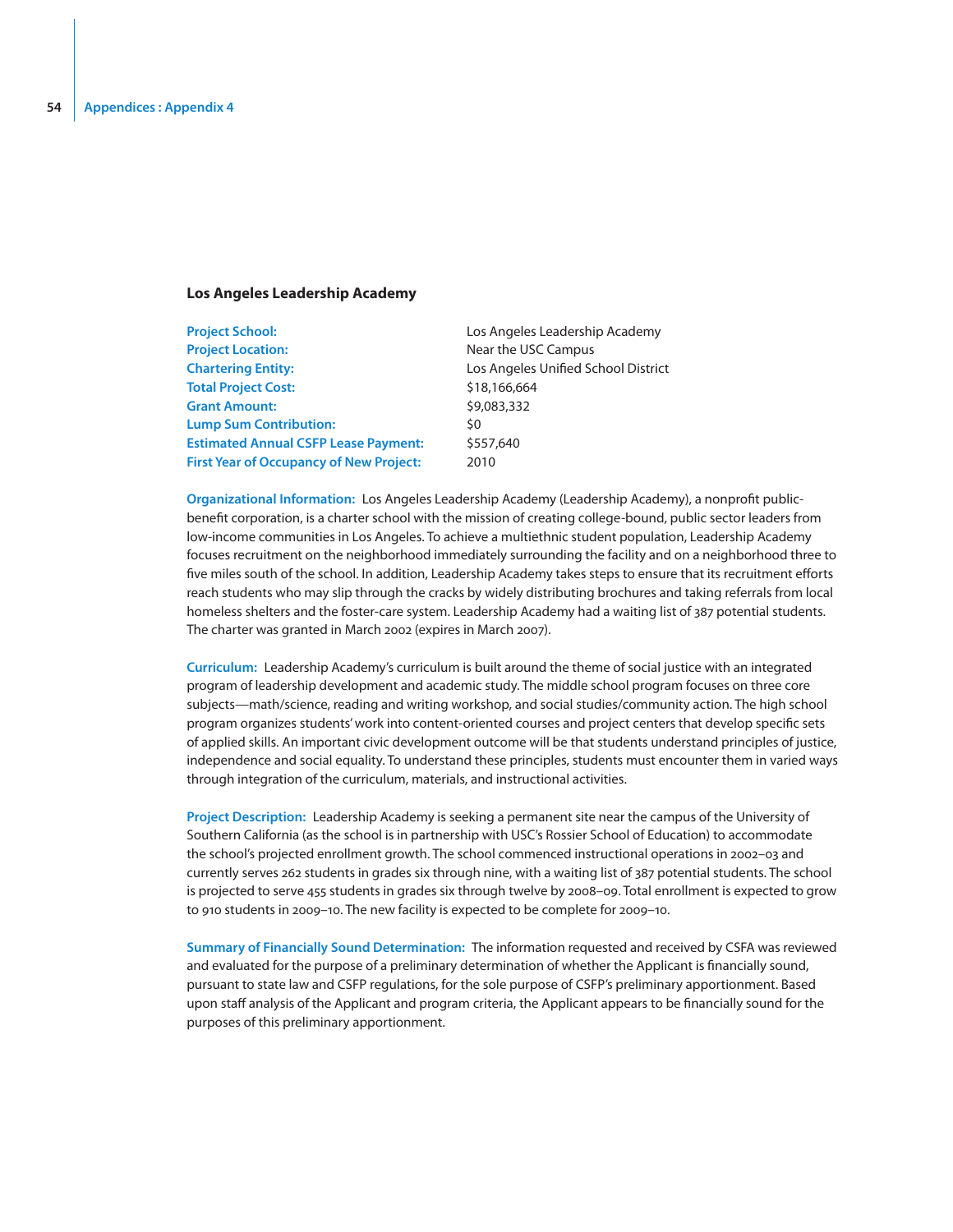#### **Maria Montessori Charter Academy**

| <b>Project School:</b>                         | Maria Montessori Charter Academy       |
|------------------------------------------------|----------------------------------------|
| <b>Project Location:</b>                       | Rocklin                                |
| <b>Chartering Entity:</b>                      | Twin Ridges Elementary School District |
| <b>Total Project Cost:</b>                     | \$5,560,948                            |
| <b>Grant Amount:</b>                           | \$2,780,474                            |
| <b>Lump Sum Contribution:</b>                  | \$0                                    |
| <b>Estimated Annual CSFP Lease Payment:</b>    | \$170,698                              |
| <b>First Year of Occupancy of New Project:</b> | 2006-07                                |
|                                                |                                        |

**Organizational Information:** Maria Montessori Charter Academy (MMCA) is considered a district-operated charter school; it is not independently incorporated. The sponsoring school district, Twin Ridges Elementary School District, has set up a nonprofit organization as part of its oversight of all of its schools and the MMCA governing board has established a nonprofit with a mission to promote educational innovation within the public school system. MMCA received its original charter in February 2000 and opened in the Fall of 2000 (expires in November 2007). There are only two other charter schools based in Placer County (one of which MMCA has a working partnership with) and no other site-based Montessori programs in the county.

**Curriculum:** MMCA integrates Montessori methodologies within the framework of state standards. The school curriculum emphasizes individualized work plans, small ability-based groups for language arts and math, multiage classrooms, low student-teacher ratios, manipulative-based learning materials and an overall emphasis on developing the "whole child".

**Project Description:** MMCA is planning to build a facility in Rocklin to accommodate kindergarten through grade eight. At full capacity, the school will serve 270 students, primarily in the elementary grades. The new facility will be based on the same floor plan as the Rocklin Unified School District (Rocklin USD) and the charter school plans to use the same architect firm as Rocklin USD uses for its construction projects. MMCA expects to complete the project in time for the 2006-07 school year.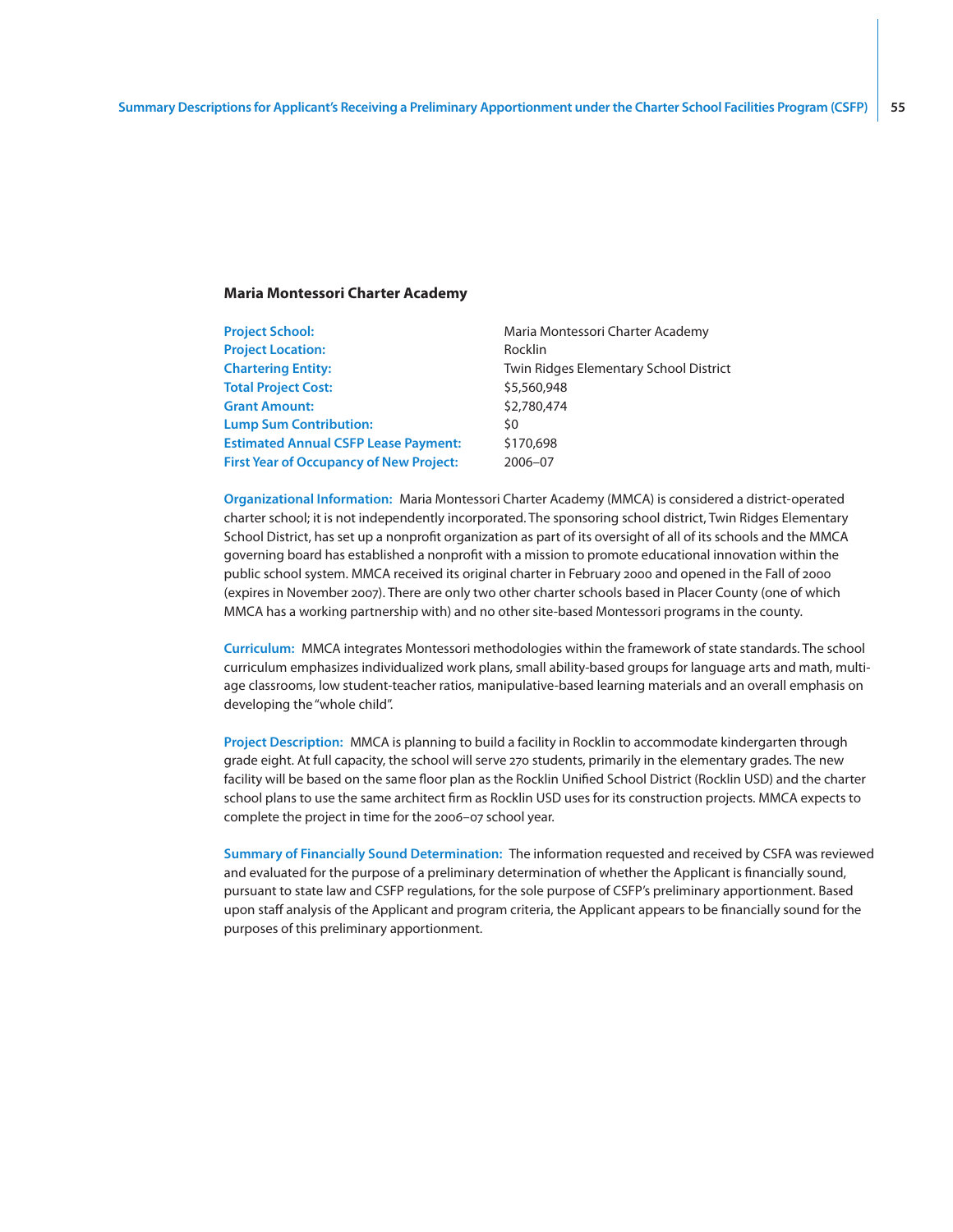#### **Oakland School for the Arts**

| <b>Project School:</b>                         | Oakland School for the Arts                               |
|------------------------------------------------|-----------------------------------------------------------|
| <b>Project Location:</b>                       | Downtown Oakland                                          |
| <b>Chartering Entity:</b>                      | Oakland Unified School District                           |
| <b>Total Project Cost:</b>                     | \$9,967,844                                               |
| <b>Grant Amount:</b>                           | \$4,983,922                                               |
| <b>Lump Sum Contribution:</b>                  | \$4,983,922                                               |
| <b>Source of Contribution:</b>                 | City of Oakland Community and Economic Development Agency |
| <b>Estimated Annual CSFP Lease Payment:</b>    | N/A                                                       |
| <b>First Year of Occupancy of New Project:</b> | $2007 - 08$                                               |
|                                                |                                                           |

**Organizational Information:** Oakland School for the Arts (OSA) is a new charter high school spearheaded by Jerry Brown, former Governor of California and current mayor of the City of Oakland. OSA received its initial charter from the Oakland Unified School District (OUSD) in May 2000, and received federal tax-exemption status in October 2001. The school's charter was renewed by OUSD in December 2004 for a further five-year period.

**Curriculum:** OSA cites its unique status as an arts high school, its central location, its arts education staff, and support from local government as sources of competitive advantage over area schools. Instruction commenced in September 2002 with 100 students at the Alice Arts Center, a temporary facility located in downtown Oakland. Due to space constraints at the Alice Arts Center, OSA moved to a larger temporary site near the Fox Theatre location in 2004 05. A permanent facility is proposed for development at the historic Fox Theatre. The charter school has expanded and approximately 300 students are enrolled in 2004-05. OSA expects to increase enrollment to 500 students by 2007 08, the first year of project occupancy.

**Project Description:** The project will provide OSA with a state-of-the-art facility for arts education and help to address overcrowding issues currently facing OUSD. If allowed by special legislation, OSA intends to purchase and renovate the Fox Theatre property located at 1815 Telegraph Avenue in downtown Oakland. Should the legislation not pass, OSA indicated the project will be constructed at an approvable location. This project is the result of collaboration between OSA, the City of Oakland, OUSD, and the Paramount Theatre. OSA will purchase and occupy the property, a three-floor structure with an auditorium on the first floor.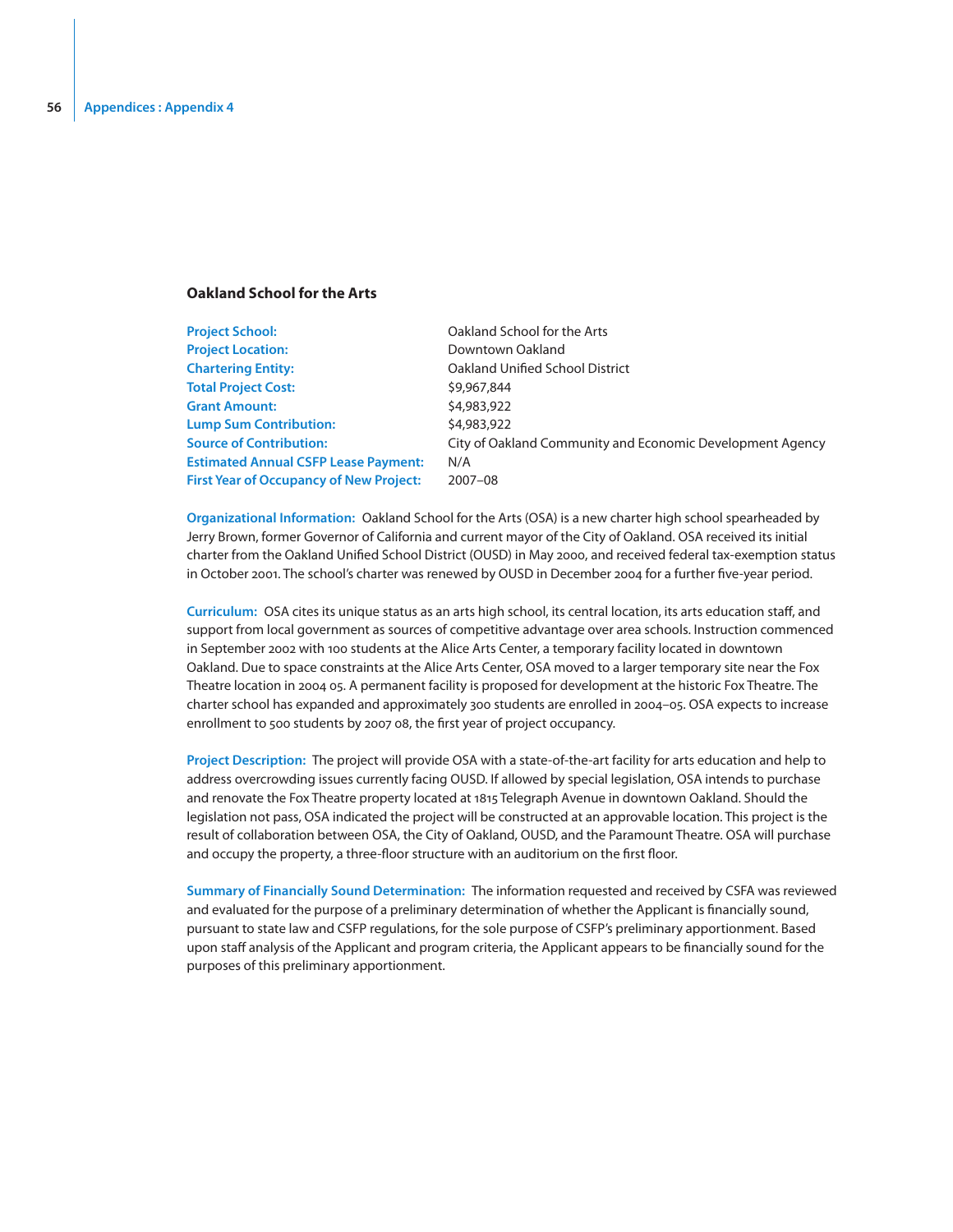#### **Port of Los Angeles High School**

| <b>Project School:</b>                         | Port of Los Angeles High School     |
|------------------------------------------------|-------------------------------------|
| <b>Project Location:</b>                       | San Pedro                           |
| <b>Chartering Entity:</b>                      | Los Angeles Unified School District |
| <b>Total Project Cost:</b>                     | \$16,335,234                        |
| <b>Grant Amount:</b>                           | \$8,167,617                         |
| <b>Lump Sum Contribution:</b>                  | \$0                                 |
| <b>Estimated Annual CSFP Lease Payment:</b>    | \$501,423                           |
| <b>First Year of Occupancy of New Project:</b> | $2005 - 06$                         |
|                                                |                                     |

**Organizational Information:** The Port of Los Angeles High School (POLAHS), formerly known as the Harbor International Business Academy, is a nonprofit, public benefit corporation formed in March 2001. The charter was awarded by the LAUSD in February 2003 (expires in June 2008) with instruction anticipated to commence in September 2005.

**Curriculum:** POLAHS will provide a college preparatory core academic curriculum with optional specialization in business, maritime education, labor, international trade, transportation, commerce and foreign language. According to the applicant, the charter school will have a competitive advantage over other local district high schools and private/parochial schools in the area because of its unique program design and premiere maritime location. The close proximity to the port and waterfront allows the integration of the curriculum with the surrounding environment.

**Project Description:** POLAHS intends to purchase and renovate property with an existing structure at the Port of Los Angeles located in San Pedro. The 3.85 acre site includes a two-story 70,000 sq. ft. building, which will ultimately house thirty-six classrooms, four large multimedia classrooms, a multipurpose room with a kitchen, four large physical education spaces, library, multimedia center, learning laboratories, offices, and four teacher work/conference rooms. Government institutions and a common outdoor eating area and public plaza also will occupy the site. It is anticipated that POLAHS will help alleviate the severe overcrowding of Los Angeles Unified School District schools with an enrollment of 250 ninth graders the first year, and a new class of 250 students added each of the next three years, reaching total enrollment of 1,000 students.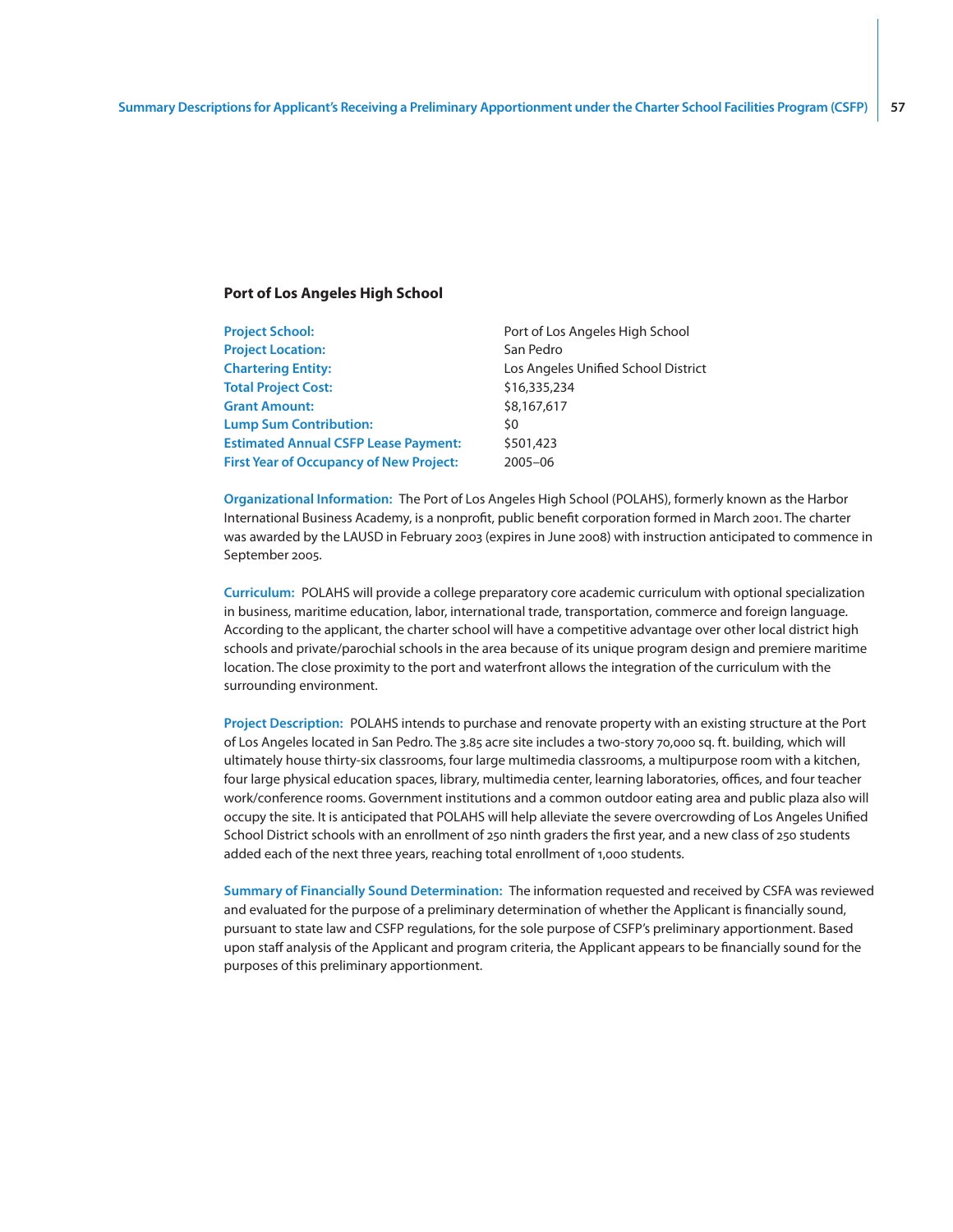#### **Temecula Preparatory School**

| <b>Project School:</b>                         | Temecula Preparatory School             |
|------------------------------------------------|-----------------------------------------|
| <b>Project Location:</b>                       | French Valley Permanent Charter Site    |
| <b>Chartering Entity:</b>                      | Temecula Valley Unified School District |
| <b>Total Project Cost:</b>                     | \$4,669,180                             |
| <b>Grant Amount:</b>                           | \$2,334,590                             |
| <b>Lump Sum Contribution:</b>                  | \$2,334,590                             |
| <b>Source of Contribution:</b>                 | Temecula Valley Unified School District |
| <b>Estimated Annual CSFP Lease Payment:</b>    | N/A                                     |
| <b>First Year of Occupancy of New Project:</b> | 2005-06                                 |

**Organizational Information:** Temecula Preparatory School (TPS) is a nonprofit corporation that has operated a site-based charter school since September 2000. TPS was created to provide educational options and choices to the communities of Temecula Valley and Winchester. According to TPS, it has an advantage because of its smaller campus where students receive more individual attention. Also, many parents prefer keeping their children at one campus for kindergarten through grade 12. The current charter was approved on December 7, 2002 (expires December 7, 2007).

**Curriculum:** TPS endeavors to educate children to become successful, knowledgeable, productive and independent members of a free society, stressing solid preparation in the fundamental academic skills of phonics, reading, writing and computation. The curriculum is modeled after courses from Hillsdale Academy, which is nationally recognized and has a rich historical tradition in classical education. TPS currently serves approximately 416 students, primarily from Temecula, Murrieta and the surrounding areas. Nearly fifty different languages are spoken in the homes of TPS' students, with Spanish being the dominant language.

**Project Description:** TPS is constructing a new school facility on the corner of Washington and Thompson in the city of Winchester in Riverside County. The site has been purchased and TPS, along with Temecula Valley Charter School and a traditional public high school, will be built on the site. The three schools will occupy portables at the new site, while permanent facilities are constructed. TPS has projected additional enrollment, especially for grades nine to twelve, to reach total enrollment of 550 students by 2008-09. The preliminary site plan for the project provides classroom space for 780 students. Currently, the school reports enrollment of 416 students, with 94 prospective students on the waiting list.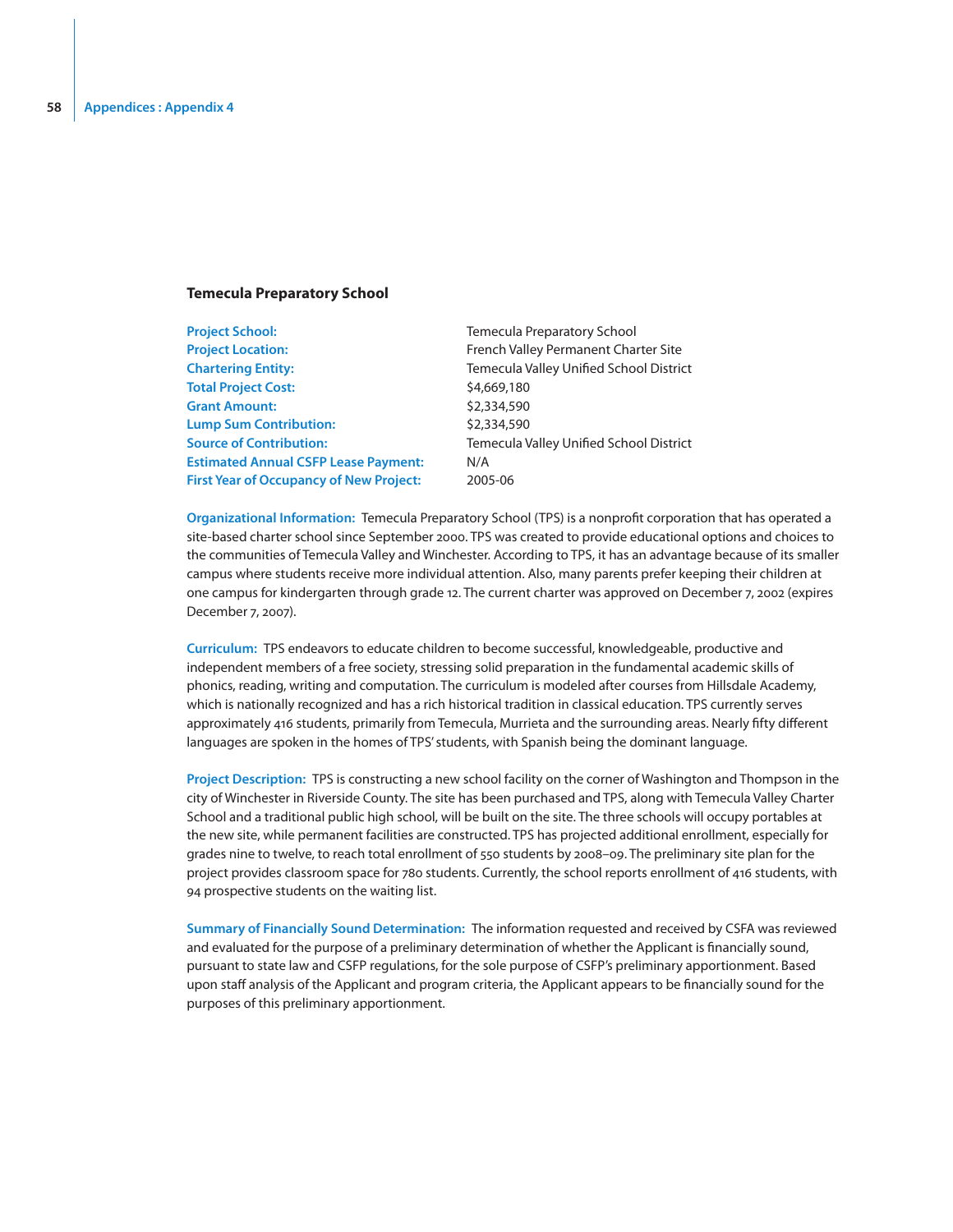### **Temecula Valley Charter School**

| <b>Project School:</b>                         | Temecula Valley Charter School          |
|------------------------------------------------|-----------------------------------------|
| <b>Project Location:</b>                       | French Valley Permanent Charter Site    |
| <b>Chartering Entity:</b>                      | Temecula Valley Unified School District |
| <b>Total Project Cost:</b>                     | \$4,057,738                             |
| <b>Grant Amount:</b>                           | \$2,028,869                             |
| <b>Lump Sum Contribution:</b>                  | \$2,028,869                             |
| <b>Source of Contribution:</b>                 | Temecula Valley Unified School District |
| <b>Estimated Annual CSFP Lease Payment:</b>    | N/A                                     |
| <b>First Year of Occupancy of New Project:</b> | 2005-06                                 |
|                                                |                                         |

**Organizational Information: Temecula Valley Charter School (TVCS) was originally opened in 1994, and** until 2001, the charter school was part of the school district. TVCS applied for its nonprofit status in mid 2004, though independent financial audits have been done since 2001-02. There is one other charter school in the neighborhood, Temecula Preparatory School. TVCS reports that the two charter schools coexist quite well, partly due to the growing student population in the area and due to the differences between the schools. The preparatory school, TVCS reports, is a more back-to-basics school, while TVCS attracts parents who want a more parent-involved and group approach to education. In 2004, the charter school was awarded renewal of its charter for five years, through 2009.

**Curriculum:** The school serves students from kindergarten (full day) through eighth grade and aims to work with families who have a strong desire to participate in their children's education. While keeping to the district's curriculum, the school uses a multi-grade approach for some learning activities. Parent involvement is encouraged and promoted; in fact, the school includes a "Friday Rotation Program" with elective classes taught by parents and other experts (under the supervision of a credentialed teacher) with hands-on experiences in science, drama, and other opportunities. The school's curriculum also focuses on the use of technology as it is used in the 21st Century. Student assessments include writing samples, portfolios and video recordings.

**Project Description:** TVCS plans to build a kindergarten through eighth grade facility on district owned land, at the corner of Washington and Thompson in the city of Winchester in Riverside County. The site is called the "French Valley Permanent Charter Site." which will eventually be the home to two charter schools (TVCS and Temecula Preparatory School) and a traditional public high school. The new TVCS school building will allow for a total enrollment of 285 students, with 12 classrooms. While the permanent facility is being constructed, the charter school will occupy portables at the site. Current enrollment for 2004-05 is 225 students.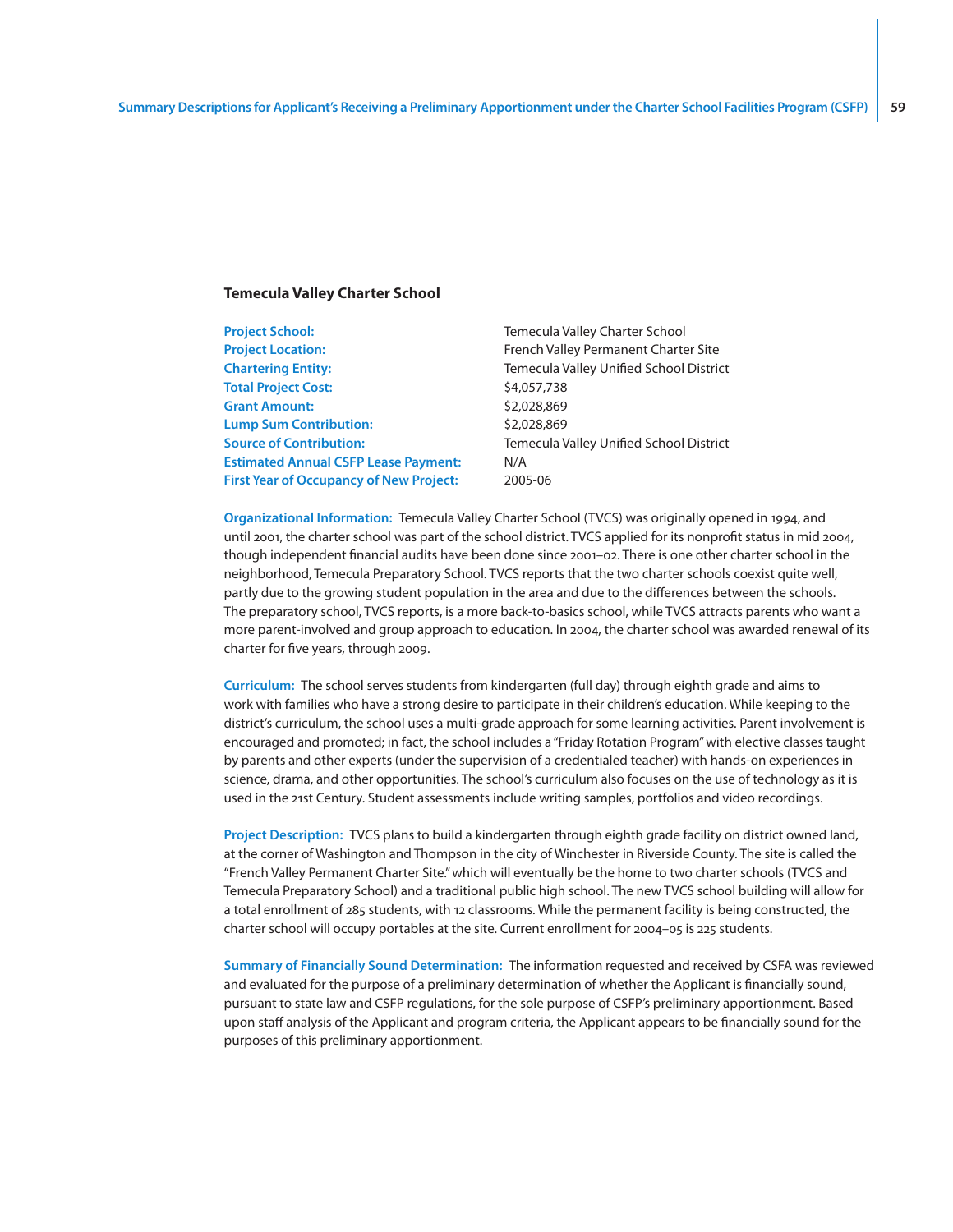### **Today's Fresh Start Charter School**

| <b>Project School:</b>                         | Today's Fresh Start Charter School     |
|------------------------------------------------|----------------------------------------|
| <b>Project Location:</b>                       | Compton                                |
| <b>Chartering Entity:</b>                      | Los Angeles County Office of Education |
| <b>Total Project Cost:</b>                     | \$12,605,650                           |
| <b>Grant Amount:</b>                           | \$6,302,825                            |
| <b>Lump Sum Contribution:</b>                  | S0                                     |
| <b>Estimated Annual CSFP Lease Payment:</b>    | \$386,940                              |
| <b>First Year of Occupancy of New Project:</b> | 2006-07                                |

**Organizational Information:** Today's Fresh Start Charter School (Today's Fresh Start) is a nonprofit, public benefit corporation that currently operates a site-based charter school in Los Angeles County. The school received its charter from the Los Angeles County Office of Education in September 2003, and the charter expires in September 2005.

**Curriculum:** Today's Fresh Start addresses the unique educational needs of an increasing at risk schoolaged population. Students have a rigorous, hands-on, comprehensive and performance-based learning environment. This curriculum, reinforced with enriched studies and visual and performing arts, forms a bridge for disadvantaged students to achieve academic excellence. The charter school notes that many children in the geographic area are educationally disadvantaged and are attending under performing schools, causing them to be at risk of failing and not succeeding in the skills of lifelong learning. Today's Fresh Start provides an educational alternative, with qualified teachers and a diverse learning environment.

**Project Description:** Today's Fresh Start, currently located on South Crenshaw Boulevard in Los Angeles, is planning to open an additional site next fall in Compton. The Compton project will serve approximately 350 students in kindergarten through sixth grade. The South Crenshaw campus, which currently has 407 students enrolled in kindergarten through fourth grade, will increase to fifth grade next year, and projects a total enrollment of 507 students.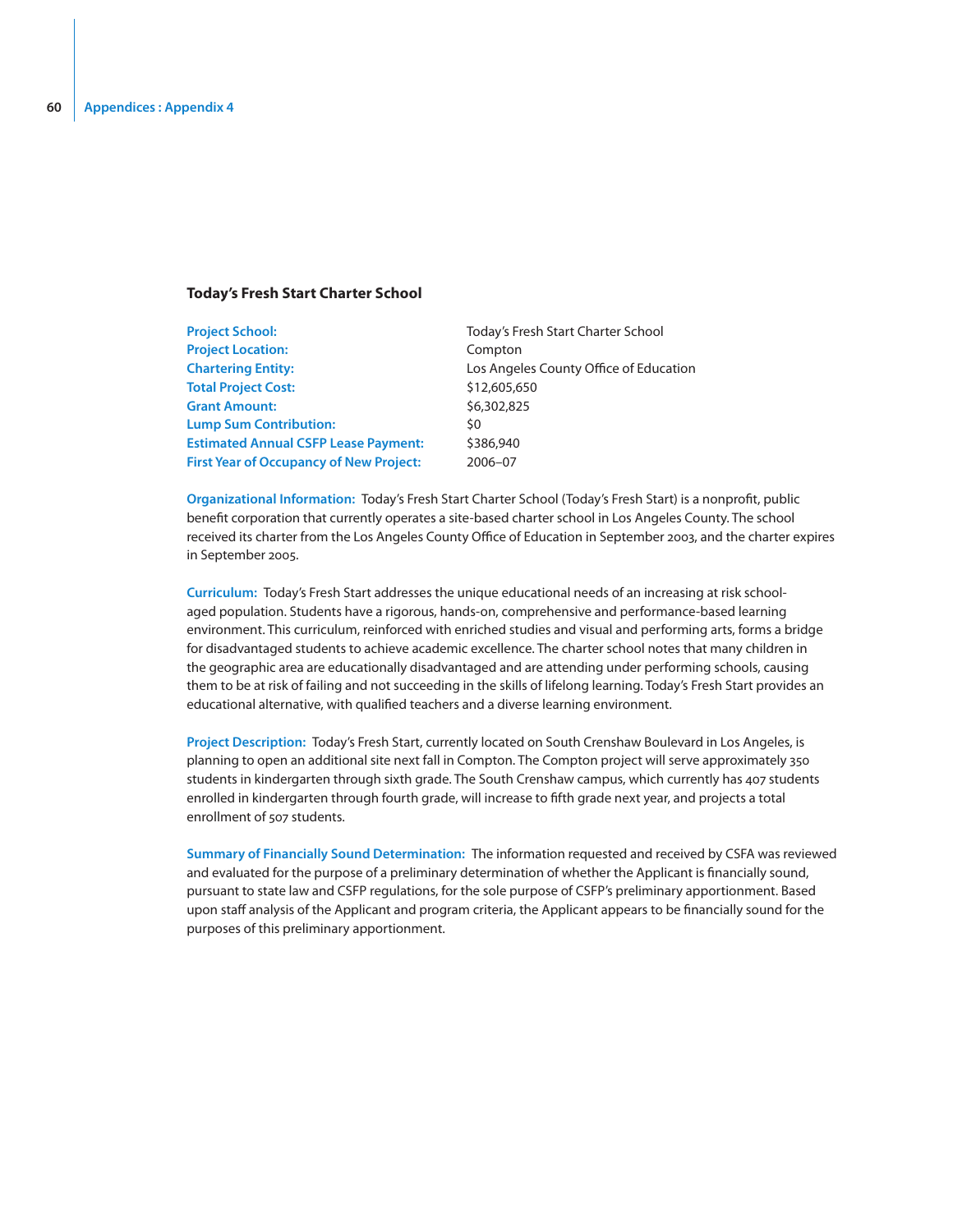#### **University High School**

| <b>Project School:</b>                         | University High School                   |
|------------------------------------------------|------------------------------------------|
| <b>Project Location:</b>                       | Campus of Fresno State University        |
| <b>Chartering Entity:</b>                      | Sierra Unified School District           |
| <b>Total Project Cost:</b>                     | \$11,603,850                             |
| <b>Grant Amount:</b>                           | \$5,801,925                              |
| <b>Lump Sum Contribution:</b>                  | \$700,000                                |
| <b>Source of Contribution:</b>                 | Proceeds From Sale of Current Facilities |
| <b>Estimated Annual CSFP Lease Payment:</b>    | \$313,215                                |
| <b>First Year of Occupancy of New Project:</b> | 2006-07                                  |
|                                                |                                          |

**Organizational Information:** University High School (University) is a nonprofit, public-benefit corporation. The high school, located on the Fresno State University campus and within the boundaries of the Fresno Unified School District, received its first charter from the Sierra Unified School District (Fresno County) on June 11, 1999, which was renewed in 2003 and is scheduled to expire on June 30, 2008. Student successes in academic competitions, science fairs, writer's conferences and also student performances in music ensembles, and dramatic and musical theater has brought University to the notice of potential students and their families.

**Curriculum:** Potential students are required to demonstrate a proficiency in music and mathematics prior to admission. During their high school years, students attend college courses at Fresno State University, and can graduate from high school with up to two years of college credit. Additionally, formal instruction in music and participation in musical performance is required each year.

**Project Description:** University seeks to construct a permanent facility close to the location of the school's existing modular and portable structures on the Fresno State University campus. University's tentative plan is to construct a new two-story high school facility at 2355 East Keats (currently an outdoor amphitheater area). Representatives of the charter high school and Fresno State University are currently negotiating the terms of a long-term lease for the land, with Fresno State maintaining ownership. The Fresno State Planning Committee and State Chancellor's Office have tentatively approved the location, as well as a rough schematic design. The project is expected to be completed for the 2006-07 school year. In 2004-05, 376 students are enrolled in grades nine through twelve. University projects a total student enrollment of 390 students for this project.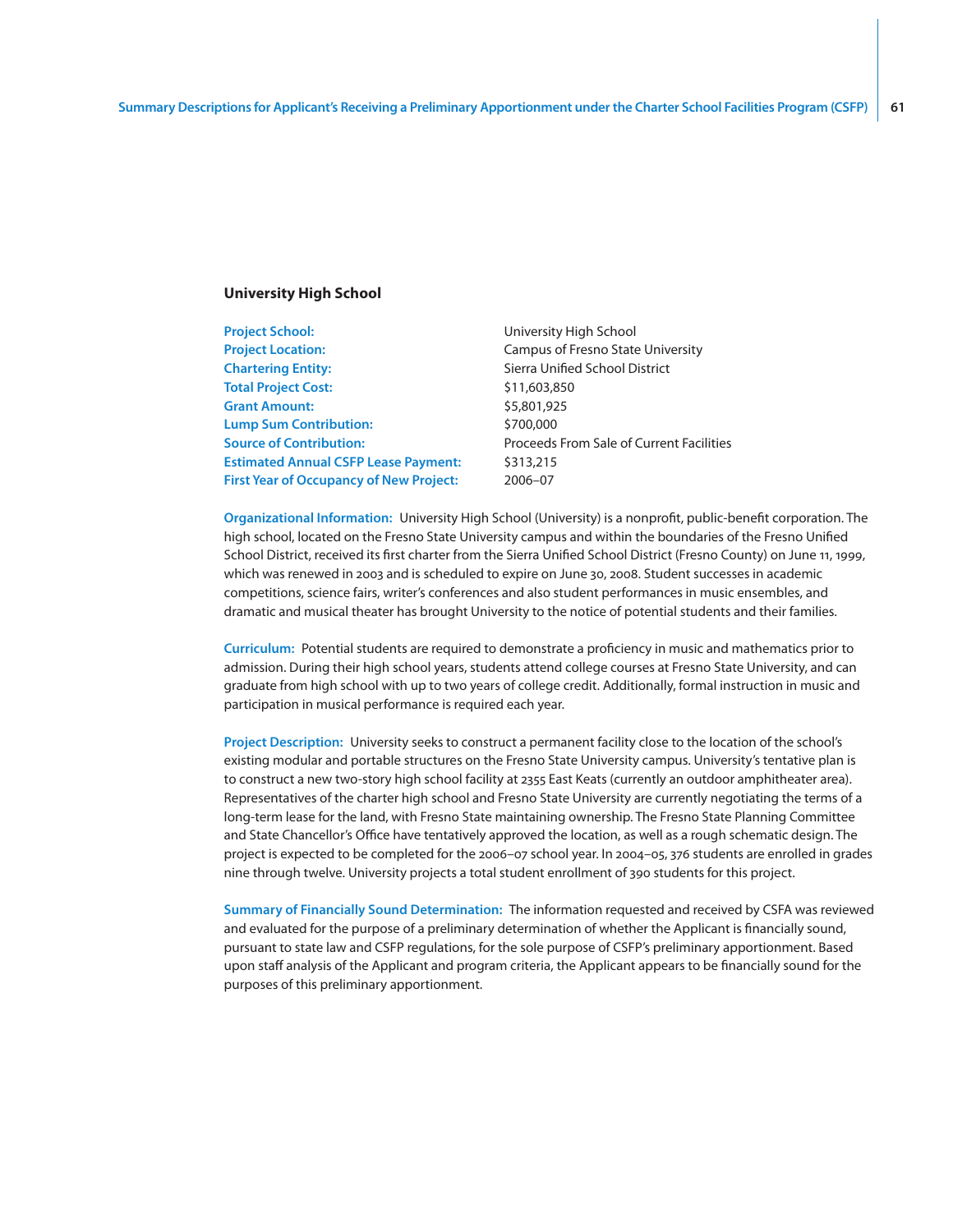### **Vaughn Next Century Learning Center (New Elementary)**

| <b>Project School:</b>                         | Vaughn Elementary Language Academy  |
|------------------------------------------------|-------------------------------------|
| <b>Project Location:</b>                       | Herrick Avenue, Pacoima             |
| <b>Chartering Entity:</b>                      | Los Angeles Unified School District |
| <b>Total Project Cost:</b>                     | \$11,344,418                        |
| <b>Grant Amount:</b>                           | \$5,672,209                         |
| <b>Lump Sum Contribution:</b>                  | \$2,836,105                         |
| <b>Source of Contribution:</b>                 | Vaughn Next Century Learning Center |
| <b>Estimated Annual CSFP Lease Payment:</b>    | \$174,113                           |
| <b>First Year of Occupancy of New Project:</b> | 2008-09                             |

**Organizational Information: Vaughn Next Century Learning Center (Vaughn) began instruction in 1980 as a** public school in the northern part of Los Angeles and in 1993 converted to a public charter school. Calling itself "The Little School That Could," Vaughn has worked to push school reform. Significant capital improvements have been made to better serve students, such as the addition of teaching stations and classrooms, which allowed Vaughn to extend its school year, eliminate its multi-track schedule, and reduce its class size to 20 students in all grades. In 2004, Vaughn built a new facility to house pre-school, kindergarten, and first grade students. The Los Angeles County Office of Education (LACOE) recognizes Vaughn as a California nonprofit public-benefit corporation pursuant to the EC. Vaughn has successfully renewed its charter twice—once in July 1998 and most recently in July 2003 (expires in 2008).

**Curriculum:** Vaughn's curriculum is focused on turning education into career opportunities through its prekindergarten through twelfth grade education model. The language development classes at the primary center, Panda Land, prepare students in kindergarten and first grade for school readiness. The academic foundation classes at the current elementary school, Panda Pavilion, and the planned 400 student elementary language school will provide students in grades two through five with academic preparation. The middle school, Panda Village, strengthens academic performance for adolescent transition.

**Project Description (Elementary School):** Vaughn will construct an accelerated English elementary magnet school designed to meet the needs of students who have not been successful in transitioning into academic English. The property for this new school is located within two blocks of Vaughn's primary center, elementary school, middle school, and the future high school. Currently, more than 1,400 students are enrolled in kindergarten through eighth grade. The new facility will allow Vaughn to expand its capacity by 400 students for grades two through five. Vaughn expects to complete the project in time for the 2008-09 school year.